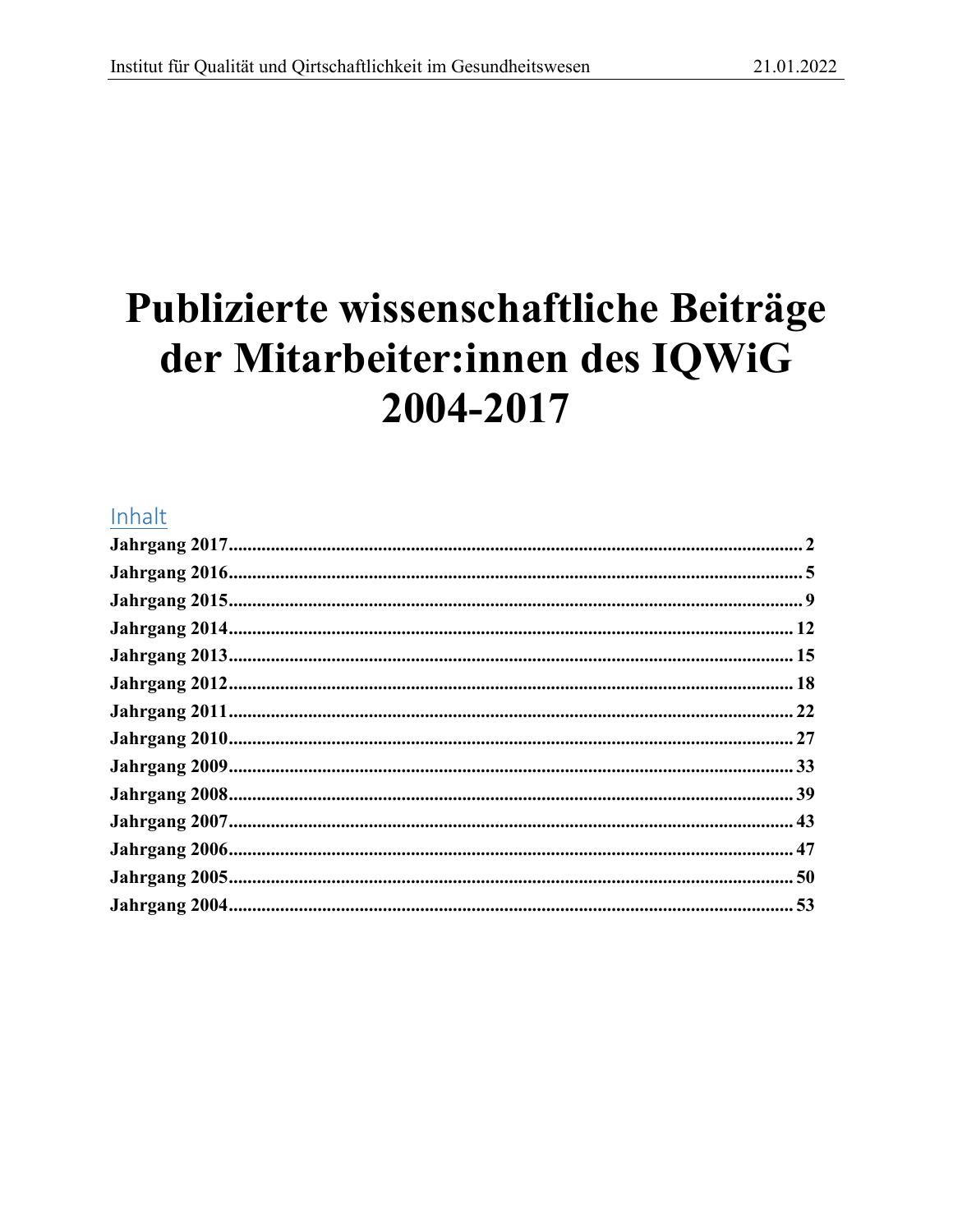<span id="page-1-0"></span>1. Bender R. Number needed to treat: overview. In: Wiley StatsRef: statistics reference online. Chichester: Wiley; 2017. S. 1-17.

2. Bender R, Friede T, Koch A et al. Undertaking meta-analyses when only very few studies are available. In: International Society for Clinical Biostatistics (Ed). 38th Annual Conference of the International Society for Clinical Biostatistics: Vigo, Spain; 9-13 July 2017; book of abstracts. Vigo: ISCB; 2017. S. 238.

3. Chada-Boreham H, Weir CJ, Close NC et al. Guidances for statistics in regulatory affairs in Wikipedia: initiative of the ISCB Statistics in Regulatory Affairs Subcommittee (SiRA SC). In: International Society for Clinical Biostatistics (Ed). 38th Annual Conference of the International Society for Clinical Biostatistics: Vigo, Spain; 9-13 July 2017; book of abstracts. Vigo: ISCB; 2017. S. 275.

4. Corro Ramos I, Lhachimi SK, Gerber-Grote A et al. Cost Recommendation under Uncertainty in IQWiG's Efficiency Frontier Framework. Med Decis Making 2017; 37(2): 162-172. https://dx.doi.org/10.1177/0272989X16636856.

5. Fujita-Rohwerder N, Rüther A, Sauerland S. Arthroscopic surgery for knee osteoarthritis: impact of health technology assessment in Germany. Int J Technol Assess Health Care 2017; 33(4): 420-423. https://dx.doi.org/10.1017/S0266462317000861.

6. Heise TL, Romppel M, Molnar S et al. Community gardening, community farming and other local community-based gardening interventions to prevent overweight and obesity in highincome and middle-income countries: protocol for a systematic review. BMJ Open 2017; 7(6): e016237. https://dx.doi.org/10.1136/bmjopen-2017-016237.

7. Hoffmann-Esser W, Siering U, Neugebauer EA et al. Guideline appraisal with AGREE II: systematic review of the current evidence on how users handle the 2 overall assessments. PLoS One 2017; 12(3): e0174831. https://dx.doi.org/10.1371/journal.pone.0174831.

8. Kaiser T. Ganz oder gar nicht. Market Access & Health Policy 2017; 7(6): 5-9.

9. Kaiser T. IQWiG: Unterstützung individueller Therapieentscheidungen. Market Access & Health Policy 2017; 7(5): IV-V.

10. Kaiser T. Ist "kein Zusatznutzen" als Information ausreichend? In: Schwabe U, Herholz H (Ed). AMNOG 2.0: Informationsprobleme. Neu-Isenburg: Springer Medizin; 2017. S. 42-45.

11. Kaiser T. Zulassungsstudien in der Nutzenbewertung: stärkere Orientierung an Versorgung und Patientenbedürfnissen erforderlich. In: Storm A (Ed). AMNOG-Report 2017: Nutzenbewertung von Arzneimitteln in Deutschland. Heidelberg: medhochzwei Verlag; 2017. S. 100-113.

12. Lange S, Sauerland S, Lauterberg J et al. Vielfalt und wissenschaftlicher Wert randomisierter Studien: Teil 24 der Serie zur Bewertung wissenschaftlicher Publikationen. Dtsch Arztebl 2017; 114(38): 635-640.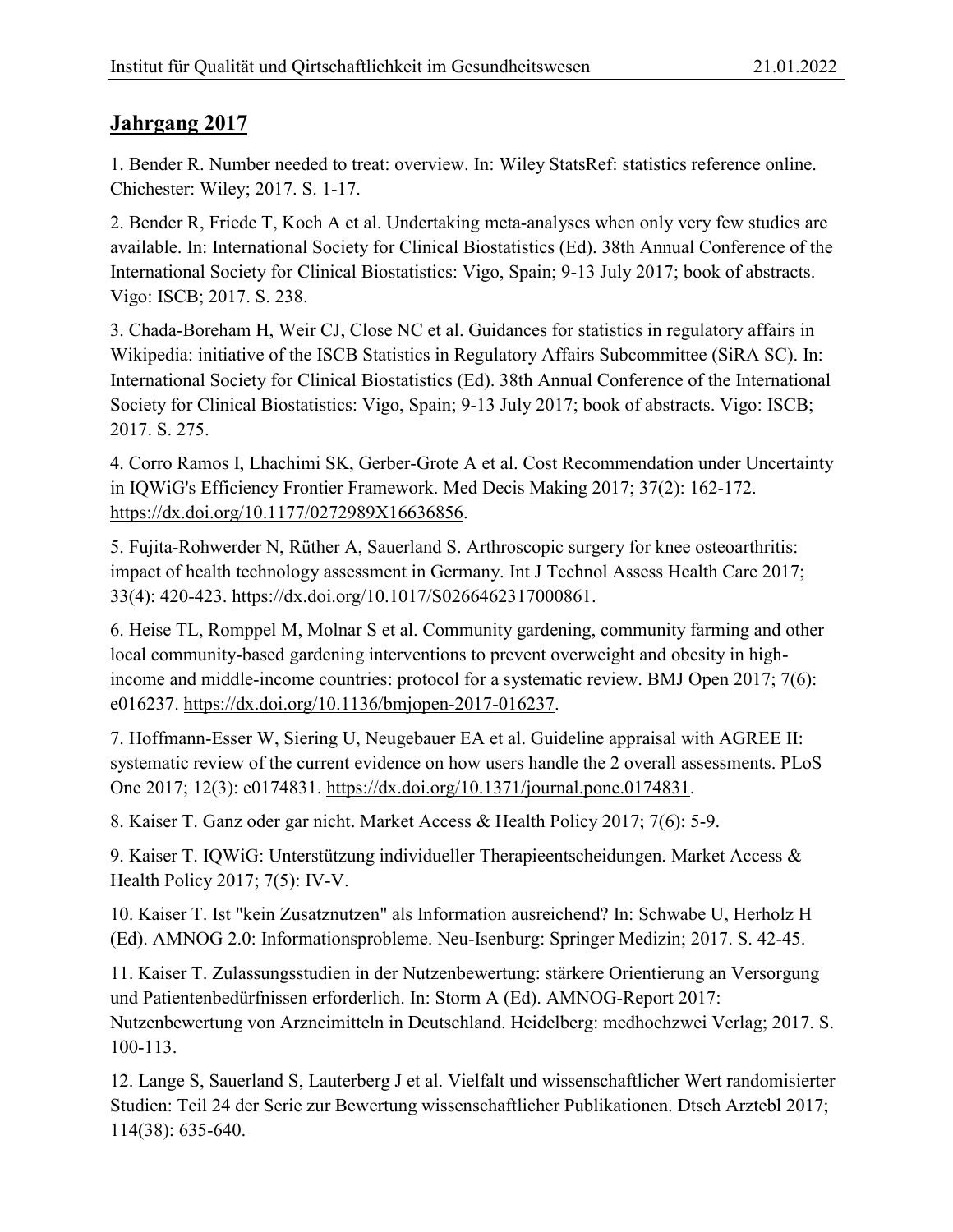13. Luhnen M, Prediger B, Neugebauer EAM et al. Systematic reviews of health economic evaluations: a protocol for a systematic review of characteristics and methods applied. Syst Rev 2017; 6(1): 238. https://dx.doi.org/10.1186/s13643-017-0639-8.

14. Mühlbacher AC, Bridges JFP, Bethge S et al. Preferences for antiviral therapy of chronic hepatitis C: a discrete choice experiment. Eur J Health Econ 2017; 18(2): 155-165. https://dx.doi.org/10.1007/s10198-016-0763-8.

15. Perleth M, Schnell-Inderst P, Rüther A et al. Das Curriculum Health Technology Assessment (HTA): Version 2.0. GMS Health Technol Assess 2017; 13: Doc03.

16. Rummer A. Rechtliche Aspekte der Patientenbeteiligung. In: Pfaff H, Neugebauer EAM, Glaeske G et al (Ed). Lehrbuch Versorgungsforschung: Systematik, Methodik, Anwendung. Stuttgart: Schattauer; 2017. S. 193-196.

17. Sauerland S. Arthroskopie: die Fakten sprechen dagegen. Dtsch Arztebl 2017; 114(17): A856.

18. Sauerland S. Erhöht Kaviar das Risiko für Reichtum? Über das Risiko von Risikiofaktoren. KVH-Journal 2017; (3): 26-28.

19. Sauerland S. Erhöht Kaviar das Risiko für Reichtum? Über das Risiko von Risikofaktoren. KVH-Journal 2017; (3): 26-28.

20. Sauerland S. Medizinprodukte zwischen schneller Innovation und fraglichem Nutzen. G+G Wissenschaft 2017; 17(4): 25-30.

21. Sauerland S. Randomized trial on PET/CT imaging requires adequate follow‐up. J Nucl Med 2017; 58(11): 1881. https://dx.doi.org/10.2967/jnumed.117.191346.

22. Sauerland S, Rummer A. Überdiagnosen durch Krebsfrüherkennung: ein komplexes, oft unterschätztes Problem. Berliner Ärzte 2017; 2017(9): 30-31.

23. Schmucker CM, Blümle A, Schell LK et al. Systematic review finds that study data not published in full text articles have unclear impact on meta-analyses results in medical research. PLoS One 2017; 12(4): e0176210.

24. Ten Thoren C, Mostardt S, Schwalm A et al. Auf der Suche nach der unbekannten Zahl: Bestimmung der Patientenpopulation für die frühe Nutzenbewertung am Beispiel Diabetes mellitus Typ 2. Gesundh ökon Qual manag 2017; 22(01): 35-42. 35. https://dx.doi.org/10.1055/s-0042-111422.

25. Waffenschmidt S, Herrnanns T, Gerber-Grote A et al. No suitable precise or optimized epidemiologic search filters were available for bibliographic databases. J Clin Epidemiol 2017; 82: 112-118. https://dx.doi.org/10.1016/j.jclinepi.2016.08.008.

26. Wieseler B. Beyond journal publications: a new format for the publication of clinical trials. Z Evid Fortbild Qual Gesundhwes 2017; 120: 3-8. https://dx.doi.org/10.1016/j.zefq.2016.11.003.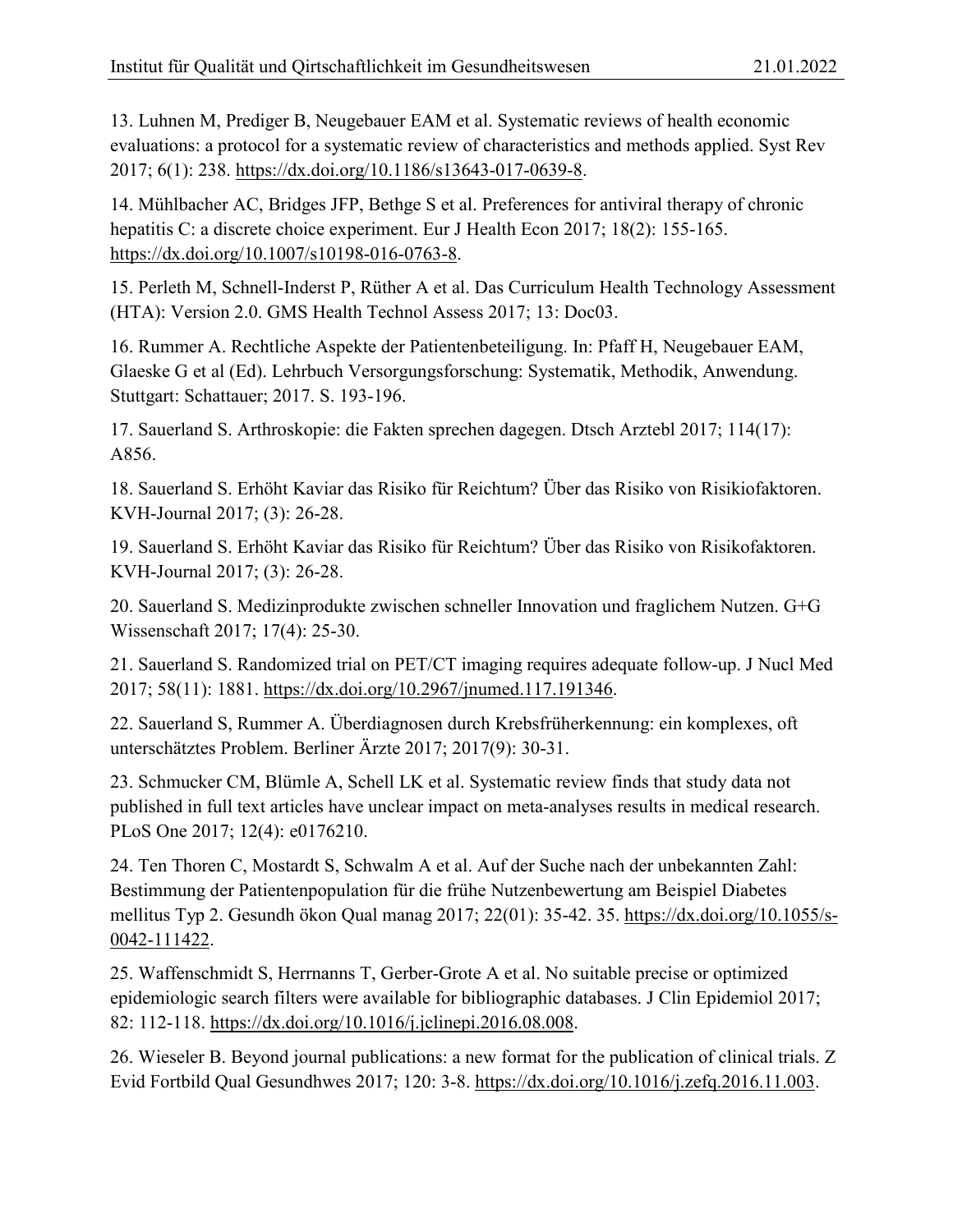27. Wieseler B. Response to the letter to the editor by Sandra Goldbeck-Wood and Christopher Baethge. Z Evid Fortbild Qual Gesundhwes 2017; 125: 90.

28. Wieseler B, McGauran N. Secrecy or transparency? The future of regulatory trial data. CMAJ 2017; 189(5): E185-E186. https://dx.doi.org/10.1503/cmaj.161088.

29. Wild C, Sauerland S, Schnell-Inderst P. Closing the gap between regulatory and HTA requirements for approval and reimbursement of high-risk medical devices in Europe. Journal of Medical Device Regulation 2017; 14(4): 27-40.

30. Windeler J, Lauterberg J, Wieseler B et al. Patientenregister für die Nutzenbewertung: kein Ersatz für randomisierte Studien. Dtsch Arztebl 2017; 114(16): A783–A786, A5-A6.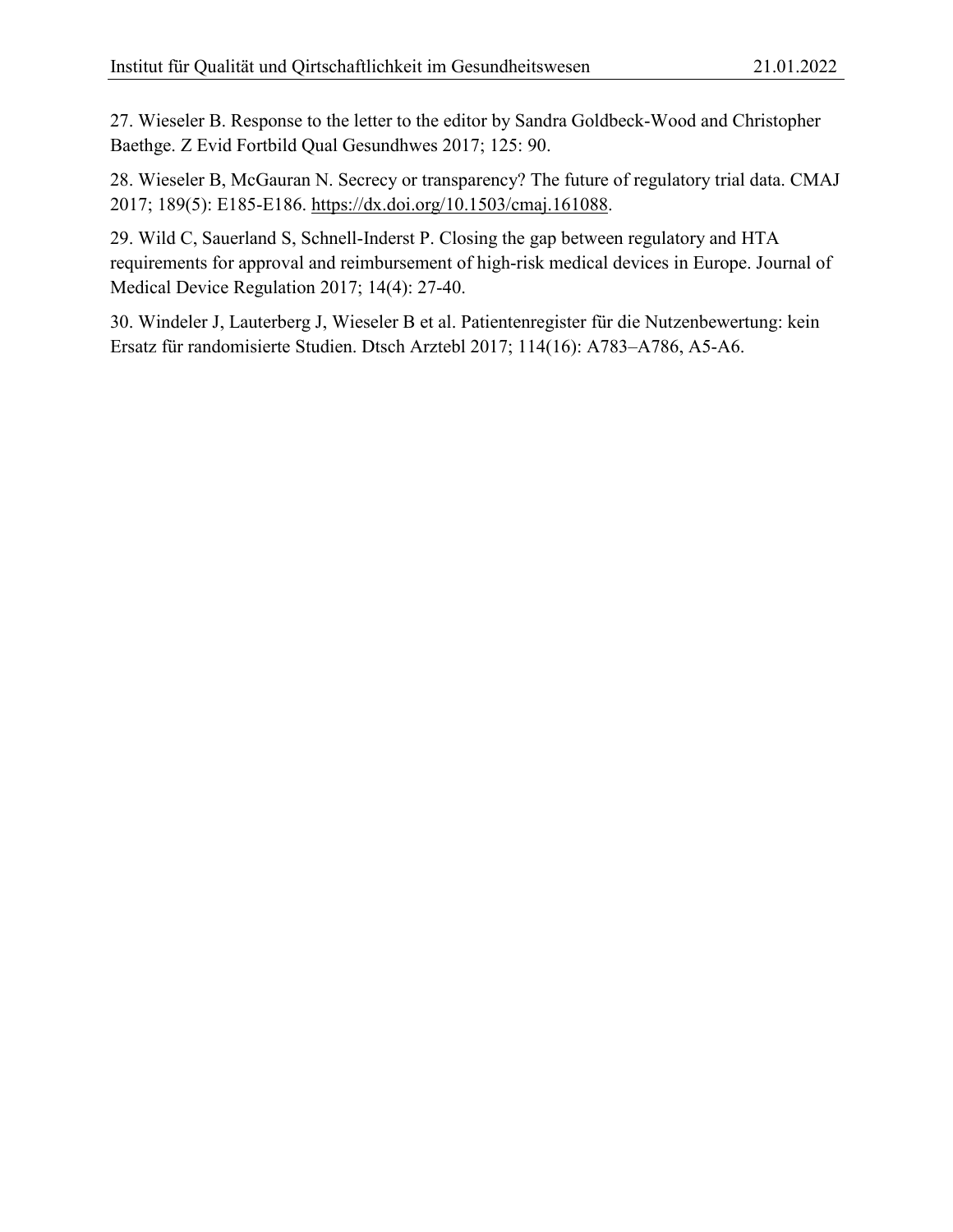<span id="page-4-0"></span>1. Altenhofen L, Siering U. Wo stehen wir und wie geht es weiter? MDK Forum 2016; 20(1): 24- 25.

2. Angelescu K, Nussbaumer-Streit B, Sieben W et al. Benefits and harms of screening for and treatment of asymptomatic bacteriuria in pregnancy: a systematic review. BMC Pregnancy and Childbirth 2016; 16(1): 336. [https://dx.doi.org/10.1186/s12884-016-1128-0.](https://dx.doi.org/10.1186/s12884-016-1128-0)

3. Angelescu K, Reinhardt N, Scheibler F et al. Nutzenstudien zur Bewertung von Medizinprodukten: die Position und Sichtweise des IQWiG. Market Access & Health Policy 2016; 6(5): III-IV.

4. Bender R, Beckmann L, Lange S. Biometrical issues in the analysis of adverse events within the benefit assessment of drugs. Pharm Stat 2016; 15(4): 292-296. [https://dx.doi.org/10.1002/pst.1740.](https://dx.doi.org/10.1002/pst.1740)

5. Brockhaus AC, Grouven U, Bender R. Performance of the Peto odds ratio compared to the usual odds ratio estimator in the case of rare events. Biom J 2016; 58(6): 1428-1444. [https://dx.doi.org/10.1002/bimj.201600034.](https://dx.doi.org/10.1002/bimj.201600034)

6. Brockhaus AC, Politt D, Lindlohr C et al. Transanale Bergung vs. Minilaparotomie: bei laparoendoskopischer linksseitiger Kolonresektion. Chirurg 2016; 87(12): 1054-1062. [https://dx.doi.org/10.1007/s00104-016-0263-5.](https://dx.doi.org/10.1007/s00104-016-0263-5)

7. Brockhaus AC, Sauerland S, Saad S. Single-incision versus standard multi-incision laparoscopic colectomy in patients with malignant or benign colonic disease: a systematic review, meta-analysis and assessment of the evidence. BMC Surg 2016; 16(1): 71. [https://dx.doi.org/10.1186/s12893-016-0187-5.](https://dx.doi.org/10.1186/s12893-016-0187-5)

8. Furmaniak AC, Menig M, Markes MH. Exercise for women receiving adjuvant therapy for breast cancer. Cochrane Database Syst Rev 2016; 9(9): CD005001. [https://dx.doi.org/10.1002/14651858.CD005001.pub3.](https://dx.doi.org/10.1002/14651858.CD005001.pub3)

9. Grau H, Berth H, Lauterberg J et al. "Zuhause geht es nicht mehr": Gründe für den Wechsel ins Pflegeheim bei Demenz. Gesundheitswesen 2016; 78(8-09): 510-513. [https://dx.doi.org/10.1055/s-0035-1547301.](https://dx.doi.org/10.1055/s-0035-1547301)

10. Guaytt GH, Alonso-Coello P, Schünemann HJ et al. Guideline panels should seldom male good practice statements: guidance from the GRADE Working Group. J Clin Epidemiol 2016; 80: 3-7.

11. Hausner E, Guddat C, Hermanns T et al. Prospective comparison of search strategies for systematic reviews: an objective approach yielded higher sensitivity than a conceptual one. J Clin Epidemiol 2016; 77: 118-124. [https://dx.doi.org/10.1016/j.jclinepi.2016.05.002.](https://dx.doi.org/10.1016/j.jclinepi.2016.05.002)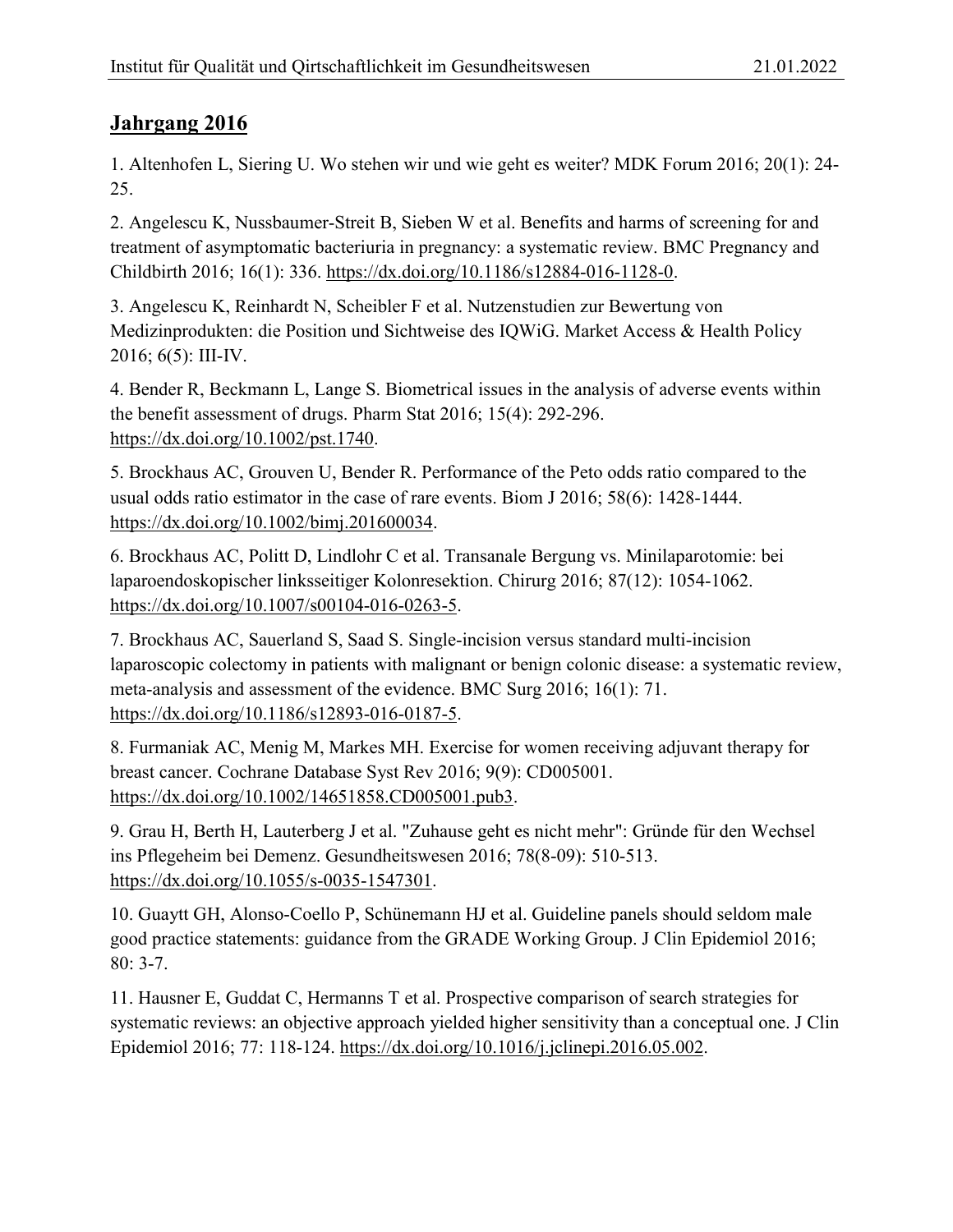12. Hausner E, Waffenschmidt S. Development of search strategies for systematic reviews: reply to commentary by Dintsios and Niederstadt (Letter commenting on: J Clin Epidemiol. 2015;68:191-199). J Clin Epidemiol 2016; 69(1): 265-266. [https://dx.doi.org/10.1016/j.jclinepi.2015.06.008.](https://dx.doi.org/10.1016/j.jclinepi.2015.06.008)

13. Hausner E, Waffenschmidt S. Response to letter by Boeker et al. Development of search strategies for systematic reviews: further issues regarding the objective and conceptual approaches. J Clin Epidemiol 2016; 69(1): 253-255. [https://dx.doi.org/10.1016/j.jclinepi.2015.05.021.](https://dx.doi.org/10.1016/j.jclinepi.2015.05.021)

14. Heintz E, Gerber-Grote A, Ghabri S et al. Is There a european view on health economic evaluations? Results from a synopsis of methodological guidelines used in the EUnetHTA partner countries. Pharmacoeconomics 2016; 34(1): 59-76. [https://dx.doi.org/10.1007/s40273-](https://dx.doi.org/10.1007/s40273-015-0328-1) [015-0328-1.](https://dx.doi.org/10.1007/s40273-015-0328-1)

15. Kaiser T. Klinisch relevante Studienendpunkte und Surrogate bei der frühen Nutzenbewertung. Interdisziplinäre Plattform zur Nutzenbewertung 2016; (2): 8-16.

16. Kaiser T, Haag S. Der Weg eines Arzneimittels in die Versorgung: Studien - Zulassung - Nutzenbewertung. Der Diabetologe 2016; 12(5): 365-376.

17. Koch K, Waltering A. IQWiG-Gesundheitsinformation: pragmatischer Weg zum Themenkatalog. Dtsch Arztebl 2016; 113(11): A489-A493.

18. Lange S, Gaertner J, McGauran N et al. Inconsistent conclusions on QoL outcomes from the same clinical trial. Gastric Cancer 2016; 19(1): 318-319. [https://dx.doi.org/10.1007/s10120-015-](https://dx.doi.org/10.1007/s10120-015-0499-7) [0499-7.](https://dx.doi.org/10.1007/s10120-015-0499-7)

19. Luhnen M, Schwalm A, Seidl A et al. Welchen Informationsgewinn bringt eine Kosten-Nutzen-Bewertung durch das IQWiG? In: Repschläger U, Schulte C, Osterkamp N (Ed). Gesundheitswesen aktuell 2016: Beiträge und Analysen. Köln: Barmer GEK; 2016. S. 218-231.

20. Luhnen M, Waffenschmidt S, Gerber-Grote A et al. Health Economic Evaluations of Sofosbuvir for Treatment of Chronic Hepatitis C: a Systematic Review. Appl Health Econ Health Policy 2016; 14(5): 527-543. [https://dx.doi.org/10.1007/s40258-016-0253-2.](https://dx.doi.org/10.1007/s40258-016-0253-2)

21. Reken S, Sturtz S, Kiefer C et al. Assumptions of mixed treatment comparisons in health technology assessments: challenges and possible steps for practical application. PLoS One 2016; 11(8): e0160712. [https://dx.doi.org/10.1371/journal.pone.0160712.](https://dx.doi.org/10.1371/journal.pone.0160712)

22. Rummer A, Scheibler F. Informierte Entscheidung als patientenrelevanter Endpunkt. Dtsch Arztebl 2016; 113(8): 322-324.

23. Rummer A, Scheibler F. Patientenrechte: informierte Entscheidung als patientenrelevanter Endpunkt. Dtsch Arztebl 2016; 113(8): A322-A324.

24. Rüther A, Elstein D, Wong-Rieger D et al. Aspects of patient reported outcomes in rare diseases: a discussion paper. Int J Technol Assess Health Care 2016; 32(3): 126-130. [https://dx.doi.org/10.1017/S0266462316000271.](https://dx.doi.org/10.1017/S0266462316000271)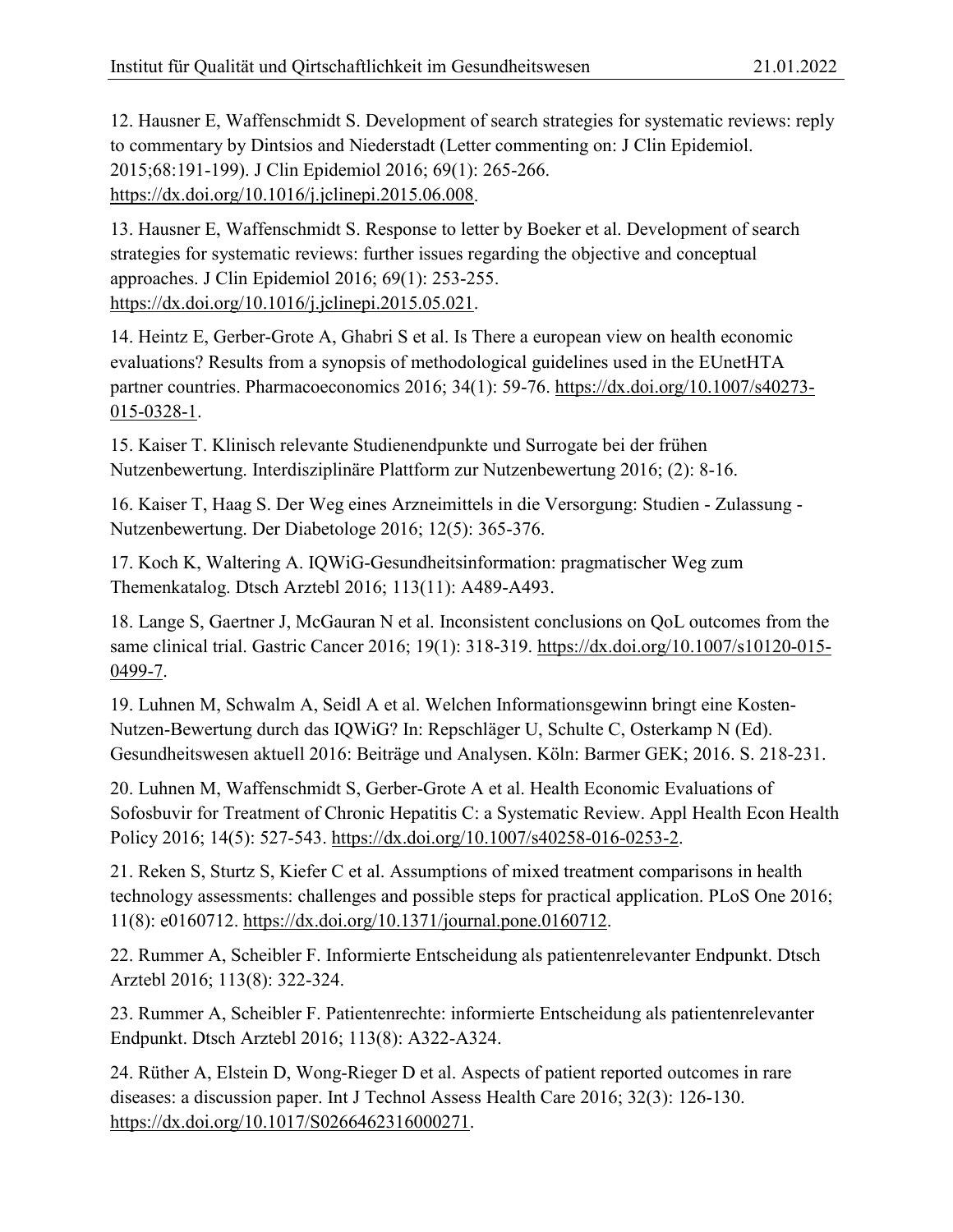25. Sauerland S. Konservative Behandlung der akuten Appendizitis: sag niemals nie. Chirurgische Allgemeine 2016; 17(1): 43-44.

26. Sauerland S. Ungenaue Ergebnisse. Gesundheitswirtschaft 2016; 10(5): 26-27.

27. Sauerland S. Arthroskopische Behandlung bei Gonarthrose: endgültig passé?! Welche Konsequenzen man aus der Studienlage ziehen sollte. KVH-Journal 2016; (7-8): 26-27.

28. Sauerland S, Lange S, Windeler J. Leserbrief zu "Kurre W et al. IQWiG-Arbeitspapier GA15-02: Stents zur Behandlung intrakranieller Stenosen; VISSIT-Studie und Akutbehandlung in Deutschland. Akt Neurol 2015; 42(8): 441-444". Akt Neurol 2016; 43(1): 52.

29. Sauerland S, Molnar S, Lange S. Therapie nichttraumatischer Meniskusläsionen: eine systematische Übersicht zur arthroskopischen Meniskusteilresektion versus nichtoperative Behandlung. Dtsch Arztebl 2016; 113(20): 360-361.

30. Sauerland S, Molnar S, Lange S. Unbegründete Sorge. Dtsch Arztebl Int 2016; 113(20): 360- 361

31. Scheibler F. Diskussion zu dem Beitrag "Endpunkt-relevante Effekte durch partizipative Entscheidungsfindung von Katarina Hauser et al. in Heft 40/2015": Ziele konsentieren. Dtsch Arztebl 2016; 113(17): 299-300.

32. Schmoor C, Bender R, Beyersmann J et al. Adverse event development in clinical oncology trials. Lancet Oncol 2016; 17(7): e263-e264. [https://dx.doi.org/10.1016/S1470-2045\(16\)30223-6.](https://dx.doi.org/10.1016/S1470-2045(16)30223-6)

33. Schürmann C, Sieben W. Differences in surrogate threshold effect estimates between original and simplified correlation-based validation approaches. Stat Med 2016; 35(7): 1049-1062. [https://dx.doi.org/10.1002/sim.6778.](https://dx.doi.org/10.1002/sim.6778)

34. Schürmann C, Wieseler B. Validation of surrogate end points for overall survival in advanced colorectal cancer: further need for clarification; letter to the editor on "Ciani et al., 2015, Metaanalyses of randomized controlled trials show suboptimal validity of surrogate outcomes for overall survival in advanced colorectal cancer. 2015, J Clin Epidemiol 68:833-842". J Clin Epidemiol 2016; 70: 278-279. [https://dx.doi.org/10.1016/j.jclinepi.2015.08.019.](https://dx.doi.org/10.1016/j.jclinepi.2015.08.019)

35. Siebenhofer A, Semlitsch T, Herborn T et al. Validation and reliability of a guideline appraisal mini-checklist for daily practice use. BMC Med Res Methodol 2016; 16: 39. [https://dx.doi.org/10.1186/s12874-016-0139-x.](https://dx.doi.org/10.1186/s12874-016-0139-x)

36. Skipka G, Wieseler B, Kaiser T et al. Methodological approach to determine minor, considerable, and major treatment effects in the early benefit assessment of new drugs. Biom J 2016; 58(1): 43-58. [https://dx.doi.org/10.1002/bimj.201300274.](https://dx.doi.org/10.1002/bimj.201300274)

37. Skipka G, Wieseler B, Kaiser T et al. Methodological approach to determine minor, considerable, and major treatment effects in the early benefit assessment of new drugs. Biom J 2016; 58(1): 43-58. [https://dx.doi.org/10.1002/bimj.201300274.](https://dx.doi.org/10.1002/bimj.201300274)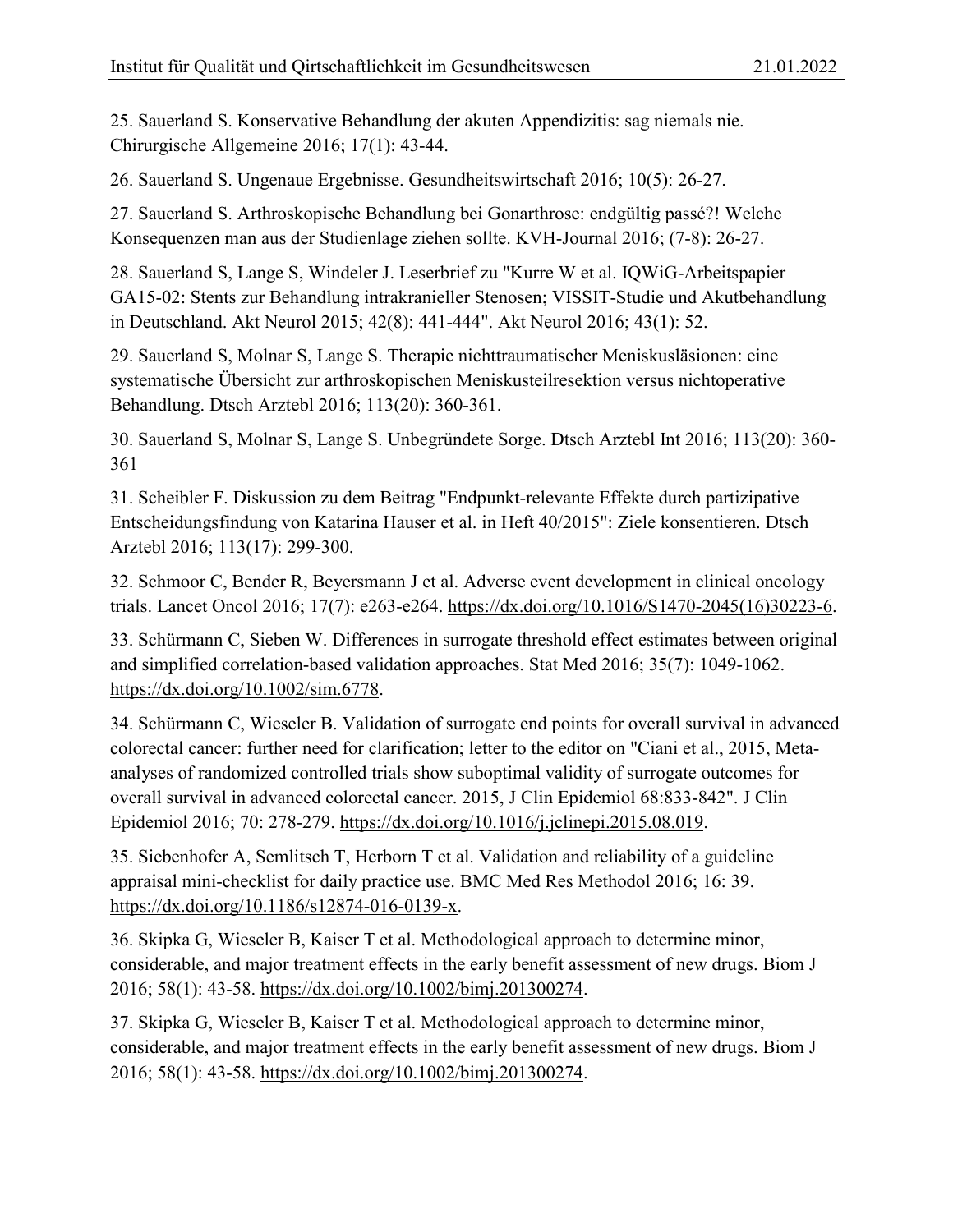38. Sommer R, Dirmaier J, Fechtelpeter D et al. Entwicklung einer Entscheidungshilfe zum Mammographiescreening: eine qualitative Analyse aus Sicht der Nutzerinnen. Onkologe 2016; 22(8): 578-585.

39. Trampisch HJ, Rudolf H, Lange S. Heterogeneity of therapeutic effects. Atherosclerosis 2016; 255: 124-125. [https://dx.doi.org/10.1016/j.atherosclerosis.2016.10.034.](https://dx.doi.org/10.1016/j.atherosclerosis.2016.10.034)

40. Ultsch B, Damm O, Beutels P et al. Methods for Health Economic Evaluation of Vaccines and Immunization Decision Frameworks: A Consensus Framework from a European Vaccine Economics Community. Pharmacoeconomics 2016; 34(3): 227-244. [https://dx.doi.org/10.1007/s40273-015-0335-2.](https://dx.doi.org/10.1007/s40273-015-0335-2)

41. Veroniki AA, Jackson D, Viechtbauer W et al. Methods to estimate the between-study variance and its uncertainty in meta-analysis. Res Syn Meth 2016; 7(1): 55-79. [https://dx.doi.org/10.1002/jrsm.1164.](https://dx.doi.org/10.1002/jrsm.1164)

42. Wiegard B, Koch K. Gesundheitsinformation.de: verlässliche Informationen rund um die Geburt. Deutsche Hebammen Zeitschrift 2016; 68(9): 34-37.

43. Wiegard B, Zschorlich B, Koch K. Gesundheitskommunikation öffentlicher Institutionen in Deutschland. In: Rossmann C, Hastall MR (Ed). Handbuch Gesundheitskommunikation: kommunikationswissenschaftliche Perspektiven. Wiesbaden: Springer; 2016. S. 1-15.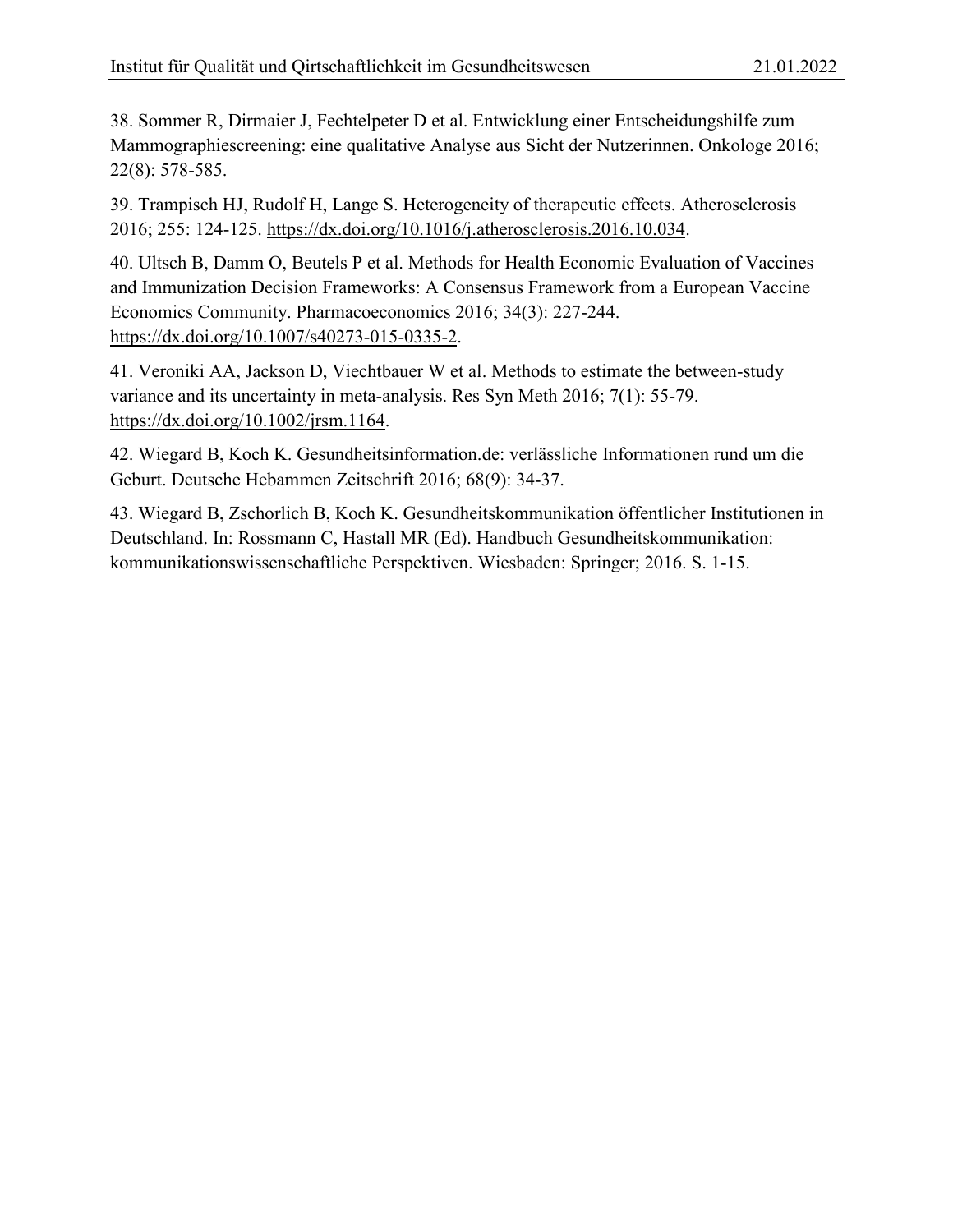<span id="page-8-0"></span>1. Gaertner J, Weingärtner V, Lange S et al. The role of end-of-life issues in the design and reporting of cancer clinical trials: a structured literature review. PLoS One 2015; 10(9): e0136640. [https://dx.doi.org/10.1371/journal.pone.0136640.](https://dx.doi.org/10.1371/journal.pone.0136640)

2. Grouven U, Siering U, Bender R et al. Seltene Erkrankungen: randomisierte kontrollierte Studien auch hier der Goldstandard. Dtsch Arztebl 2015; 112(8): A326-A328.

3. Hausner E, Guddat C, Hermanns T et al. Development of search strategies for systematic reviews: validation showed the noninferiority of the objective approach. J Clin Epidemiol 2015; 68(2): 191-199. [https://dx.doi.org/10.1016/j.jclinepi.2014.09.016.](https://dx.doi.org/10.1016/j.jclinepi.2014.09.016)

4. Janssen IM, Gerhardus A, Schroer-Gunther MA et al. A descriptive review on methods to prioritize outcomes in a health care context. Health Expect 2015; 18(6): 1873-1893. [https://dx.doi.org/10.1111/hex.12256.](https://dx.doi.org/10.1111/hex.12256)

5. Kaiser T, Vervölgyi V, Wieseler B. Nutzenbewertung von Arzneimitteln. Bundesgesundheitsblatt Gesundheitsforschung Gesundheitsschutz 2015; 58(3): 232-239. [https://dx.doi.org/10.1007/s00103-014-2110-5.](https://dx.doi.org/10.1007/s00103-014-2110-5)

6. Kiefer C, Sturtz S, Bender R. Indirect comparisons and network meta-analyses. Dtsch Arztebl Int 2015; 112(47): 803-808. [https://dx.doi.org/10.3238/arztebl.2015.0803.](https://dx.doi.org/10.3238/arztebl.2015.0803)

7. Kleijnen S, Toenders W, De Groot F et al. European collaboration on relative effectiveness assessments: what is needed to be successful? Health Policy 2015; 119(5): 569-576. [https://dx.doi.org/10.1016/j.healthpol.2015.01.018.](https://dx.doi.org/10.1016/j.healthpol.2015.01.018)

8. Köhler M, Haag S, Biester K et al. Information on new drugs at market entry: retrospective analysis of health technology assessment reports versus regulatory reports, journal publications, and registry reports. BMJ 2015; 350: h796.

9. Lang B, Toews I, Antes G et al. Evidenzbasierte Gefäßchirurgie: von der Forschung in die Praxis. Gefässchirurgie 2015; 20(4): 272-276. 272. [https://dx.doi.org/10.1007/s00772-015-0047-](https://dx.doi.org/10.1007/s00772-015-0047-0) [0.](https://dx.doi.org/10.1007/s00772-015-0047-0)

10. Lange S. Besonderheiten von onkologischen Studien im Rahmen der frühen Nutzenbewertung von Arzneimitteln. Z Evid Fortbild Qual Gesundhwes 2015; 109(6): 417-430. [https://dx.doi.org/10.1016/j.zefq.2015.08.003.](https://dx.doi.org/10.1016/j.zefq.2015.08.003)

11. McGauran N, Kamphuis A, Wieseler B. Frühe Nutzenbewertung: Transparenz in der klinischen Forschung. Dtsch Arztebl 2015; 112(11): A472-A473, A3.

12. Mensch A. Cost effectiveness of Rivaroxaban for stroke prevention in German patients with atrial fibrillation. Pharmacoeconomics 2015; 33(3): 271-283. [https://dx.doi.org/10.1007/s40273-](https://dx.doi.org/10.1007/s40273-014-0236-9) [014-0236-9.](https://dx.doi.org/10.1007/s40273-014-0236-9)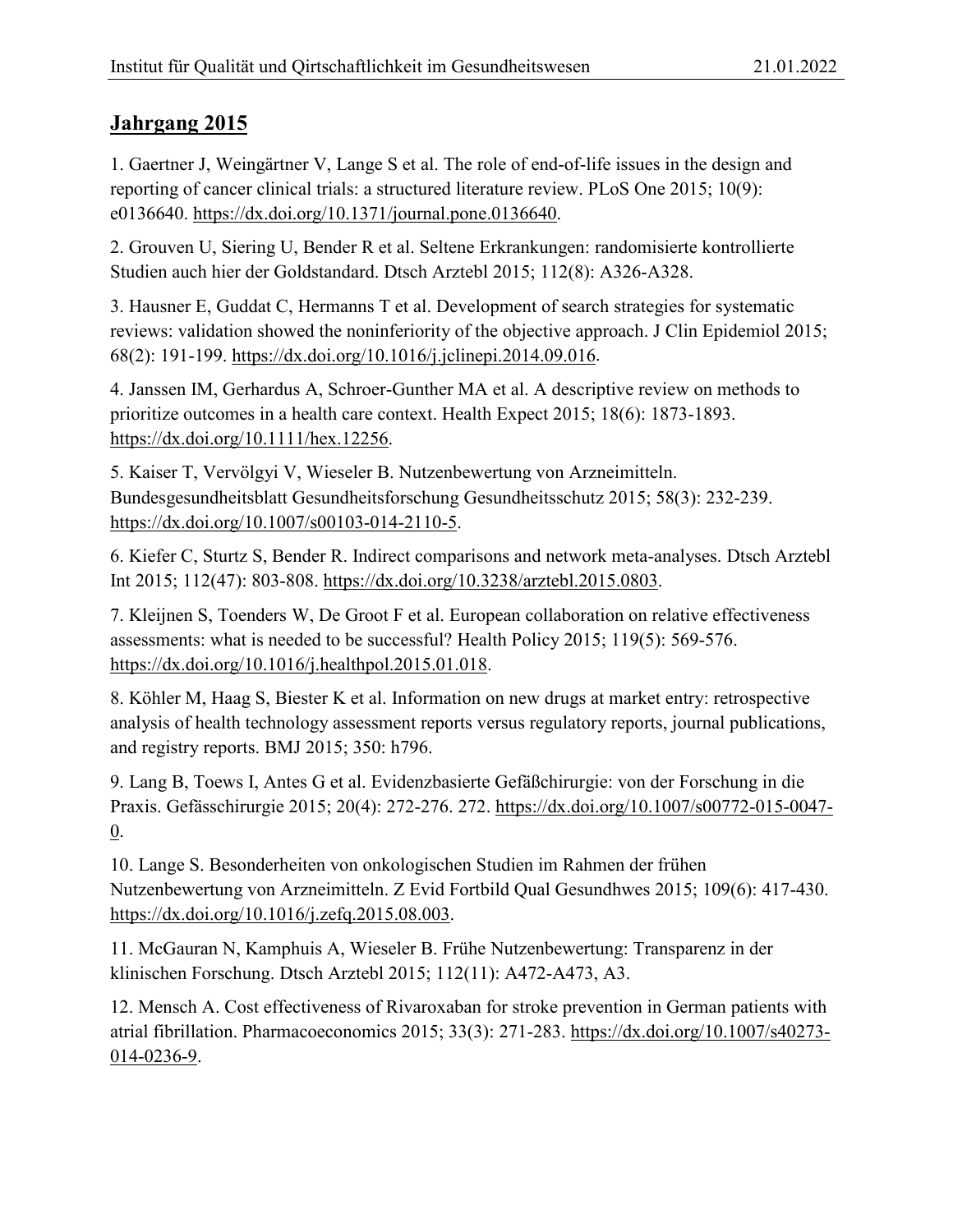13. Panteli D, Kreis J, Busse R. Considering equity in health technology assessment: an exploratory analysis of agency practices. Int J Technol Assess Health Care 2015; 31(5): 314-323. [https://dx.doi.org/10.1017/S0266462315000549.](https://dx.doi.org/10.1017/S0266462315000549)

14. Pieper D, Buechter RB, Li L et al. Systematic review found AMSTAR, but not R(evised)- AMSTAR, to have good measurement properties. J Clin Epidemiol 2015; 68(5): 574-583.

15. Sauerland S. Randnotiz: Nutzenbewertung machbar. Dtsch Arztebl 2015; 112(16): A734.

16. Sauerland S, Peinemann F, Rütjes A et al. Letter regarding ''The effects of arthroscopic joint debridement in the knee osteoarthritis: results of a meta-analysis''. Knee Surg Sports Traumatol Arthrosc 2015; 23(4): 1259-1260. [https://dx.doi.org/10.1007/s00167-013-2576-y.](https://dx.doi.org/10.1007/s00167-013-2576-y)

17. Sauerland S, Peinemann F, Rutjes AWS et al. Letter regarding "The effects of arthroscopic joint debridement in the knee osteoarthritis: results of a meta-analysis". Knee Surgery Sports Traumatology Arthroscopy 2015; 23(4): 1259-1260. [https://dx.doi.org/10.1007/s00167-013-](https://dx.doi.org/10.1007/s00167-013-2576-y) [2576-y.](https://dx.doi.org/10.1007/s00167-013-2576-y)

18. Schnell-Inderst P, Mayer J, Lauterberg J et al. Health technology assessment of medical devices: what is different? An overview of three European projects. Z Evid Fortbild Qual Gesundhwes 2015; 109(4-5): 309-318. [https://dx.doi.org/10.1016/j.zefq.2015.06.011.](https://dx.doi.org/10.1016/j.zefq.2015.06.011)

19. Schröer-Günther M, Kreis J, Sturtz S et al. Ultraschall-Screening auf Bauchaortenaneurysmen: und was ist mit den Frauen? Das Gesundheitswesen 2015; 77(08/09 ): A223.

20. Schröer-Günther M, Scheibler F, Wolff R et al. The role of PET and PET-CT scanning in assessing response to neoadjuvant therapy in esophageal carcinoma: a systematic review. Dtsch Arztebl Int 2015; 112(33-34): 545-552.

21. Semlitsch T, Blank W, Kopp I et al. Bewertung von Leitlinien: ein Überblick über die wichtigsten Qualitätsaspekte. Dtsch Arztebl Int 2015; 112(27-28): 471-478.

22. Speckemeier C, Gerber-Grote A, Schickendantz S. Chronisch kranke Kinder: Hilfe zum Besuch von Regelschulen. Dtsch Arztebl 2015; 112(24): A1090-A1091.

23. Veroniki AA, Jackson D, Viechtbauer W et al. Recommendations for quantifying the uncertainty in the summary intervention effect and estimating the between-study heterogeneity variance in random-effects meta-analysis. Cochrane Database Syst Rev 2015; (Suppl 1: Cochrane Methods): 25-27.

24. Waffenschmidt S, Guddat C. Searches for randomized controlled trials of drugs in MEDLINE and EMBASE using only generic drug names compared with searches applied in current practice in systematic reviews. Res Synth Methods 2015; 6(2): 188-194. [https://dx.doi.org/10.1002/jrsm.1138.](https://dx.doi.org/10.1002/jrsm.1138)

25. Windeler J, Lange S. Nutzenbewertung medizinischer Leistungen im deutschen Gesundheitswesen: rechtlicher Rahmen, historische und internationale Perspektive. Bundesgesundheitsblatt Gesundheitsforschung Gesundheitsschutz 2015; 58(3): 220-226.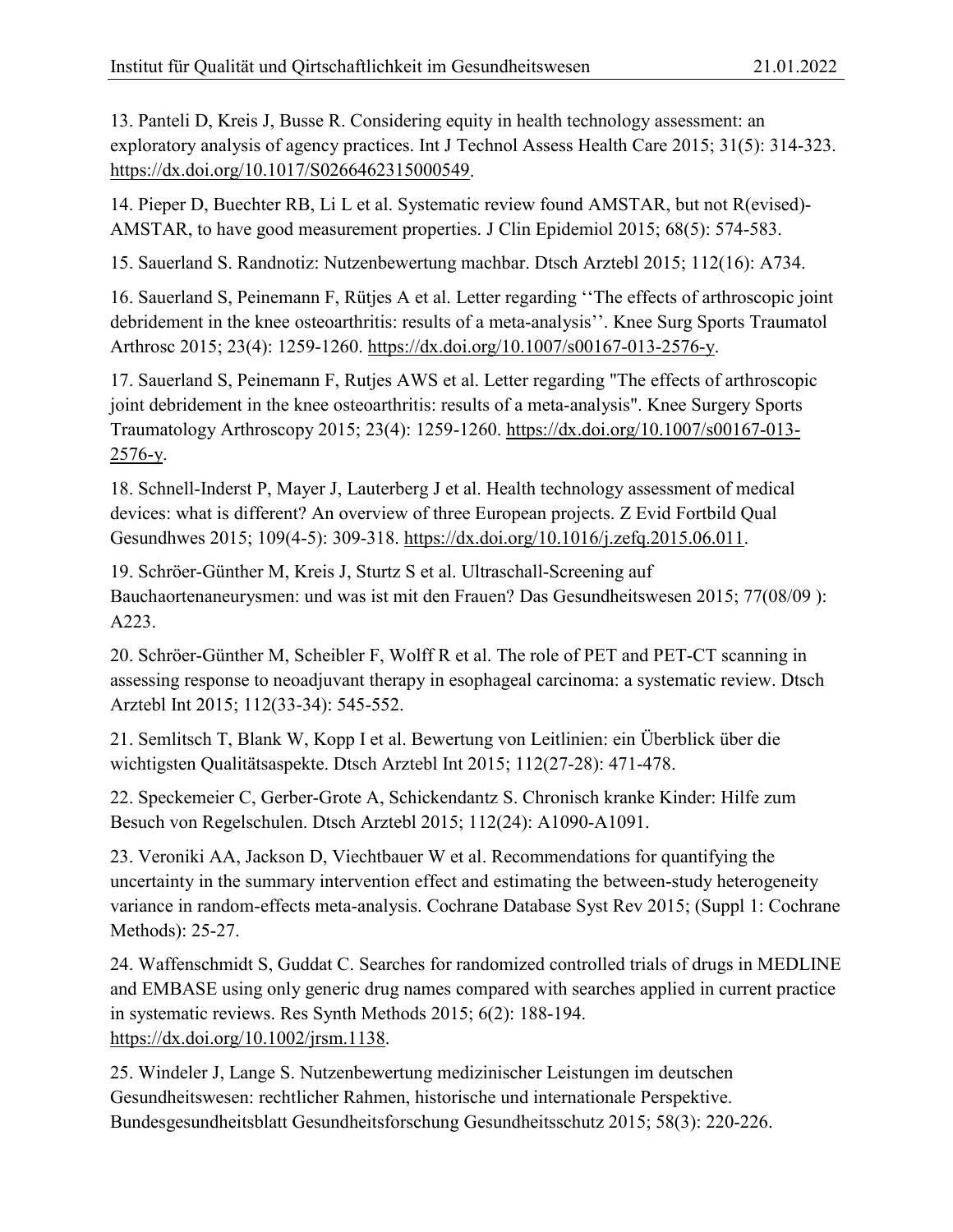26. Windeler J, Lange S. Kommentar zum Beitrag: Nutzenbewertung aus Sicht der Versorgungsforschung und der Epidemiologie. Wegscheider, Drabik, Bleich, Schulz. Bundesgesundheitsblatt Gesundheitsforschung Gesundheitschschutz (2015): 298-307. Bundesgesundheitsblatt Gesundheitsforschung Gesundheitschschutz 2015; 58(6): 631-633.

27. Windeler J, Lange S. Benefit assessment of personalised interventions: methodological challenges and approaches to a solution. In: Vollmann J, Sandow V, Wäscher S et al (Ed). The ethics of personalised medicine: critical perspectives. Farnham: Ashgate Publishing; 2015. S. 175-185.

28. Windeler J, Lange S. Kommentar zum Beitrag: Nutzenbewertung aus Sicht der Versorgungsforschung und der Epidemiologie [Wegscheider, Drabik, Bleich, Schulz. Bundesgesundheitsbl Gesundheitsforsch Gesundheitsschutz (2015): 298–307]. Bundesgesundheitsblatt Gesundheitsfoschung Gesundheitsschutz 2015; 2015(58): 631-633.

29. Zens Y. Medizinprodukte: Studienevidenz nach der Zulassung sehr unterschiedlich; Kommentar aus der Praxis. Dtsch Med Wochenschr 2015; 140(21): 1574.

30. Zens Y, Fujita-Rohwerder N, Windeler J. Nutzenbewertung von Medizinprodukten. Bundesgesundheitsblatt Gesundheitsforschung Gesundheitsschutz 2015; 58(3): 240-247. [https://dx.doi.org/10.1007/s00103-014-2112-3.](https://dx.doi.org/10.1007/s00103-014-2112-3)

31. Zschorlich B, Gechter D, Janßen IM et al. Gesundheitsinformationen im Internet: wer sucht was, wann und wie? Z Evid Fortbild Qual Gesundhwes 2015; 109(2): 144-152.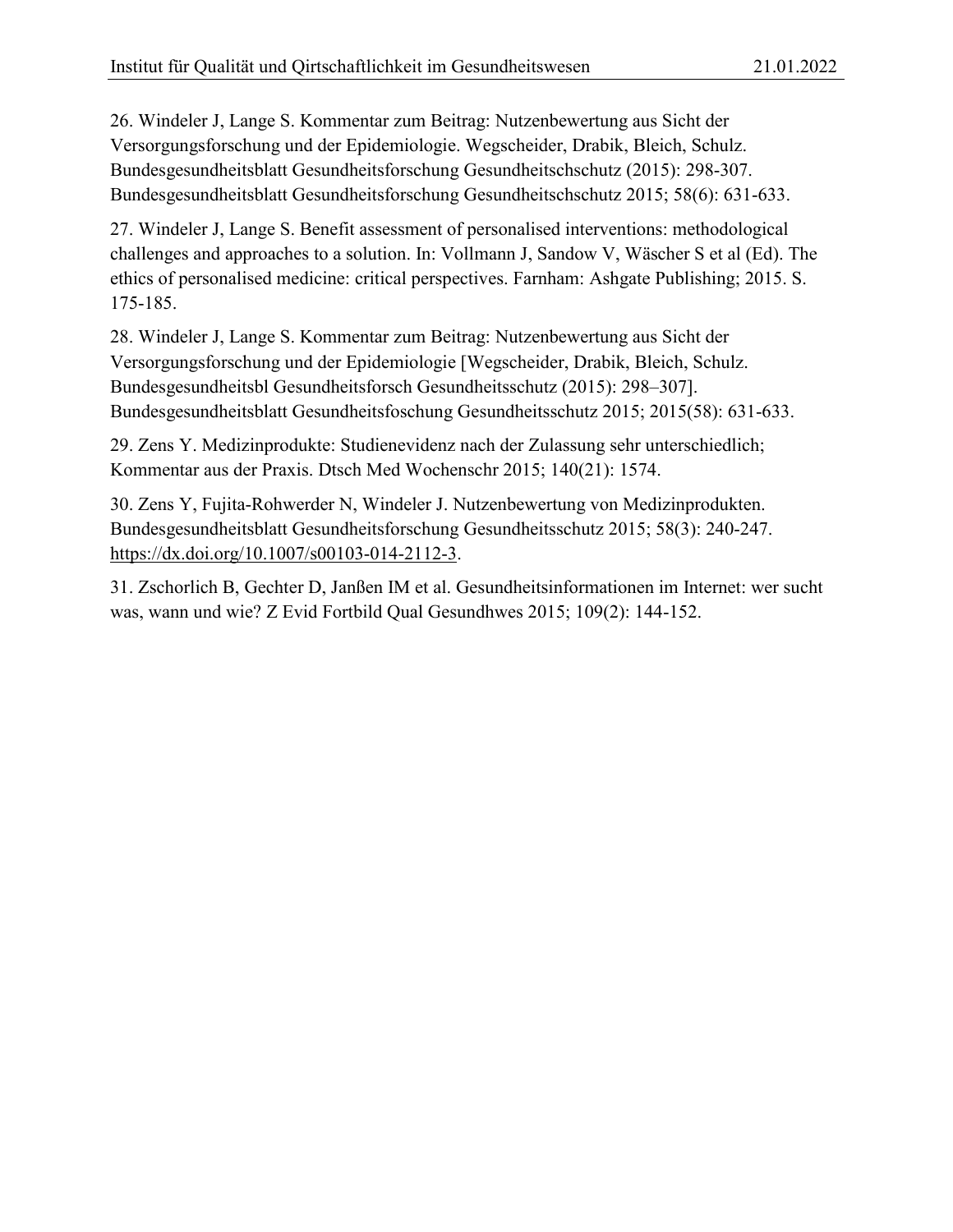<span id="page-11-0"></span>1. Bender R, Kromp M, Kiefer C et al. Estimation of numbers needed to treat should be based on absolute risks. J Clin Epidemiol 2014; 67(2): 238-239. [https://dx.doi.org/10.1016/j.jclinepi.2013.08.009.](https://dx.doi.org/10.1016/j.jclinepi.2013.08.009)

2. Boldt I, Eriks-Hoogland I, Brinkhof MWG et al. Non-pharmacological interventions for chronic pain in people with spinal cord injury. Cochrane Database Syst Rev 2014; (11): CD009177. [https://dx.doi.org/10.1002/14651858.CD009177.pub2.](https://dx.doi.org/10.1002/14651858.CD009177.pub2)

3. Brockhaus AC, Bender R, Skipka G. The Peto odds ratio viewed as a new effect measure. Stat Med 2014; 33(28): 4861-4874. [https://dx.doi.org/10.1002/sim.6301.](https://dx.doi.org/10.1002/sim.6301)

4. Büchter R, Fechtelpeter D, Knelangen M et al. Words or numbers? Communicating risk of adverse effects in written consumer health information; a systematic review and meta-analysis. BMC Med Inform Decis Mak 2014; 14: 76. [https://dx.doi.org/10.1186/1472-6947-14-76.](https://dx.doi.org/10.1186/1472-6947-14-76)

5. Droste S, Lühmann D. Informationsquellen und systematische Informationsgewinnung. In: Perleth M, Busse R, Gerhardus A et al (Ed). Health Technology Assessment: Konzepte, Methoden, Praxis für Wissenschaft und Entscheidungsfindung. Berlin: Medizinisch Wissenschaftliche Verlagsgesellschaft; 2014. S. 162-208.

6. Eikermann M, Holzmann N, Siering U et al. Tools for assessing the content of guidelines are needed to enable their effective use: a systematic comparison. BMC Res Notes 2014; 7: 853. [https://dx.doi.org/10.1186/1756-0500-7-853.](https://dx.doi.org/10.1186/1756-0500-7-853)

7. Engelke K, Droste S. Bewertungen der rechtlichen Aspekte von Technologien. In: Perleth M, Busse R, Gerhardus A et al (Ed). Health Technology Assessment: Konzepte, Methoden, Praxis für Wissenschaft und Entscheidungsfindung. Berlin: Medizinisch Wissenschaftliche Verlagsgesellschaft; 2014. S. 280-296.

8. Gerber-Grote A, Sandmann FG, Zhou M et al. Decision making in Germany: is health economic evaluation as a supporting tool a sleeping beauty? Z Evid Fortbild Qual Gesundhwes 2014; 108(7): 390-396.

9. Gerber-Grote A, Windeler J. What is the contribution of health economic evaluations to decision-making in health care? Experiences from 7 selected countries. Z Evid Fortbild Qual Gesundhwes 2014; 108(7): 358-359.

10. Gerber-Grote A, Windeler J. Welchen Beitrag leisten Kosten-Nutzen-Bewertungen bei Entscheidungen im Gesundheitswesen: Erfahrungen aus 7 ausgewählten Ländern. Z Evid Fortbild Qual Gesundhwes 2014; 108(7): 355-357.

11. Hofmann B, Droste S, Oortwijn W et al. Harmonization of ethics in health technology assessment: a revision of the socratic approach. Int J Technol Assess Health Care 2014; 30(1): 3- 9. [https://dx.doi.org/10.1017/S0266462313000688.](https://dx.doi.org/10.1017/S0266462313000688)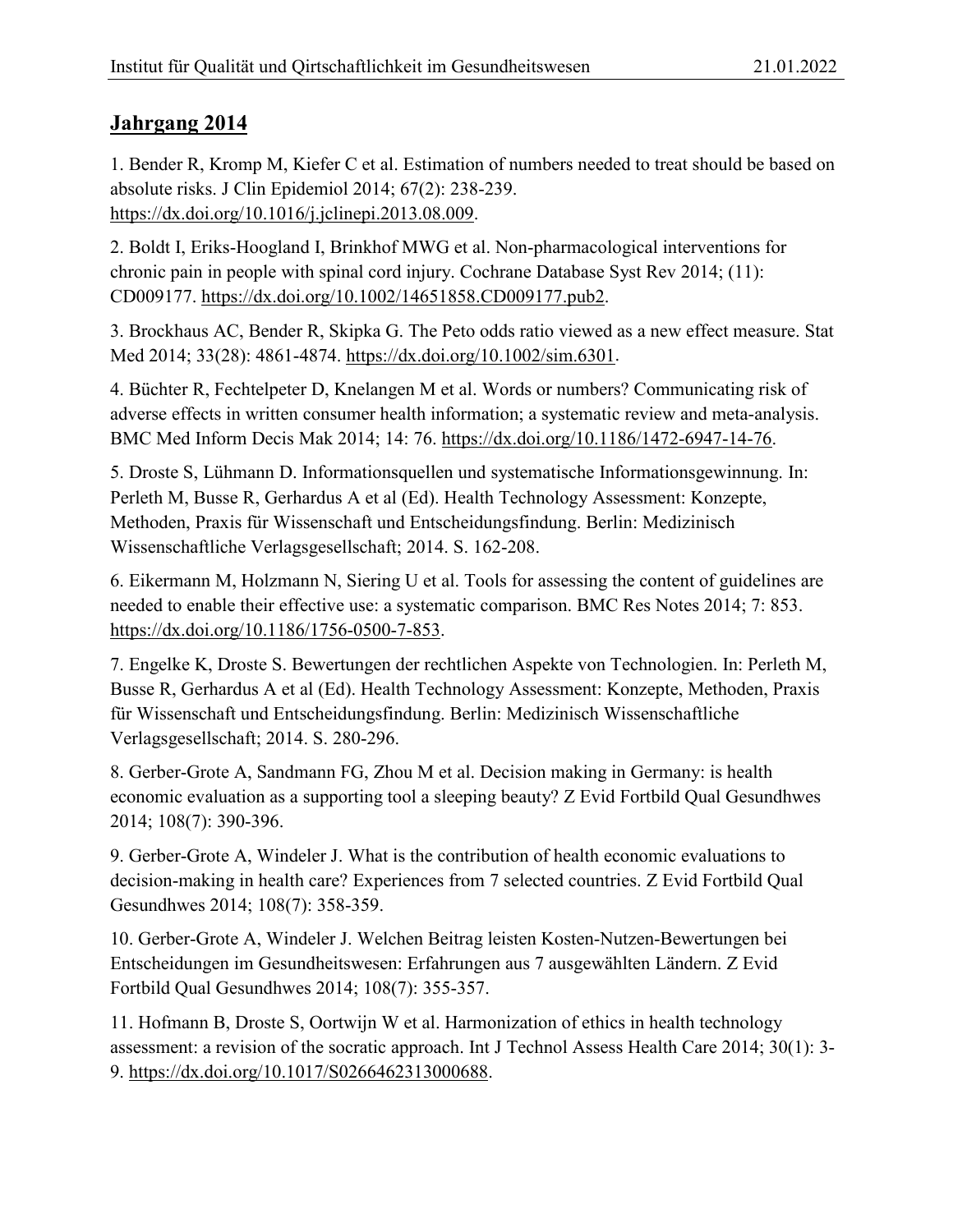12. Hölscher UM, Gausmann P, Haindl H et al. Patientensicherheit als nationales Gesundheitsziel: Status und notwendige Handlungsfelder für die Gesundheitsversorgung in Deutschland. Z Evid Fortbild Qual Gesundhwes 2014; 108(1): 6-14. [https://dx.doi.org/10.1016/j.zefq.2014.01.009.](https://dx.doi.org/10.1016/j.zefq.2014.01.009)

13. Hörn H, Nink K, McGauran N et al. Early benefit assessment of new drugs in Germany: results from 2011 to 2012. Health Policy 2014; 116(2-3): 147-153.

14. Janßen I, Zentner A, Perleth M et al. Vorgehensweise und Methodenspektrum in der HTA-Berichterstattung. In: Perleth M, Busse R, Gerhardus A et al (Ed). Health Technology Assessment: Konzepte, Methoden, Praxis für Wissenschaft und Entscheidungsfindung. Berlin: Medizinisch Wissenschaftliche Verlagsgesellschaft; 2014. S. 135-161.

15. Koch K. Qualität von Gesundheitsinformationen. Public Health Forum 2014; 22(83): 4-5.

16. Koch K. Von der Frauen- zur Patientenberatung. Das österreichische Gesundheitswesen 2014; 55(06-07): 46.

17. Koch K, Thomas S, Windeler J. IGeL oder Nicht-IGeL? Krebsfrüherkennung braucht immer eine umfassende Aufklärung. Bundesgesundheitsblatt Gesundheitsforschung Gesundheitsschutz 2014; 57(3): 334-342.

18. Koch K, Waltering A. Die Gesundheitsinformationen des IQWiG. Bauchredner 2014; 118(3): 82-85.

19. Koch K, Windeler J. Wir sehen uns als Wegweiser. PSO-Magazin 2014; 40(2): 20-21.

20. Kreis J, Panteli D, Busse R. How health technology assessment agencies address the issue of unpublished data. Int J Technol Assess Health Care 2014; 30(1): 34-43. [https://dx.doi.org/10.1017/S026646231300072x.](https://dx.doi.org/10.1017/S026646231300072x)

21. Kvitkina T, Ten Haaf A, Reken S et al. Patientenrelevante Endpunkte und Surrogate in der frühen Nutzenbewertung von Arzneimitteln: erste Erfahrungen. Z Evid Fortbild Qual Gesundhwes 2014; 108(8-9): 528-538.

22. Laubender RP, Bender R. A note on calculating asymptotic confidence intervals for the adjusted risk difference and number needed to treat in the Cox regression model. Stat Med 2014; 33(5): 798-810. [https://dx.doi.org/10.1002/sim.5913.](https://dx.doi.org/10.1002/sim.5913)

23. Lühmann D, Hoffmann C, Droste S. HTA und Ethik. In: Perleth M, Busse R, Gerhardus A et al (Ed). Health Technology Assessment: Konzepte, Methoden, Praxis für Wissenschaft und Entscheidungsfindung. Berlin: Medizinisch Wissenschaftliche Verlagsgesellschaft; 2014. S. 296- 312.

24. Lühmann D, Rüther A, Schwarzer R et al. Grundlagen und Prinzipien von Health Technology Assessment (HTA). In: Perleth M, Busse R, Gerhardus A et al (Ed). Health Technology Assessment: Konzepte, Methoden, Praxis für Wissenschaft und Entscheidungsfindung. Berlin: Medizinisch Wissenschaftliche Verlagsgesellschaft; 2014. S. 1-58.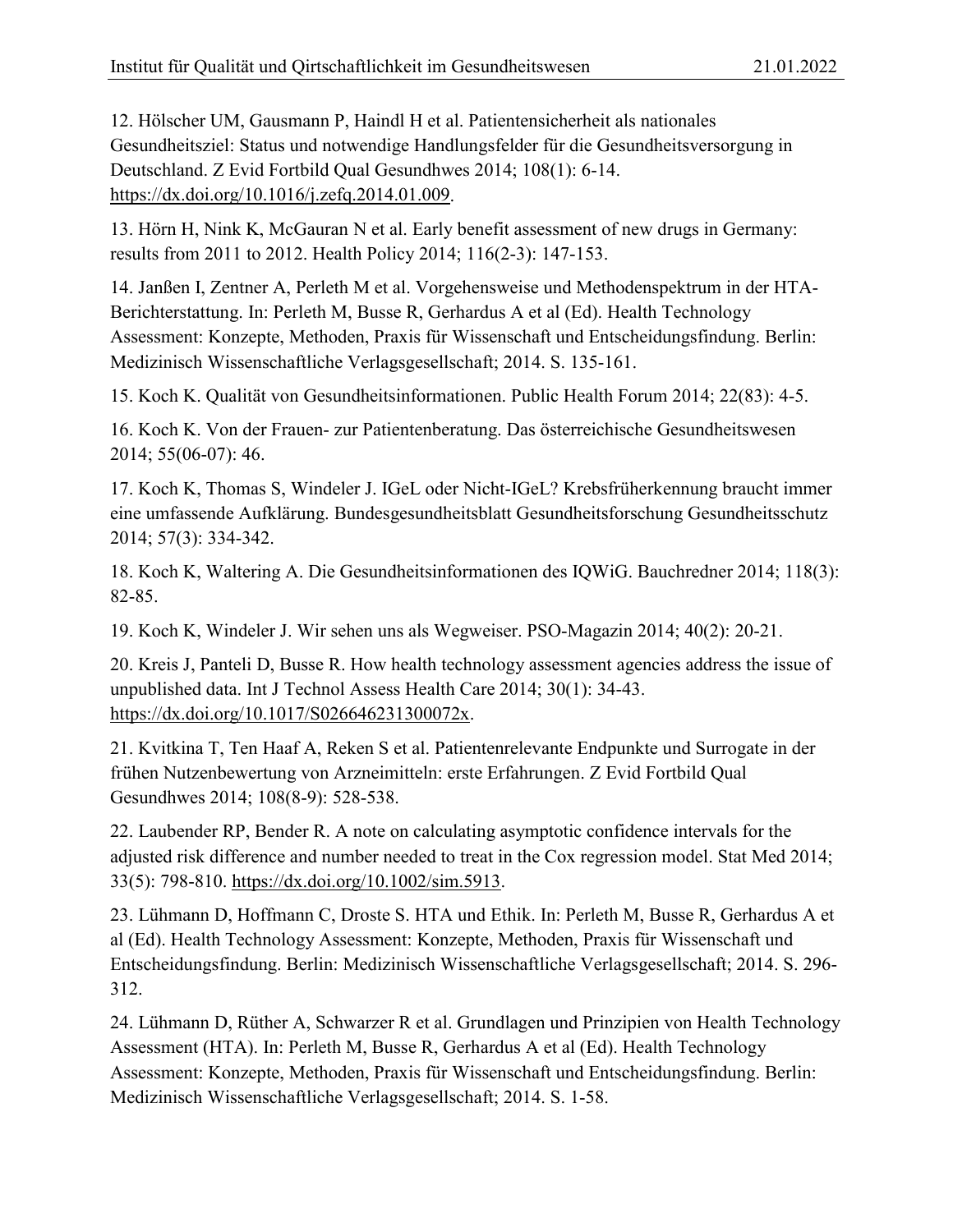25. Messer M, Steinzen A, Vervölgyi E et al. Unrelated and alternative donor allogeneic stem cell transplantation in patients with relapsed or refractory Hodgkin's lymphoma: a systematic review. Leuk Lymphoma 2014; 55(2): 296-306. [https://dx.doi.org/10.3109/10428194.2013.802780.](https://dx.doi.org/10.3109/10428194.2013.802780)

26. Nagele E, Jeitler K, Horvath K et al. Clinical effectiveness of stress-reduction techniques in patients with hypertension: systematic reviewand meta-analysis. J Hypertens 2014; 32(10): 1936- 1944.

27. Newcombe RG, Bender R. Implementing GRADE: calculating the risk difference from the baseline risk and the relative risk. Evid Based Med 2014; 19(1): 6-8. [https://dx.doi.org/10.1136/eb-2013-101340.](https://dx.doi.org/10.1136/eb-2013-101340)

28. Pavlovic M, Teljeur C, Wieseler B et al. Endpoints for relative efffectiveness assessment (REA) of pharmaceuticals. Int J Technol Assess Health Care 2014; 30(5): 508-513.

29. Pietsch B, Härter M, Nolting A et al. Verbesserte Versorgungsorientierung am Beispiel Depression: Ergebnisse aus dem Pilotprojekt des Gemeinsamen Bundesausschusses. In: Klauber J, Günster C, Gerste B et al (Ed). Schwerpunkt: Depression. Stuttgart: Schattauer; 2014. S. 55-75.

30. Potthast R, Vervölgyi V, McGauran N et al. Impact of inclusion of industry trial results registries as an information source for systematic reviews. PLoS One 2014; 9(4): e92067. [https://dx.doi.org/10.1371/journal.pone.0092067.](https://dx.doi.org/10.1371/journal.pone.0092067)

31. Rummer A. Die Neufassung der Mutterschafts-Richtlinien: Raum und Zeit für Entscheidungen. Deutsche Hebammen-Zeitschrift 2014; 65(1): 50-54.

32. Sandmann F, Gerber-Grote A. The German approach to cost-effectiveness analysis in health care: a few rectifications based on the current situation as of early 2014; comment on Hevér and Balogh (Society and Economy 35 (2013) 551–572). Society and Economy 2014; 36(3): 427-431.

33. Sauerland S, Brockhaus AC, Fujita-Rohwerder N et al. Approaches to assessing the benefits and harms of medical devices for application in surgery. Langenbecks Arch Surg 2014; 399(3): 279-285. [https://dx.doi.org/10.1007/s00423-014-1173-y.](https://dx.doi.org/10.1007/s00423-014-1173-y)

34. Siering U, Rüther A. Erfahrungen mit Leitliniensynopsen am Beispiel der Synopsen für Disease-Management-Programme (DMP). Z Evid Fortbild Qual Gesundhwes 2014; 108(10): 560-568. [https://dx.doi.org/10.1016/j.zefq.2014.10.027.](https://dx.doi.org/10.1016/j.zefq.2014.10.027)

35. Sturtz S, Ickstadt K. Comparison of Bayesian methods for flexible modeling of spatial risk surfaces in disease mapping. Biom J 2014; 56(1): 5-22. [https://dx.doi.org/10.1002/bimj.201200176.](https://dx.doi.org/10.1002/bimj.201200176)

36. Wieseler B, McGauran N, Kaiser T. New EMA policy: further measures needed to support comparative effectiveness assessments. JAMA Intern Med 2014; 174(11): 1874-1875. [https://dx.doi.org/10.1001/jamainternmed.2013.7722.](https://dx.doi.org/10.1001/jamainternmed.2013.7722)

37. Windeler J, Lange S. Editorial. Z Evid Fortbild Qual Gesundhwes 2014; 108(2-3): 95-96.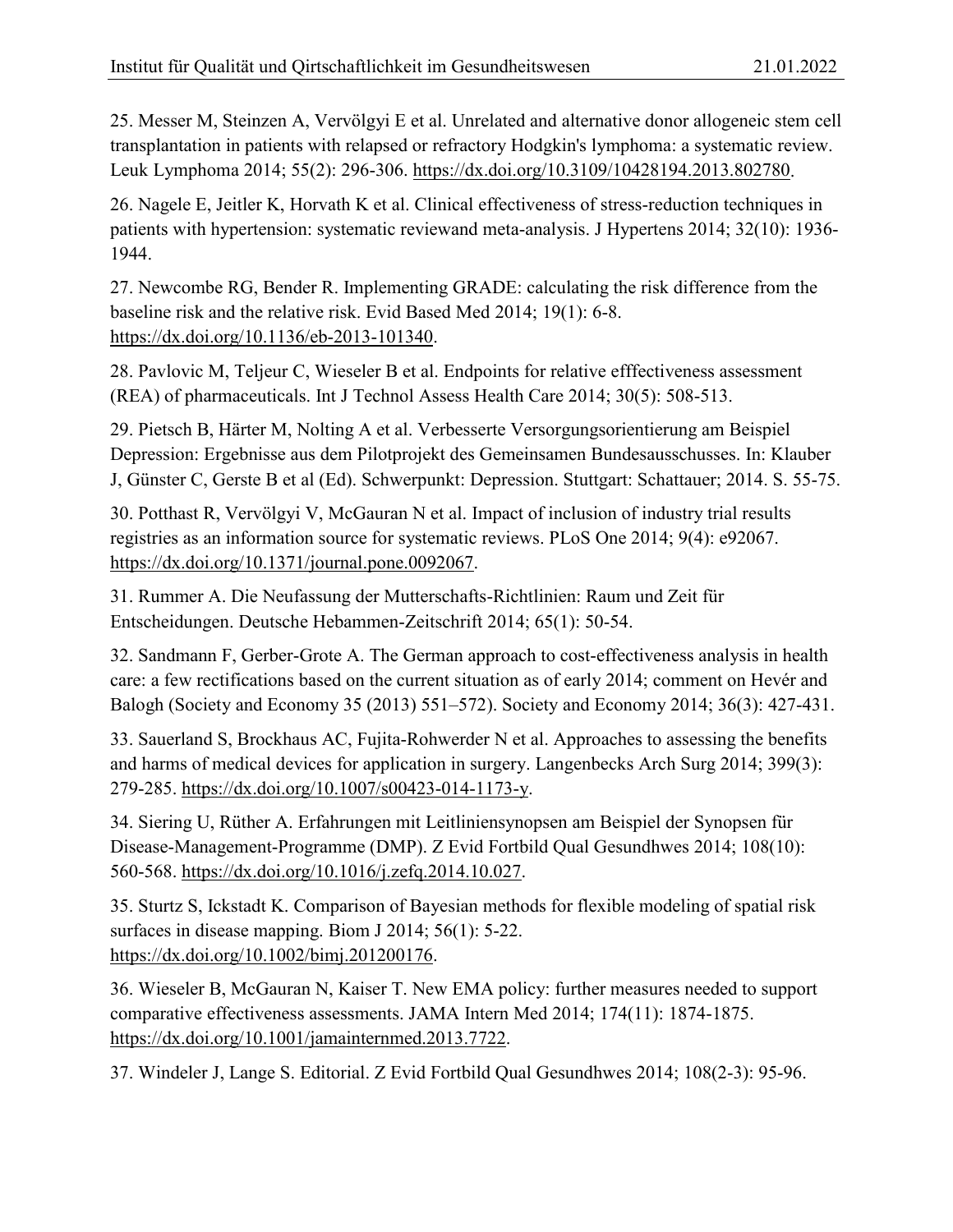<span id="page-14-0"></span>1. Bender R, Kromp M, Kiefer C et al. Absolute risks rather than incidence rates should be used to estimate NNTs from time-to-event data. J Clin Epidemiol 2013; 66(9): 1038-1044.

2. Brockhaus AC, Sauerland S, Saad S. Single-incision versus standard multi-incision laparoscopic colectomy in patients with malignant or benign colonic disease. Cochrane Database Syst Rev 2013; (8): CD010717. [https://dx.doi.org/10.1002/14651858.CD010717.](https://dx.doi.org/10.1002/14651858.CD010717)

3. Eikermann M, Gluud C, Perleth M et al. Commentary: Europe needs a central, transparent, and evidence based regulation process for devices. BMJ 2013; 346: f2771. [https://dx.doi.org/10.1136/bmj.f2771.](https://dx.doi.org/10.1136/bmj.f2771)

4. Gerber-Grote A. Die Begriffe Gesundheit und Krankheit. In: Lauterbach KW, Stock S, Brunner H (Ed). Gesundheitsökonomie: Lehrbuch für Mediziner und andere Gesundheitsberufe. Bern: Hans Huber; 2013. S. 25-30.

5. Gerber-Grote A, Klever-Deichert G. Determinanten von Gesundheit und Krankheit oder: was hält uns gesund und was macht uns krank? In: Lauterbach KW, Stock S, Brunner H (Ed). Gesundheitsökonomie: Lehrbuch für Mediziner und andere Gesundheitsberufe. Bern: Hans Huber; 2013. S. 31-36.

6. Gerber-Grote A, Lauterbach KW. Grundlegende ethische Therorien im Bereich des Gesundheitswesens. In: Lauterbach KW, Stock S, Brunner H (Ed). Gesundheitsökonomie: Lehrbuch für Mediziner und andere Gesundheitsberufe. Bern: Hans Huber; 2013. S. 57-62.

7. Gerber-Grote A, Lüngen M, Lauterbach KW. Gerechtigkeitsüberlegungen in der Gesundheitsökonomie. In: Lauterbach KW, Stock S, Brunner H (Ed). Gesundheitsökonomie: Lehrbuch für Mediziner und andere Gesundheitsberufe. Bern: Hans Huber; 2013. S. 63-71.

8. Gerber-Grote A, Zhou M, Eikermann M et al. Evidenzbasierte Medizin und Health Technology Assessment. In: Roeder N, Hensen P, Franz D (Ed). Gesundheitsökonomie, Gesundheitssystem und öffentliche Gesundheitspflege: ein praxisorientiertes Kurzlehrbuch. Köln: Deutscher Ärzte-Verlag; 2013. S. 223-237.

9. Herrmann KH, Lüngen M, Stock S et al. USA. In: Lauterbach KW, Stock S, Brunner H (Ed). Gesundheitsökonomie: Lehrbuch für Mediziner und andere Gesundheitsberufe. Bern: Hans Huber; 2013. S. 261-269.

10. Herrmann KH, Wolff R, Scheibler F et al. All nations depend on the global knowledge pool: analysis of country of origin of studies used for health technology assessments in Germany. PLoS One 2013; 8(3): e59213. [https://dx.doi.org/10.1371/journal.pone.0059213.](https://dx.doi.org/10.1371/journal.pone.0059213)

11. Janssen C, Ommen O, Scheibler F et al. Importance weighting, expectation fulfilment and satisfaction: an integrative and innovative approach to measuring patient satisfaction with hospital stays. Int J Public Health 2013; 58(6): 955-958. [https://dx.doi.org/10.1007/s00038-013-](https://dx.doi.org/10.1007/s00038-013-0517-7) [0517-7.](https://dx.doi.org/10.1007/s00038-013-0517-7)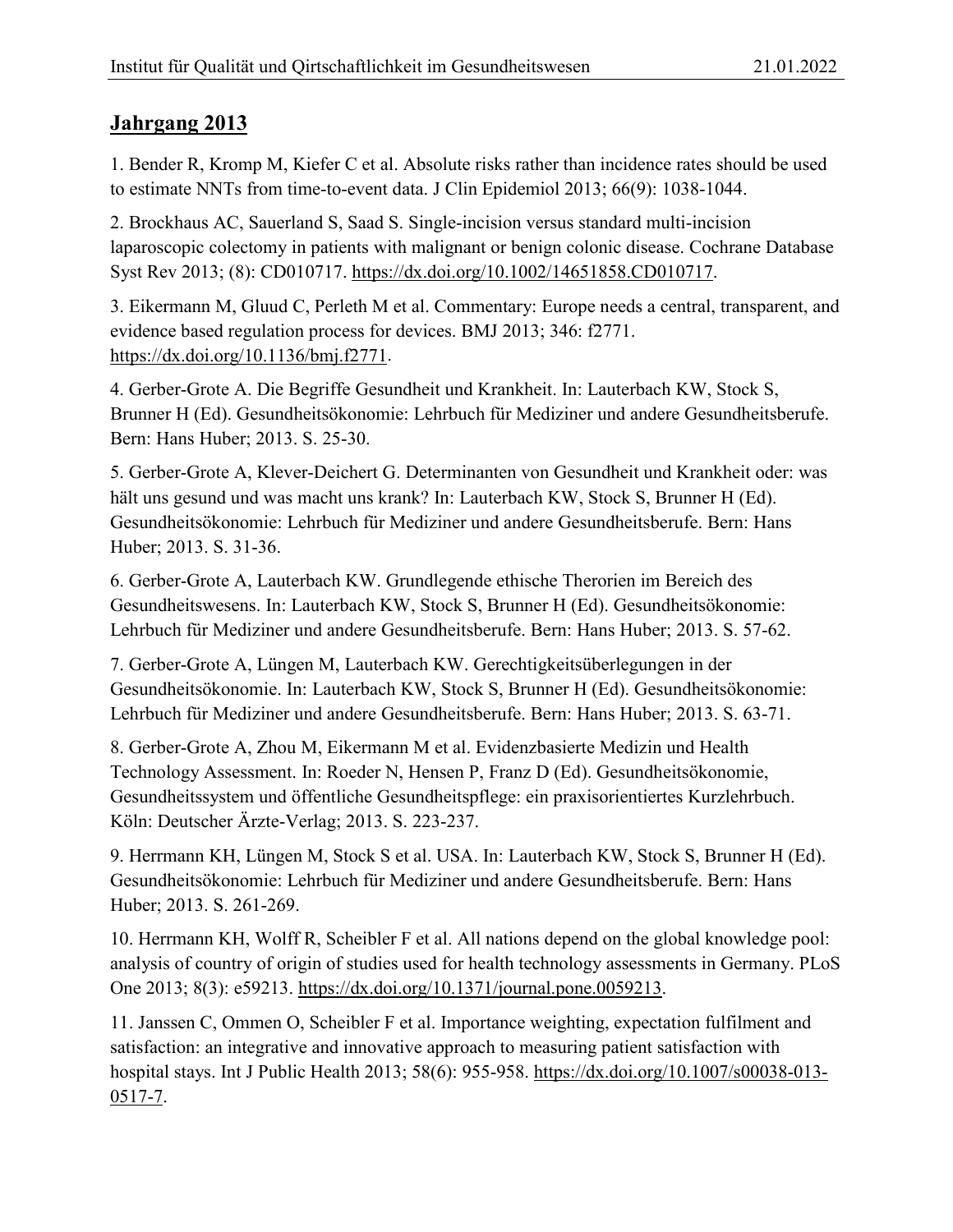12. Klever-Deichert G, Gerber-Grote A, Stock S et al. Das deutsche Gesundheitswesen: Zahlen und rechtlicher Rahmen. In: Lauterbach KW, Stock S, Brunner H (Ed). Gesundheitsökonomie: Lehrbuch für Mediziner und andere Gesundheitsberufe. Bern: Hans Huber; 2013. S. 75-103.

13. Koch K. Was wir in unsere Gesundheit investieren und mit welchen Motiven wir es tun. Impu!se für Gesundheitsförderung 2013; 79(Juni): 3-4.

14. Koch K, Büchter R, Lange S. Die Früherkennung von Prostatakrebs. Ther Umsch 2013; 70(4): 214 - 222.

15. Kreis J, Puhan MA, Schünemann HJ et al. Consumer involvement in systematic reviews of comparative effectiveness research. Health Expect 2013; 16(4): 323-337. [https://dx.doi.org/10.1111/j.1369-7625.2011.00722.x.](https://dx.doi.org/10.1111/j.1369-7625.2011.00722.x)

16. Lange S, Windeler J. Implikationen für Planung und Durchführung klinischer Studien. Frankfurter Forum 2013; (7): 26-33.

17. McGauran N, Köhler M. Early benefit assessment of new drugs in Germany: framework for submission of dossiers by pharmaceutical companies. Medical Writing 2013; 22(3): 180-185.

18. Passon A, Lüngen M, Gerber-Grote A et al. Das Krankenversicherungssystem in Deutschland. In: Lauterbach KW, Stock S, Brunner H (Ed). Gesundheitsökonomie: Lehrbuch für Mediziner und andere Gesundheitsberufe. Bern: Hans Huber; 2013. S. 105-135.

19. Pieper D, Büchter RB, Antoine SL et al. Overviews: Status Quo, Potentiale und Ausblick. Z Evid Fortbild Qual Gesundhwes 2013; 107(9-10): 592-596. [https://dx.doi.org/10.1016/j.zefq.2013.10.024.](https://dx.doi.org/10.1016/j.zefq.2013.10.024)

20. Ronellenfitsch U, Schwarzbach M, Hofheinz R et al. Perioperative chemo(radio)therapy versus primary surgery for resectable adenocarcinoma of the stomach, gastroesophageal junction, and lower esophagus. Cochrane Database Syst Rev 2013; (5): CD008107. [https://dx.doi.org/10.1002/14651858.CD008107.pub2.](https://dx.doi.org/10.1002/14651858.CD008107.pub2)

21. Sandmann F, Gerber-Grote A, Lhachimi S. Factors that led to the implementation of the efficiency frontier approach in health economic evaluation in Germany: do not avoid the elephant in the room; comment on Klingler et al. (Health Policy 109 (2013) 270–280). Health Policy 2013; 112(3): 297-298.

22. Sandmann FG, Herrmann KH, Zhou M et al. Die Arzneimittelversorgung. In: Lauterbach KW, Stock S, Brunner H (Ed). Gesundheitsökonomie: Lehrbuch für Mediziner und andere Gesundheitsberufe. Bern: Hans Huber; 2013. S. 181-198.

23. Schürmann C. Validitätsbewertung von Surrogatendpunkten in Nutzenbewertungen. In: Lanius V (Ed). Statistische Methoden in der empirischen Forschung: Kurzfassungen von Vorträgen der Wintersemester 2011/2012 und 2012/2013. Berlin: Bayer Schering Pharma; 2013. S. 189-196.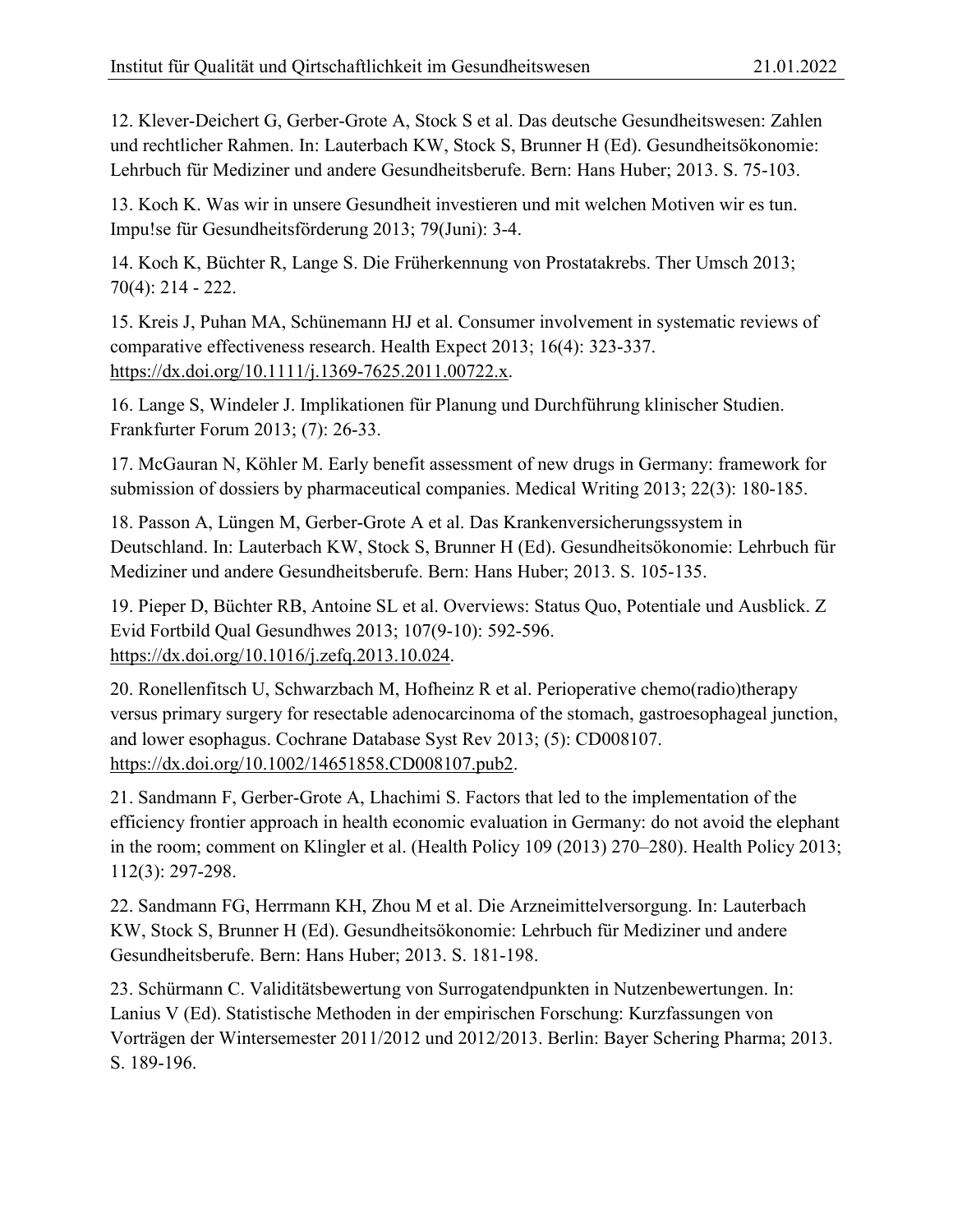24. Semlitsch T, Jeitler K, Hemkens LG et al. Increasing physical activity for the treatment of hypertension: a systematic review and meta-analysis. Sports Med 2013; 43(10): 1009-1023. [https://dx.doi.org/10.1007/s40279-013-0065-6.](https://dx.doi.org/10.1007/s40279-013-0065-6)

25. Siering U, Hoffmann-Eßer W, Hausner E et al. Appraisal tools for clinical practice guidelines: a systematic review. PLoS One 2013; 8(12): e82915. [https://dx.doi.org/10.1371/journal.pone.0082915.](https://dx.doi.org/10.1371/journal.pone.0082915)

26. Waffenschmidt S, Janzen T, Hausner E et al. Simple search techniques in PubMed are potentially suitable for evaluating the completeness of systematic reviews. J Clin Epidemiol 2013; 66(6): 660–665. [https://dx.doi.org/10.1016/j.jclinepi.2012.11.011.](https://dx.doi.org/10.1016/j.jclinepi.2012.11.011)

27. Wagner C, Luhnen M, Gerber-Grote A. Frankreich. In: Lauterbach KW, Stock S, Brunner H (Ed). Gesundheitsökonomie: Lehrbuch für Mediziner und andere Gesundheitsberufe. Bern: Hans Huber; 2013. S. 221-227.

28. Welz A, Bender R. Punkt- und Intervallschätzung adjustierter NNT-Maße im Cox-Modell mit Hilfe von SAS. In: Muche R, Minkenberg R (Ed). KSFE 2013: Proceedings der 17. Konferenz der SAS-Anwender in Forschung und Entwicklung (KSFE). Herzogenrath: Shaker; 2013. S. 417- 426.

29. Wieseler B, Wolfram N, McGauran N et al. Completeness of reporting of patient-relevant clinical trial outcomes: comparison of unpublished clinical study reports with publicly available data. PLoS Med 2013; 10(10): e1001526. [https://dx.doi.org/10.1371/journal.pmed.1001526.](https://dx.doi.org/10.1371/journal.pmed.1001526)

30. Windeler J, Lange S. Editorial. Z Evid Fortbild Qual Gesundhwes 2013; 107(2): 103-104.

31. Windeler J, Lange S. Nutzenbewertung personalisierter Interventionen: methodische Herausforderungen und Lösungsansätze. Ethik Med 2013; 25(3): 173-182.

32. Zhou M, Gerber-Grote A. Schweiz. In: Lauterbach KW, Stock S, Brunner H (Ed). Gesundheitsökonomie: Lehrbuch für Mediziner und andere Gesundheitsberufe. Bern: Hans Huber; 2013. S. 215-219.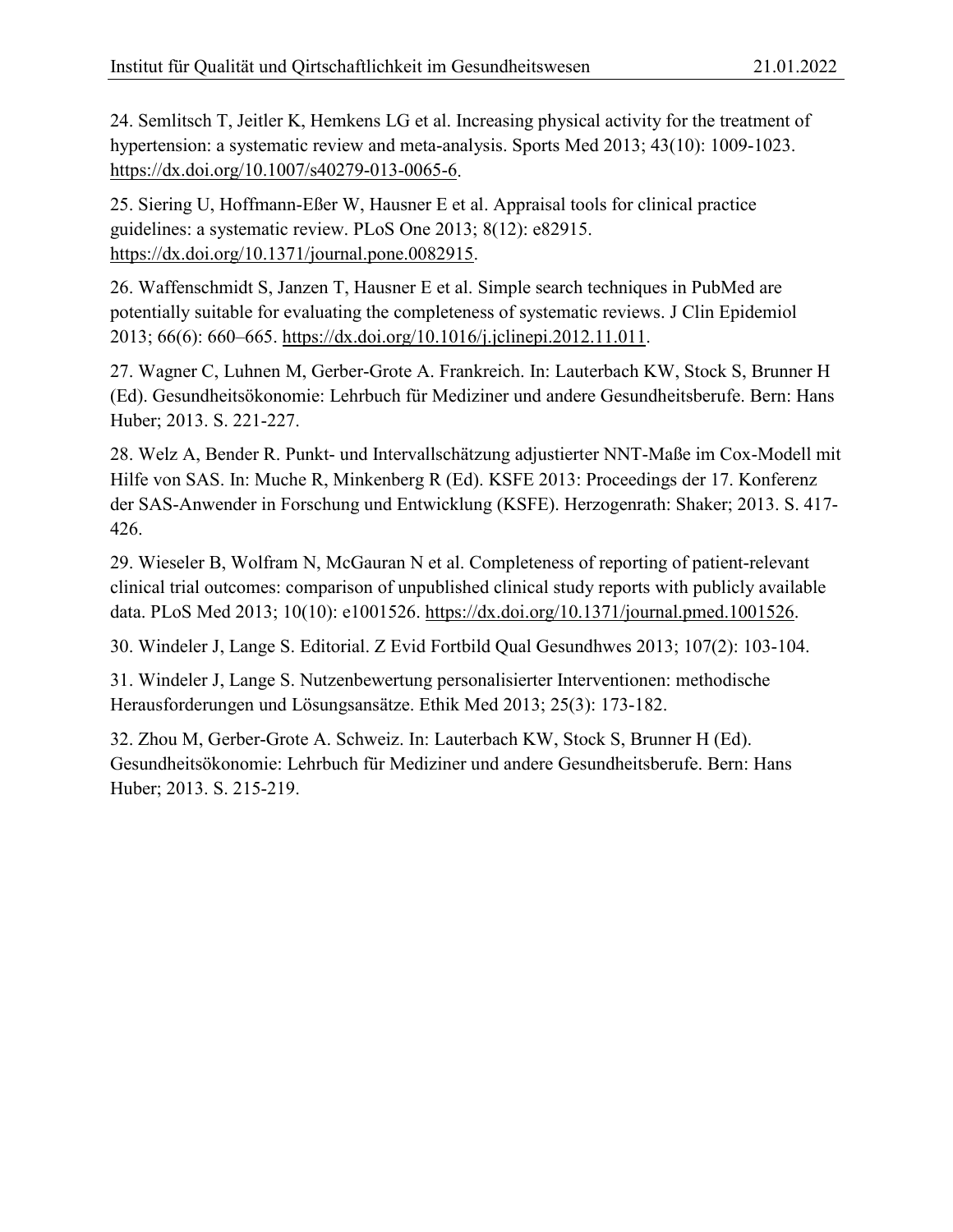<span id="page-17-0"></span>1. Auweiler PW, Müller D, Stock S et al. Cost effectiveness of rituximab for non-Hodgkin's lymphoma: a systematic review. Pharmacoeconomics 2012; 30(7): 537-549. [https://dx.doi.org/10.2165/11591160-000000000-00000.](https://dx.doi.org/10.2165/11591160-000000000-00000)

2. Bender R. Adequate methods should be used to compare the features of effect measures. J Clin Epidemiol 2012; 65(4): 462. [https://dx.doi.org/10.1016/j.jclinepi.2011.07.013.](https://dx.doi.org/10.1016/j.jclinepi.2011.07.013)

3. Bender R. Incorrect calculation of numbers needed to treat affects confidence intervals more often than point estimates. J Clin Epidemiol 2012; 65(7): 808. [https://dx.doi.org/10.1016/j.jclinepi.2012.01.014.](https://dx.doi.org/10.1016/j.jclinepi.2012.01.014)

4. Biester K, Skipka G, Jahn R et al. Systematic review of surgical treatments for benign prostatic hyperplasia and presentation of an approach to investigate therapeutic equivalence (noninferiority). BJU Int 2012; 109(5): 722-730. [https://dx.doi.org/10.1111/j.1464-](https://dx.doi.org/10.1111/j.1464-410X.2011.10512.x) [410X.2011.10512.x.](https://dx.doi.org/10.1111/j.1464-410X.2011.10512.x)

5. Böhler C, Gerber-Grote A, Meindl T et al. Struktur von Gesundheitssystem und Krankenhauswesen. In: Schröder W, Krones C (Ed). Survival-Guide Chirurgie: die ersten 100 Tage. Berlin: Springer; 2012. S. 45-74.

6. Boshuizen HC, Lhachimi SK, Van Baal PH et al. The DYNAMO-HIA model: an efficient implementation of a risk factor/chronic disease Markov model for use in health impact assessment (HIA). Demography 2012; 49(4): 1259-1283. [https://dx.doi.org/10.1007/s13524-012-](https://dx.doi.org/10.1007/s13524-012-0122-z) [0122-z.](https://dx.doi.org/10.1007/s13524-012-0122-z)

7. Brozek JL, Terracciano L, Hsu J et al. Oral immunotherapy for IgE-mediated cow's milk allergy: a systematic review and meta-analysis. Clin Exp Allergy 2012; 42(3): 363-374. [https://dx.doi.org/10.1111/j.1365-2222.2011.03948.x.](https://dx.doi.org/10.1111/j.1365-2222.2011.03948.x)

8. Fechtelpeter D, Meyer G. Evidenzbasierte Gesundheitsinformationen: wie die Pflege von hochwertigen Informationen profitieren kann. PADUA 2012; 7(3): 157-160.

9. Guddat C, Grouven U, Bender R et al. A note on the graphical presentation of prediction intervals in random-effects meta-analyses. Syst Rev 2012; 1: 34. [https://dx.doi.org/10.1186/2046-](https://dx.doi.org/10.1186/2046-4053-1-34) [4053-1-34.](https://dx.doi.org/10.1186/2046-4053-1-34)

10. Hausner E, Waffenschmidt S, Kaiser T et al. Routine development of objectively derived search strategies. Syst Rev 2012; 1: 19. [https://dx.doi.org/10.1186/2046-4053-1-19.](https://dx.doi.org/10.1186/2046-4053-1-19)

11. Hoffmann-Eßer W, Bartel C, Ein Waldt S et al. DMP Diabetes mellitus Typ 1 und Typ 2: Überarbeitungsbedarf. Monitor Versorgungsforschung 2012; 5(2): 37-44.

12. Hulstaert F, Neyt M, Vinck I et al. Pre-market clinical evaluations of innovative high-risk medical devices in Europe. Int J Technol Assess Health Care 2012; 28(3): 278-284. [https://dx.doi.org/10.1017/S0266462312000335.](https://dx.doi.org/10.1017/S0266462312000335)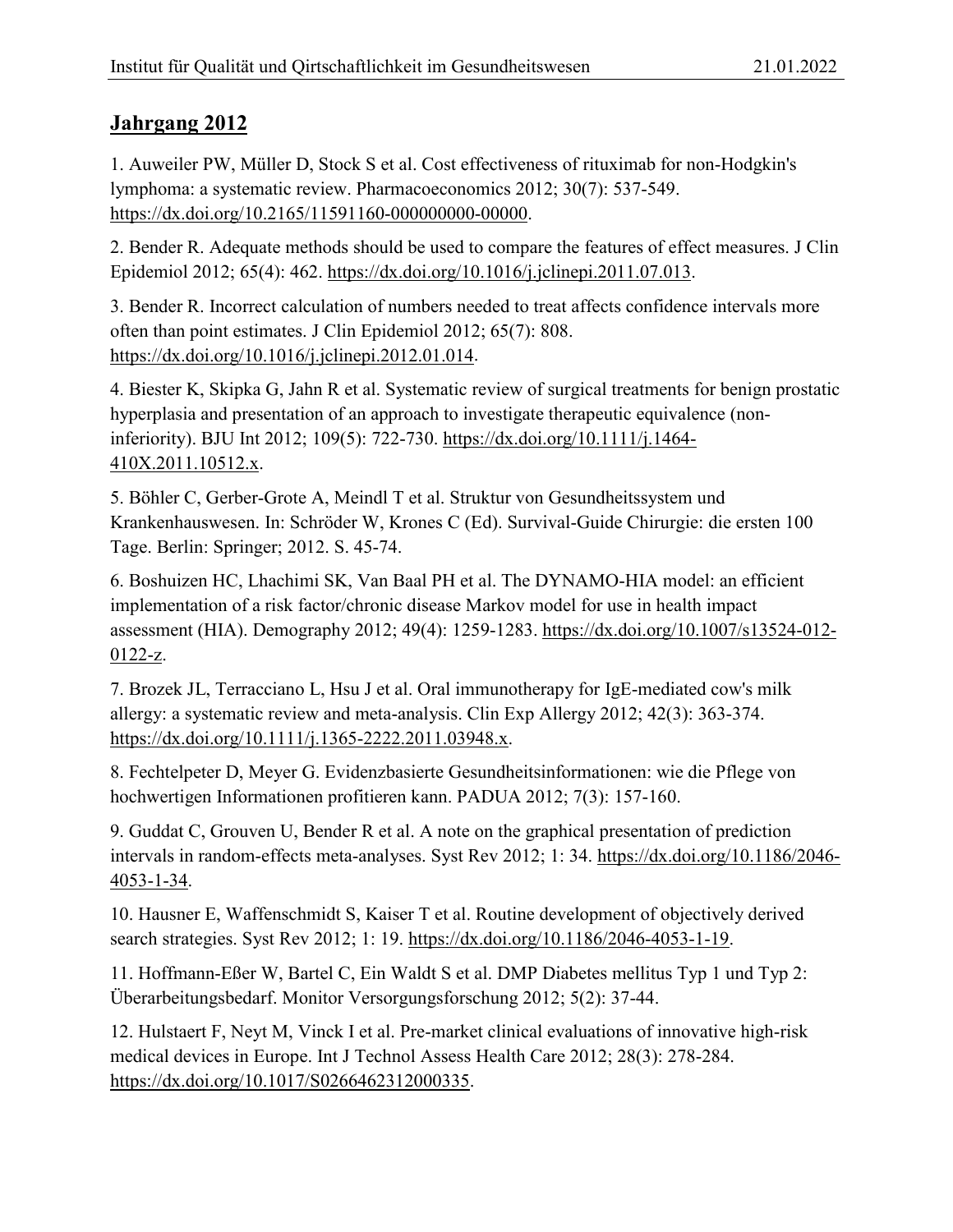13. Kaiser T, Lange S, Wieseler B et al. Frühe Nutzenbewertung. Dtsch Arztebl 2012; 109(44): 755.

14. Kasper J, Legare F, Scheibler F et al. Turning signals into meaning: shared decision making meets communication theory. Health Expect 2012; 15(1): 3-11. [https://dx.doi.org/10.1111/j.1369-](https://dx.doi.org/10.1111/j.1369-7625.2011.00657.x) [7625.2011.00657.x.](https://dx.doi.org/10.1111/j.1369-7625.2011.00657.x)

15. Klemperer D, Strech D, Koch K et al. Interessenkonflikte in der Medizin: erkennen, offenlegen, regulieren. Dr med Mabuse 2012; 37(196): 34-37.

16. Koch K. Individualisierte Medizin: wie können Journalisten ein realistisches Bild vermitteln? Z Evid Fortbild Qual Gesundhwes 2012; 106(1): 23-28. [https://dx.doi.org/10.1016/j.zefq.2011.11.017.](https://dx.doi.org/10.1016/j.zefq.2011.11.017)

17. Koch K. Recherche in der Medizin: wenn Experten ausgedient haben. In: Recherche reloaded: was Journalisten von anderen Rechercheberufen lernen können. Berlin: Netzwerk Recherche; 2012. S. 45-51.

18. Koch K, Waltering A. Was wir in unsere Gesundheit investieren und mit welchen Motiven wir es tun. Gesundheitsmonitor Newsletter 2012; (1): 1-10.

19. Kreis J, Busse R. From evidence assessments to coverage decisions? The case example of glinides in Germany. Health Policy 2012; 104(1): 27-31. [https://dx.doi.org/10.1016/j.healthpol.2011.11.006.](https://dx.doi.org/10.1016/j.healthpol.2011.11.006)

20. Kreis J, Möller D, Kasper J et al. Screening auf umschriebene Entwicklungsstörungen des Sprechens und der Sprache (UESS): Evidenz und Herausforderungen. LOGOS interdisziplinär 2012; 20(1): 14-23.

21. Lhachimi SK, Cole KJ, Nusselder WJ et al. Health impacts of increasing alcohol prices in the European Union: a dynamic projection. Prev Med 2012; 55(3): 237-243. [https://dx.doi.org/10.1016/j.ypmed.2012.06.006.](https://dx.doi.org/10.1016/j.ypmed.2012.06.006)

22. Mertens J, Stock S, Lungen M et al. Is prevention of atopic eczema with hydrolyzed formulas cost-effective? A health economic evaluation from Germany. Pediatr Allergy Immunol 2012; 23(6): 597-604. [https://dx.doi.org/10.1111/j.1399-3038.2012.01304.x.](https://dx.doi.org/10.1111/j.1399-3038.2012.01304.x)

23. Nink K, Hörn H, Pieper K et al. Ein Jahr frühe Nutzenbewertung: das IQWIG zieht Bilanz. G+G Wissenschaft 2012; 12(4): 18-24.

24. Pieper D, Buechter R, Jerinic P et al. Overviews of reviews often have limited rigor: a systematic review. J Clin Epidemiol 2012; 65(12): 1267-1273. [https://dx.doi.org/10.1016/j.jclinepi.2012.06.015.](https://dx.doi.org/10.1016/j.jclinepi.2012.06.015)

25. Pommer B, Krainhofner M, Watzek G et al. Relevance of variations in the opposing dentition for the functionality of fixed and removable partial dentures: a systematic review. Int J Dent 2012; 2012: 876023. [https://dx.doi.org/10.1155/2012/876023.](https://dx.doi.org/10.1155/2012/876023)

26. Sauerland S, Scheibler F. Komplexe Interventionen: schwer zu definieren, schwer zu evaluieren. HTA-Newsletter 2012; (110): 1.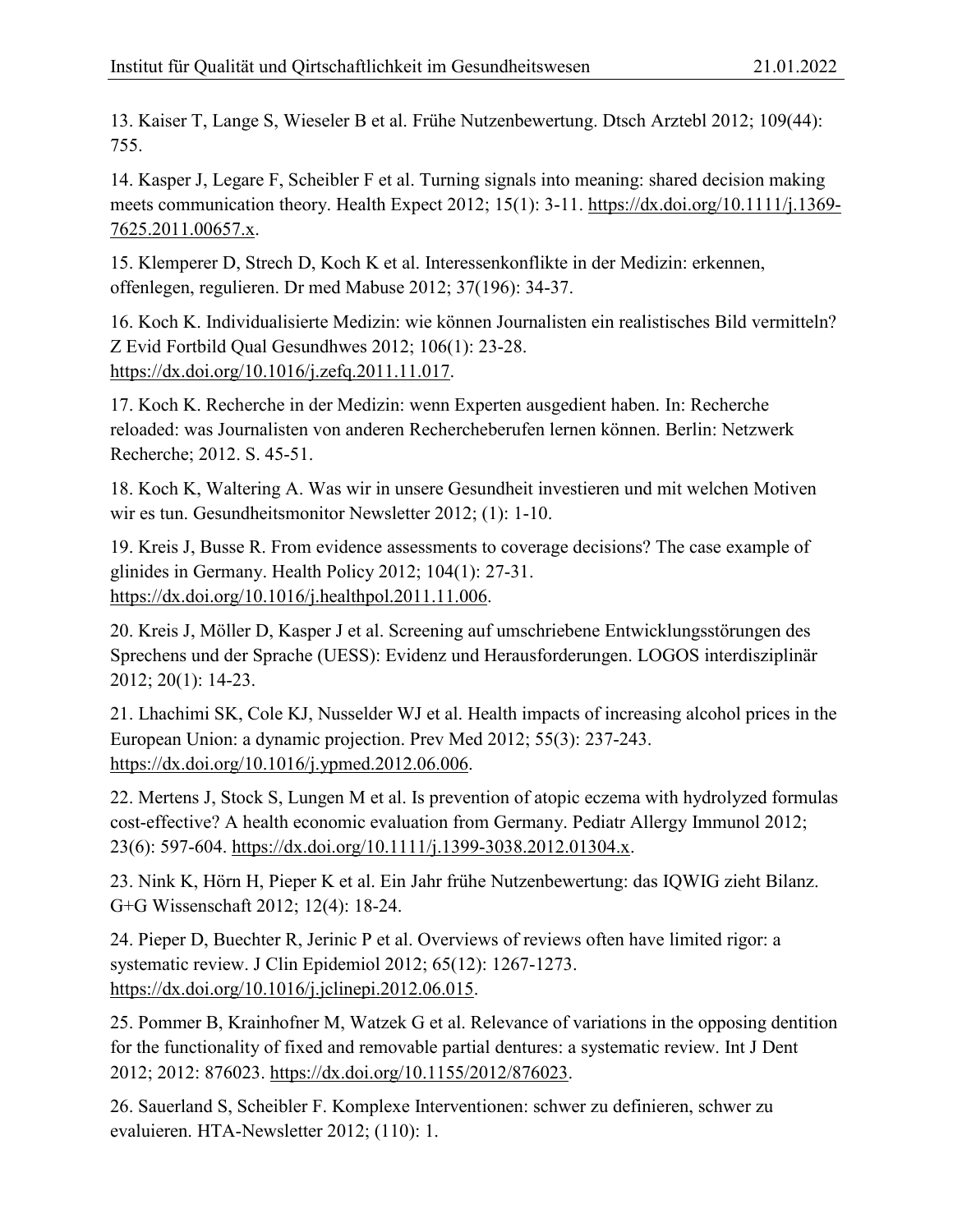27. Scheibler F. Partizipative Entscheidungsfindung - shared decision making - in der Medizin: eine potenzielle Aufgabe für das Case Management? In: Wendt WR (Ed). Beratung und Case Management: Konzepte und Kompetenzen. Heidelberg: Medhochzwei; 2012. S. 95-106.

28. Scheibler F, Müller H, Légaré F et al. No EBM without SDM: give us a measure to capture patient involvement and we will move the health system. Z Evid Fortbild Qual Gesundhwes 2012; 106(4): 235-237. [https://dx.doi.org/10.1016/j.zefq.2012.04.006.](https://dx.doi.org/10.1016/j.zefq.2012.04.006)

29. Scheibler F, Sauerland S, Lange S. Evidence-based assessment of PET in Germany. J Nucl Med 2012; 53(7): 1166. [https://dx.doi.org/10.2967/jnumed.112.103580.](https://dx.doi.org/10.2967/jnumed.112.103580)

30. Scheibler F, Zumbe P, Janssen I et al. Randomized controlled trials on PET: a systematic review of topics, design, and quality. J Nucl Med 2012; 53(7): 1016-1025. [https://dx.doi.org/10.2967/jnumed.111.101089.](https://dx.doi.org/10.2967/jnumed.111.101089)

31. Scheibler F, Zumbe P, Janssen I et al. Reply: not-so-random errors; randomized controlled trials are not the only evidence of the value of PET. J Nucl Med 2012; 53(11): 1822-1824. [https://dx.doi.org/10.2967/jnumed.112.111427.](https://dx.doi.org/10.2967/jnumed.112.111427)

32. Schröer-Günther MA, Wolff RF, Westwood ME et al. F-18-fluoro-2-deoxyglucose positron emission tomography (PET) and PET/computed tomography imaging in primary staging of patients with malignant melanoma: a systematic review. Syst Rev 2012; 1: 62. [https://dx.doi.org/10.1186/2046-4053-1-62.](https://dx.doi.org/10.1186/2046-4053-1-62)

33. Sturtz S, Bender R. Unsolved issues of mixed treatment comparison meta-analysis: network size and inconsistency. Res Syn Meth 2012; 3(4): 300-311. [https://dx.doi.org/10.1002/jrsm.1057.](https://dx.doi.org/10.1002/jrsm.1057)

34. Vandvik PO, Santesso N, Akl EA et al. Formatting modifications in GRADE evidence profiles improved guideline panelists comprehension and accessibility to information: a randomized trial. J Clin Epidemiol 2012; 65(7): 748-755. [https://dx.doi.org/10.1016/j.jclinepi.2011.11.013.](https://dx.doi.org/10.1016/j.jclinepi.2011.11.013)

35. Walter S, Mackenbach J, Voko Z et al. Genetic, physiological, and lifestyle predictors of mortality in the general population. Am J Public Health 2012; 102(4): e3-e10. [https://dx.doi.org/10.2105/AJPH.2011.300596.](https://dx.doi.org/10.2105/AJPH.2011.300596)

36. Wiegard B, Koch K. Autonomie stärken: evidenzbasierte Gesundheitsinformationen als Entscheidungshilfe. Dr med Mabuse 2012; 37(200): 32-34.

37. Wieseler B, Kerekes MF, Vervoelgyi V et al. Impact of document type on reporting quality of clinical drug trials: a comparison of registry reports, clinical study reports, and journal publications. BMJ 2012; 344: d8141. [https://dx.doi.org/10.1136/bmj.d8141.](https://dx.doi.org/10.1136/bmj.d8141)

38. Wieseler B, McGauran N, Kaiser T. Clinical trial data: access to all trials, not just some; Rapid Response zu "Godlee F. Clinical trial data for all drugs in current use. BMJ 2012; 345: e7304" [online]. 2012 [Zugriff: 18.02.2013]. URL:

[http://www.bmj.com/content/345/bmj.e7304/rr/613774.](http://www.bmj.com/content/345/bmj.e7304/rr/613774)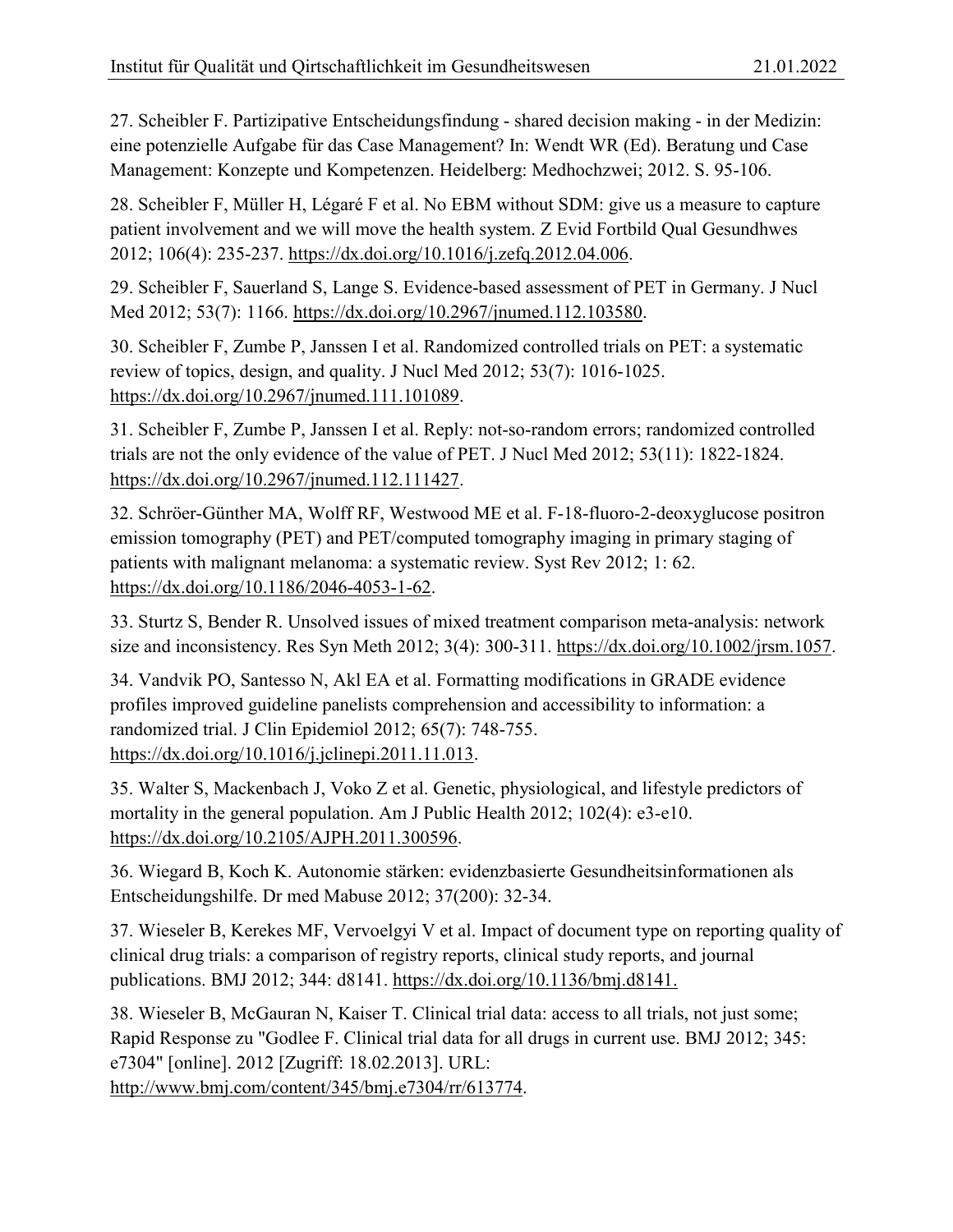39. Wieseler B, McGauran N, Kaiser T. We need access to data on all clinical trials, not just some. BMJ 2012; 345: e8001.

40. Wieseler B, McGauran N, Kerekes MF et al. Access to regulatory data from the European Medicines Agency: the times they are a-changing. Systematic Reviews 2012; 1: 50.

41. Windeler J, Lange S. Editorial. Z Evid Fortbild Qual Gesundhwes 2012; 106(3): 151-152.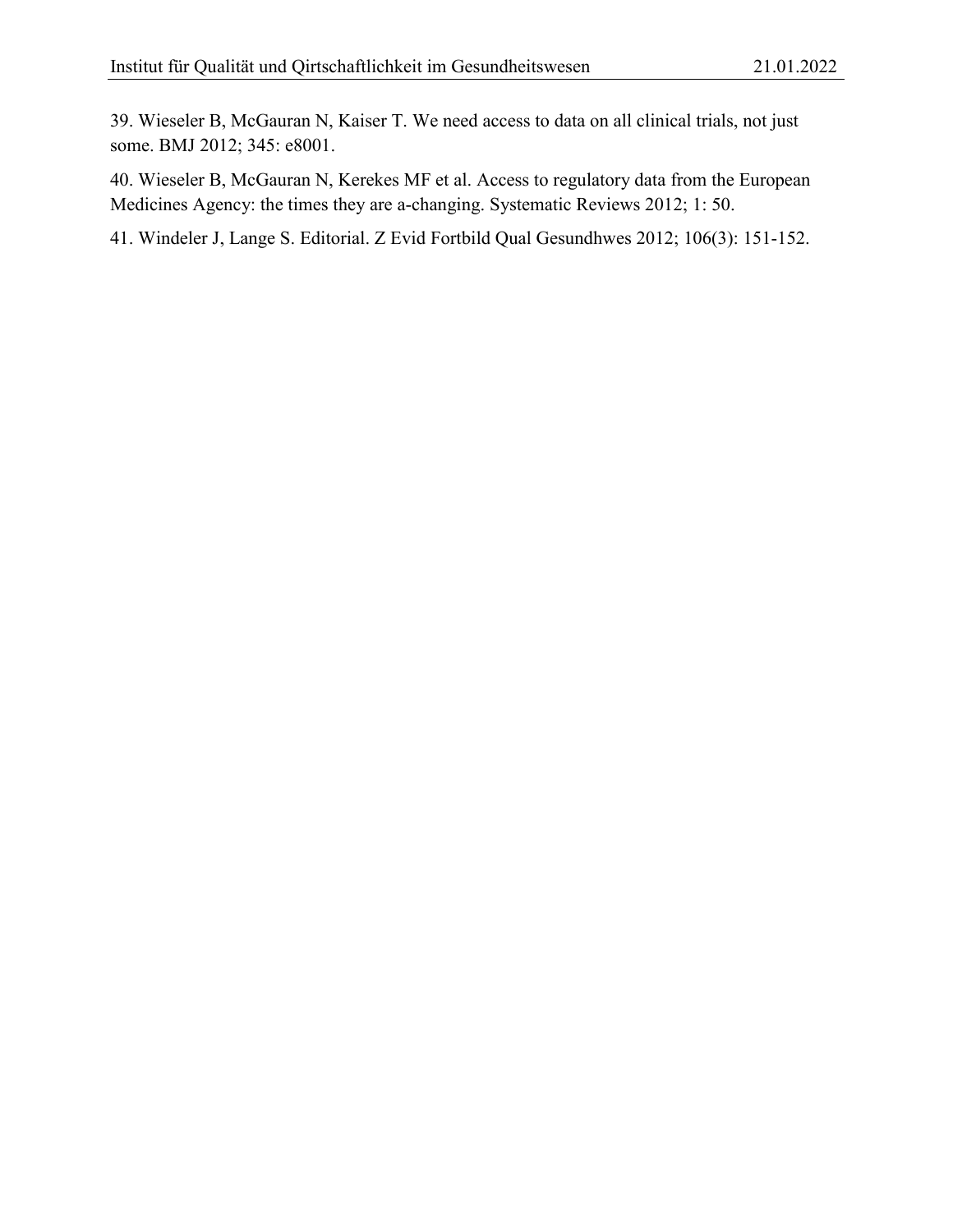<span id="page-21-0"></span>1. Bastian H, Scheibler F, Knelangen M et al. Choosing health technology assessment and systematic review topics: the development of priority-setting criteria for patients' and consumers' interests. Int J Technol Assess Health Care 2011; 27(4): 348-356. [https://dx.doi.org/10.1017/S0266462311000547.](https://dx.doi.org/10.1017/S0266462311000547)

2. Benda N, Bender R. Multiplicity issues in clinical trials. Biom J 2011; 53(6): 873-874. [https://dx.doi.org/10.1002/bimj.201100177.](https://dx.doi.org/10.1002/bimj.201100177)

3. Bender R, Koch A, Skipka G et al. The assessment of heterogeneity is mandatory in clinical trials and systematic reviews. J Clin Epidemiol 2011; 64(4): 452. [https://dx.doi.org/10.1016/j.jclinepi.2010.10.002.](https://dx.doi.org/10.1016/j.jclinepi.2010.10.002)

4. Bender R, Vervölgyi E. Die Berechnung adjustierter NNTs in randomisierten kontrollierten Studien. In: Ortseifen C, Ramroth H, Weires M et al (Ed). KSFE 2011: voneinander lernen; Proceedings der 15. Konferenz der SAS Anwender in Forschung und Entwicklung (KSFE); 24.- 25.02.2011; Heidelberg, Deutschland. Aachen: Shaker; 2011. S. 51-58.

5. Büchter R, Bastian H, Waltering A. Patienteninformationen: vom Paternalismus zum Empowerment. Public Health Forum 2011; 19(1): 7.e1-7.e3. 7. [https://dx.doi.org/10.1016/j.phf.2010.12.004.](https://dx.doi.org/10.1016/j.phf.2010.12.004)

6. Büchter R, Fechtelpeter D. Klettern zur Vorbeugung und Behandlung von Erkrankungen: eine systematische Übersicht randomisierter kontrollierter Studien. Ger Med Sci 2011; 9: Doc19. [https://dx.doi.org/10.3205/000142.](https://dx.doi.org/10.3205/000142)

7. Büchter R, Zschorlich B, Waltering A. Evidenzbasierte Gesundheitsinformationen des IQWiG: die Website Gesundheitsinformation.de. In: Gesellschaft für Versicherungswissenschaft und gestaltung (Ed). Gesundheitsinformationen in Deutschland: eine Übersicht zu Anforderungen, Angeboten und Herausforderungen. Köln: GVG-Verlag; 2011. S. 69-79.

8. Claes L, Schieker M, Neugebauer E et al. Anhang A: Beispiele für Projektskizzen und Projektpläne. In: Neugebauer E, Mutschler W, Claes L (Ed). Von der Idee zur Publikation: eine Anleitung zum erfolgreichen wissenschaftlichen Arbeiten. Heidelberg: Springer; 2011. S. 147- 208.

9. Claes L, Schieker M, Neugebauer E et al. Projektskizze. In: Neugebauer E, Mutschler W, Claes L (Ed). Von der Idee zur Publikation: eine Anleitung zum erfolgreichen wissenschaftlichen Arbeiten. Heidelberg: Springer; 2011. S. 17-46.

10. Danner M, Hummel JM, Volz F et al. Integrating patients' views into health technology assessment: Analytic Hierarchy Process (AHP) as a method to elicit patient preferences. Int J Technol Assess Health Care 2011; 27(4): 369-375.

[https://dx.doi.org/10.1017/S0266462311000523.](https://dx.doi.org/10.1017/S0266462311000523)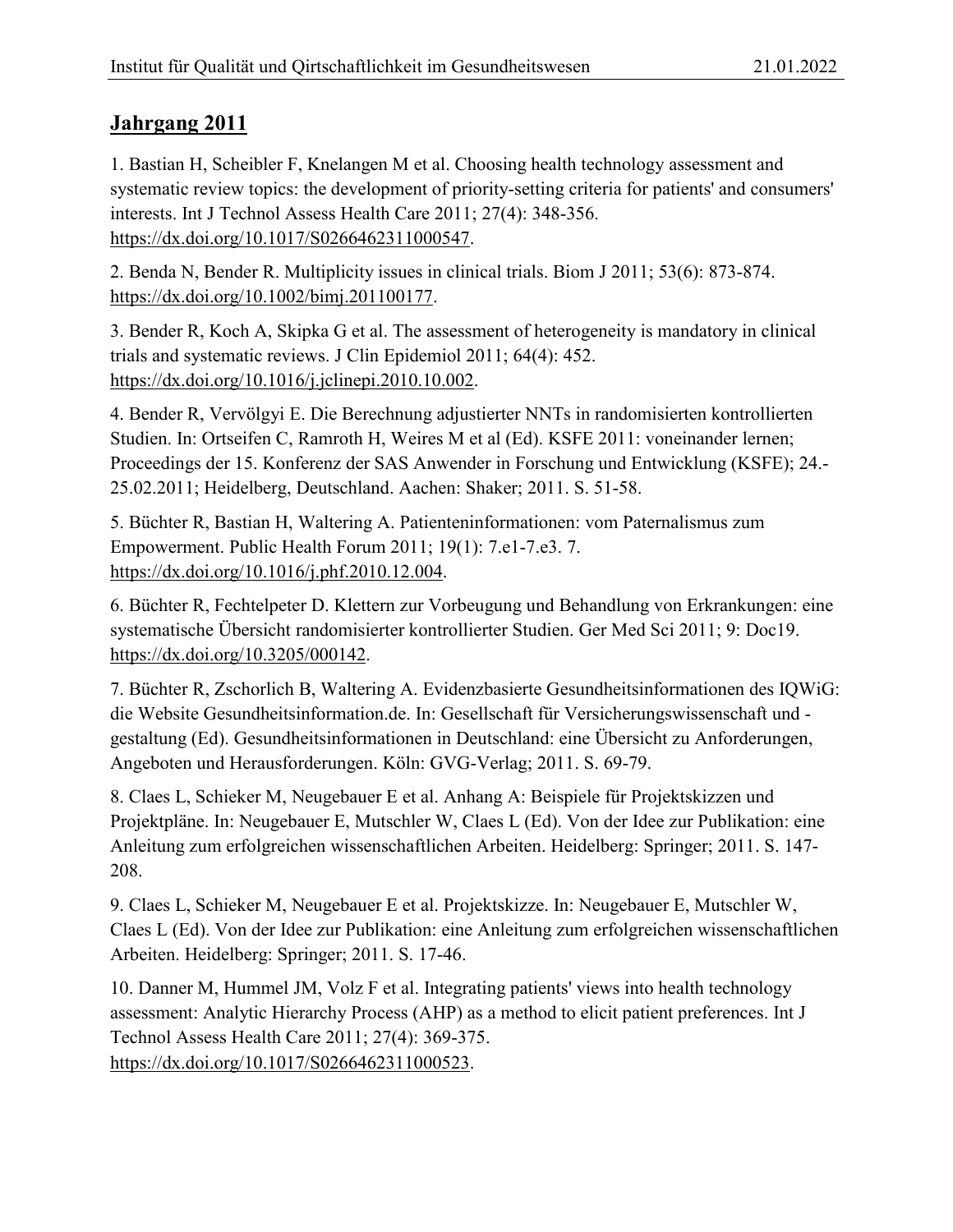11. De Haes H, Albrecht GL, Ekman I et al. Department of Public Health and Caring Sciences. In: Nordgren J, Andersson P, Eriksson L et al (Ed). Quality and renewal 2011: an overall evaluation of research at Uppsala University 2010/2011; KoF11. Uppsala: Uppsala University; 2011. S. 445-464.

12. Dintsios CM, Gerber A. Gesundheitsökonomische Evaluation der Integrierten Versorgung: stößt die Gesundheitsökonomie an ihre Grenzen? In: Amelung VE, Eble S, Hildebrandt H (Ed). Innovatives Versorgungsmanagement: neue Versorgungsformen auf dem Prüfstand. Berlin: Medizinisch Wissenschaftliche Verlagsgesellschaft; 2011. S. 135-144.

13. Droste S, Dintsios CM. Informationsgewinnung für gesundheitsökonomische Evaluationen im Rahmen von HTA-Berichten. Gesundheitsökonomie & Qualitätsmanagement 2011; 16(1): 35- 57. 35. [https://dx.doi.org/10.1055/s-0029-1245460.](https://dx.doi.org/10.1055/s-0029-1245460)

14. Droste S, Herrmann-Frank A, Scheibler F et al. Ethical issues in autologous stem cell transplantation (ASCT) in advanced breast cancer: a systematic literature review. BMC Med Ethics 2011; 12: 6. [https://dx.doi.org/10.1186/1472-6939-12-6.](https://dx.doi.org/10.1186/1472-6939-12-6)

15. Guyatt GH, Oxman AD, Kunz R et al. GRADE guidelines: 8. Rating the quality of evidence- indirectness. J Clin Epidemiol 2011; 64(12): 1303-1310. [https://dx.doi.org/10.1016/j.jclinepi.2011.04.014.](https://dx.doi.org/10.1016/j.jclinepi.2011.04.014)

16. Herrmann-Frank A, Messer M. Allogene Stammzelltransplantation mit nicht verwandtem Spender beim Hodgkin-Lymphom: eine Therapieoption für therapierefraktäre Patienten? Deutsche Zeitschrift für klinische Forschung 2011; 15(3/4): 47-49.

17. Kasper J, Kreis J, Scheibler F et al. Population-based screening of children for specific speech and language impairment in Germany: a systematic review. Folia Phoniatr Logop 2011; 63(5): 247-263. [https://dx.doi.org/10.1159/000321000.](https://dx.doi.org/10.1159/000321000)

18. Koch K, Miksch A, Schürmann C et al. Das deutsche Gesundheitswesen im internationalen Vergleich: die Perspektive der Hausärzte. Dtsch Arztebl Int 2011; 108(15): 255-261.

19. Kohaupt I, Lüngen M, Lauterbach KW et al. Arzneimittelversorgung in Pflegeheimen als Teil des Risikomanagements. In: Von Eiff W, Amin-Farid A (Ed). Patientenorientierte Arzneimittelversorgung: Sicherheit und Wirtschaftlichkeit des Arzneimittelmanagements. Stuttgart: Thieme; 2011. S. 231-242.

20. Lange S. Editorial. Z Arztl Fortbild Qualitatssich 2011; 105(3): 155-156. [https://dx.doi.org/10.1016/j.urology.2011.07.1407.](https://dx.doi.org/10.1016/j.urology.2011.07.1407)

21. Lange S. Schließen von "Evidenzlücken". Z Evid Fortbild Qual Gesundhwes 2011; 105(9): 652-656.

22. Lefering R, Sauerland S. Projektauswertung. In: Neugebauer E, Mutschler W, Claes L (Ed). Von der Idee zur Publikation: eine Anleitung zum erfolgreichen wissenschaftlichen Arbeiten. Heidelberg: Springer; 2011. S. 101-122.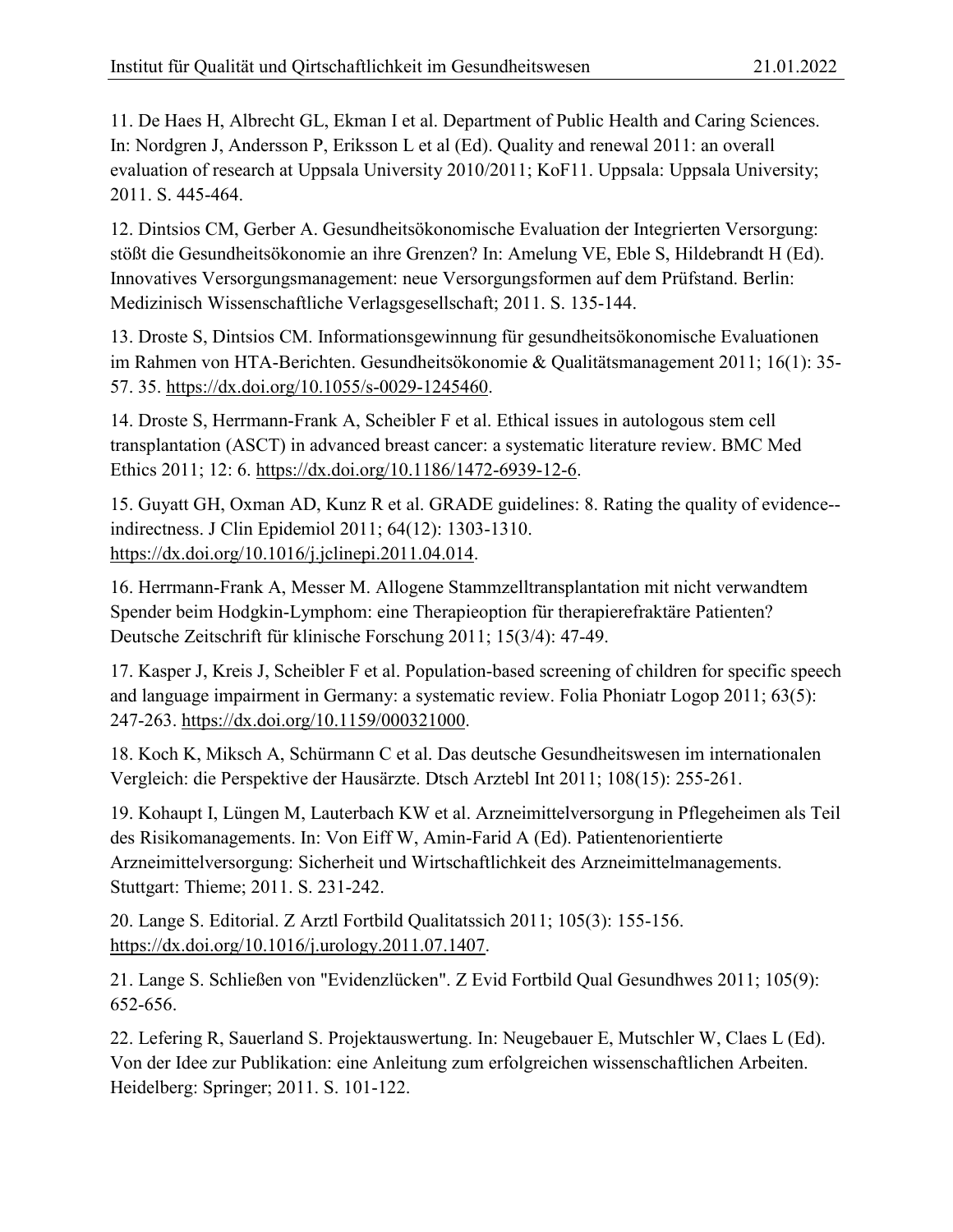23. McGauran N, Fleer D, Ernst AS. Arzneimittelstudien: selektive Publikation in der klinischen Forschung. Dtsch Arztebl 2011; 108(12): A632-A638, A5-A7.

24. Miksch A, Joos S, Sawicki P et al. Schlusswort. Dtsch Arztebl 2011; 108(38): 650.

25. Nolte D, Hinrichs K, Lange S. Die autogene Zahntransplantation: ein aktueller evidenzbasierter systematischer Review. Dtsch Zahnarztl Z 2011; 66(4): 279-295.

26. Passon A, Gerber A, Schröer-Günther M. Wirksamkeit von schulbasierten Gruppeninterventionen zur Depressionsprävention. Kindheit und Entwicklung 2011; 20(4): 236- 246.

27. Passon A, Gerber A, Schröer-Günther MA. Effektivitätsnachweise in der Prävention am Beispiel von Bewegungsförderungsprogrammen am Arbeitsplatz. Zentralblatt für Arbeitsmedizin, Arbeitsschutz und Ergonomie 2011; 61(3): 100-104.

28. Peinemann F, Grouven U, Bartel C et al. Permanent interstitial low-dose-rate brachytherapy for patients with localised prostate cancer: a systematic review of randomised and nonrandomised controlled clinical trials. Eur Urol 2011; 60(5): 881-893. [https://dx.doi.org/10.1016/j.eururo.2011.06.044.](https://dx.doi.org/10.1016/j.eururo.2011.06.044)

29. Peinemann F, Grouven U, Hemkens LG et al. Low-dose rate brachytherapy for men with localized prostate cancer [Cochrane Review]. Cochrane Database Syst Rev 2011; (7): CD008871. [https://dx.doi.org/10.1002/14651858.CD008871.pub2.](https://dx.doi.org/10.1002/14651858.CD008871.pub2)

30. Peinemann F, Grouven U, Kröger N et al. First-line matched related donor hematopoietic stem cell transplantation compared to immunosuppressive therapy in acquired severe aplastic anemia. PLoS One 2011; 6(4): e18572. [https://dx.doi.org/10.1371/journal.pone.0018572.](https://dx.doi.org/10.1371/journal.pone.0018572)

31. Peinemann F, Kröger N, Bartel C et al. High-dose chemotherapy followed by autologous stem cell transplantation for metastatic rhabdomyosarcoma: a systematic review. PLoS One 2011; 6(2): e17127. [https://dx.doi.org/10.1371/journal.pone.0017127.](https://dx.doi.org/10.1371/journal.pone.0017127)

32. Peinemann F, Sauerland S. Effectiveness of negative pressure wound therapy is still unproven. J Wound Care 2011; 20(2): 88. [https://dx.doi.org/10.12968/jowc.2011.20.2.88.](https://dx.doi.org/10.12968/jowc.2011.20.2.88)

33. Peinemann F, Sauerland S. Vakuumtherapie von Wunden: systematische Übersicht randomisierter kontrollierter Studien. Dtsch Arztebl Int 2011; 108(22): 381-389.

34. Peinemann F, Smith LA, Kromp M et al. Autologous hematopoietic stem cell transplantation following high-dose chemotherapy for non-rhabdomyosarcoma soft tissue sarcomas [Cochrane Review]. Cochrane Database Syst Rev 2011; (2): CD008216. [https://dx.doi.org/10.1002/14651858.CD008216.pub3.](https://dx.doi.org/10.1002/14651858.CD008216.pub3)

35. Sauerland S, Scheibler F. Auch PET/CT braucht gute Studien. Dtsch Arztebl Ausg A 2011; 108(19): A1064-A1065.

36. Sauerland S, Walgenbach M, Habermalz B et al. Laparoscopic versus open surgical techniques for ventral or incisional hernia repair [Cochrane Review]. Cochrane Database Syst Rev 2011; (3): CD007781. [https://dx.doi.org/10.1002/14651858.CD007781.pub2.](https://dx.doi.org/10.1002/14651858.CD007781.pub2)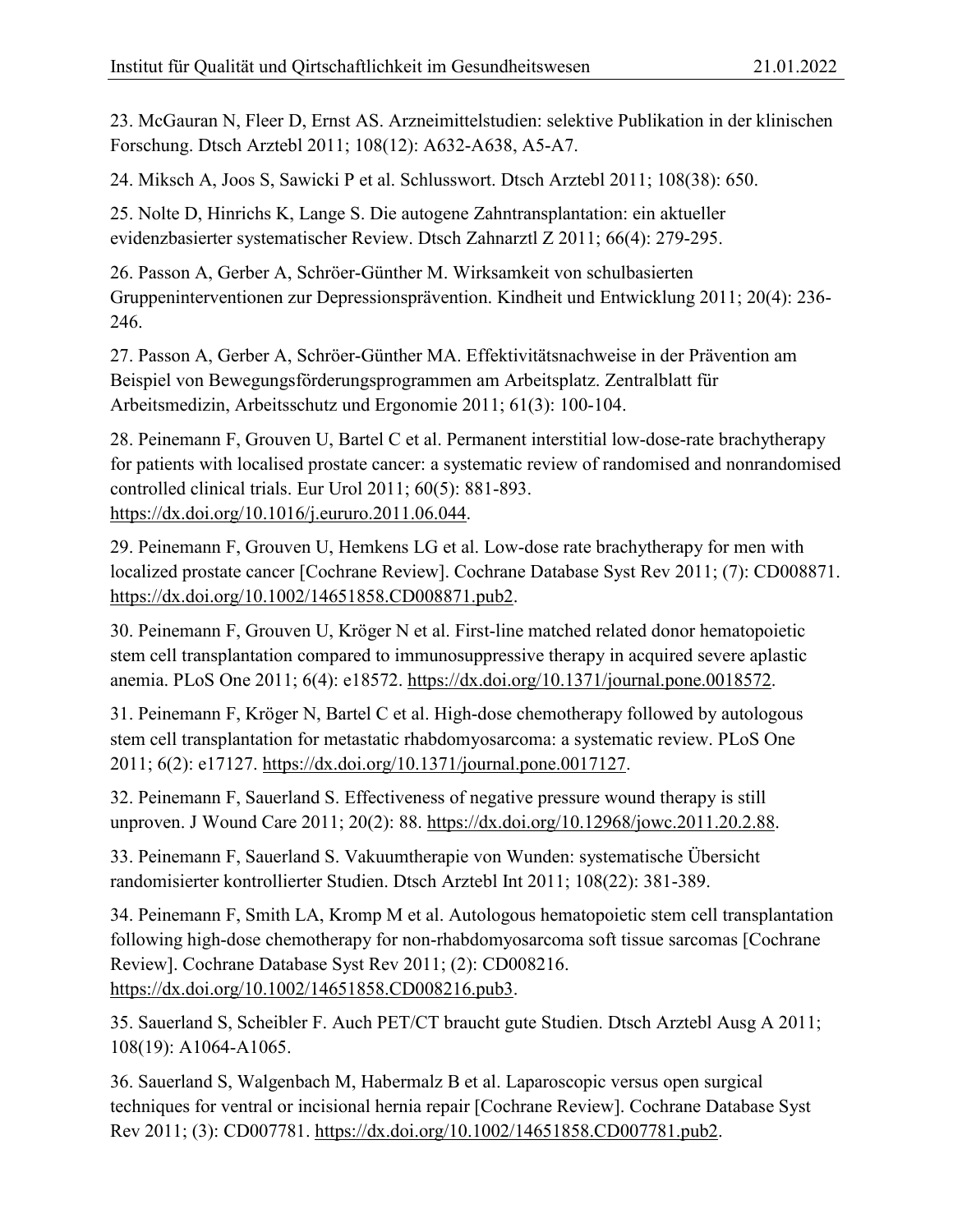37. Scheibler F. Patientenpräferenzen. In: Pfaff H, Neugebauer E, Glaeske G et al (Ed). Lehrbuch Versorgungsforschung: Systematik, Methodik, Anwendung. Stuttgart: Schattauer; 2011. S. 44- 48.

38. Scheibler F. Patientenkompetenz im Rahmen der Nutzenbewertung: eine Begriffserklärung. In: Berger B (Ed). Raum für Eigensinn: Ergebnisse eines Expertentreffens zur Patientenkompetenz. Essen: KVC-Verlag; 2011. S. 51-68.

39. Scheibler F, Kasper J, Turjalei A et al. Entwicklung und Validierung der Skala "Vertrauen in den Arzt" im Kölner Patientenfragebogen (KPF). Klinische Diagnostik und Evaluation 2011; 4(1): 63-77.

40. Schieker M, Mutschler W, Claes L et al. Projektdurchführung. In: Neugebauer E, Mutschler W, Claes L (Ed). Von der Idee zur Publikation: eine Anleitung zum erfolgreichen wissenschaftlichen Arbeiten. Heidelberg: Springer; 2011. S. 79-100.

41. Schröer-Günther MA, Zhou M, Gerber A et al. Primary tobacco prevention in China: a systematic review. Asian Pac J Cancer Prev 2011; 12(11): 2973-2980.

42. Schüler YB, Kösters M, Wieseler B et al. A systematic review of duloxetine and venlafaxine in major depression, including unpublished data. Acta Psychiatr Scand 2011; 123(4): 247-265. [https://dx.doi.org/10.1111/j.1600-0447.2010.01599.x.](https://dx.doi.org/10.1111/j.1600-0447.2010.01599.x)

43. Shamliyan TA, Kane RL, Ansari MT et al. Development quality criteria to evaluate nontherapeutic studies of incidence, prevalence, or risk factors of chronic diseases: pilot study of new checklists. J Clin Epidemiol 2011; 64(6): 637-657. [https://dx.doi.org/10.1016/j.jclinepi.2010.08.006.](https://dx.doi.org/10.1016/j.jclinepi.2010.08.006)

44. Siebenhofer A, Jeitler K, Berghold A et al. Long-term effects of weight-reducing diets in hypertensive patients [Cochrane Review]. Cochrane Database Syst Rev 2011; (9): CD008274. [https://dx.doi.org/10.1002/14651858.CD008274.pub2.](https://dx.doi.org/10.1002/14651858.CD008274.pub2)

45. Vervölgyi E, Kromp M, Skipka G et al. Reporting of loss to follow-up information in randomised controlled trials with time-to-event outcomes: a literature survey. BMC Med Res Methodol 2011; 11: 130. [https://dx.doi.org/10.1186/1471-2288-11-130.](https://dx.doi.org/10.1186/1471-2288-11-130)

46. Wieseler B, McGauran N, Kaiser T. Still waiting for functional EU Clinical Trials Register. BMJ 2011; 342: d3834. [https://dx.doi.org/10.1136/bmj.d3834.](https://dx.doi.org/10.1136/bmj.d3834)

47. Windeler J. Methodische Fragen zur frühen Nutzenbewertung nach § 35a SGB V. Gesundheitsrecht 2011; 10(2): 92-94.

48. Windeler J. IQWiG-Stellungnahme zu den DDG-Vorwürfen. Dtsch Apoth Ztg 2011; 151(30): 54.

49. Windeler J, Sauerland S, Ernst AS. Warum Medizinprodukte in Deutschland einer besseren Regulierung bedürfen. In: Repschlägel U, Schulte C, Osterkamp N (Ed). Barmer GEK Gesundheitswesen aktuell 2011: Beiträge und Analysen. Schwäbisch Gmünd: Barmer GEK; 2011. S. 152-166.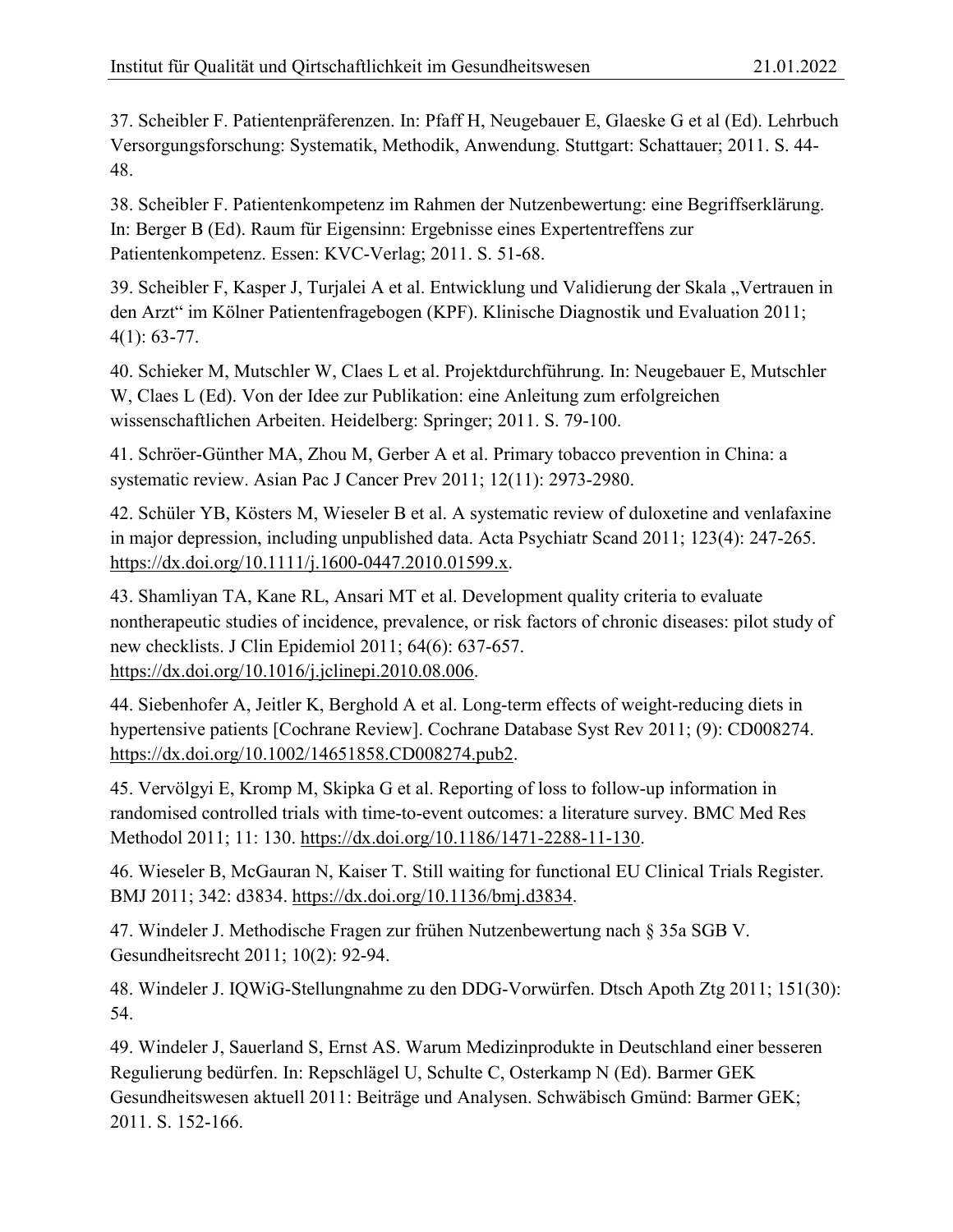50. Zschorlich B, Knelangen M, Bastian H. Die Entwicklung von Gesundheitsinformationen unter Beteiligung von Bürgerinnen und Bürgern am Institut für Qualität und Wirtschaftlichkeit im Gesundheitswesen (IQWiG). Gesundheitswesen 2011; 73(7): 423-429.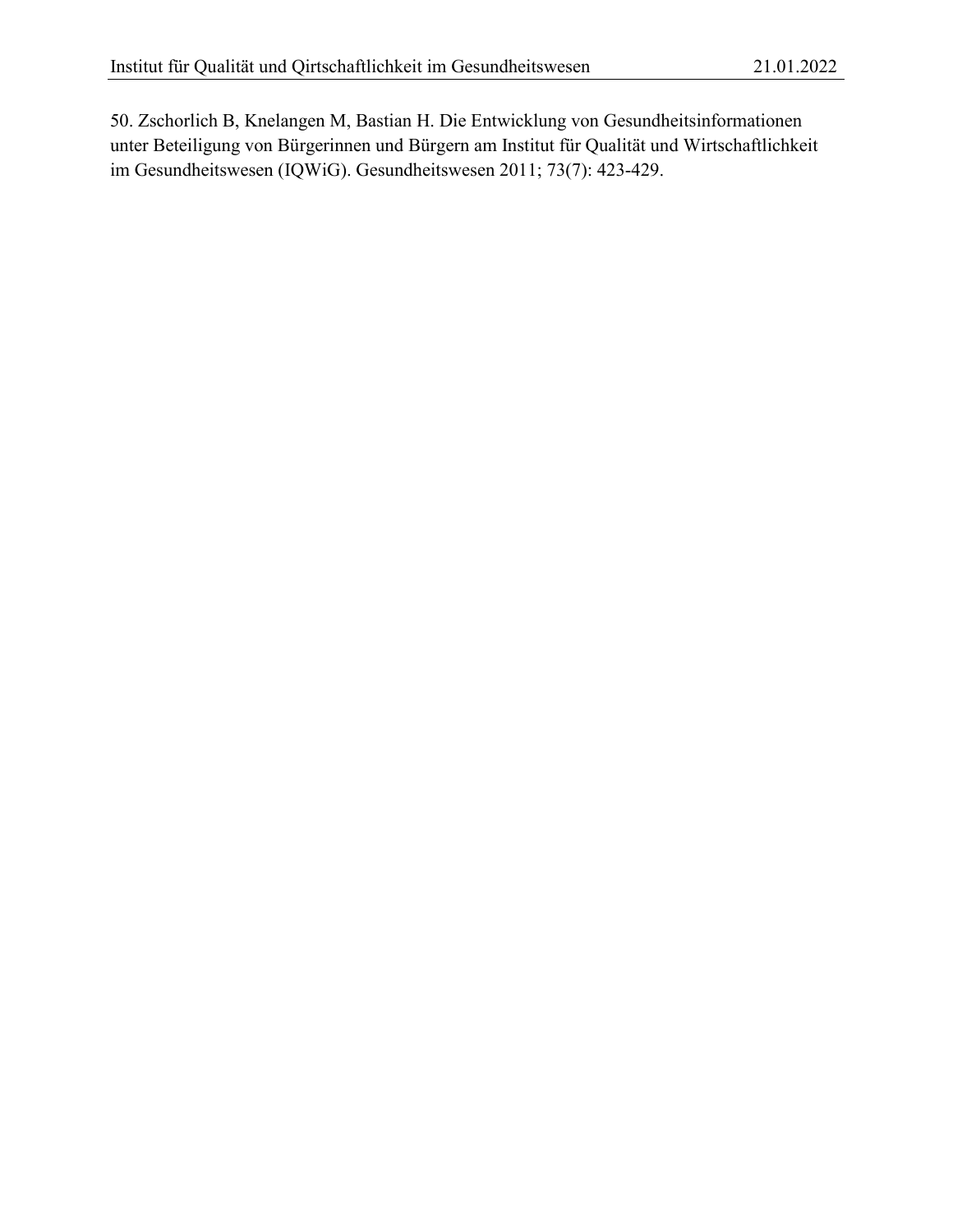<span id="page-26-0"></span>1. Adler G, Lange S. Zielgrößen klinischer Studien im Fokus. Z Evid Fortbild Qual Gesundhwes 2010; 104(3): 227-229. [https://dx.doi.org/10.1016/j.zefq.2010.03.018.](https://dx.doi.org/10.1016/j.zefq.2010.03.018)

2. Ahangari Z, Nasser M, Mahdian M et al. Interventions for the management of external root resorption [Cochrane Review]. Cochrane Database Syst Rev 2010; (6): CD008003. [https://dx.doi.org/10.1002/14651858.CD008003.pub2.](https://dx.doi.org/10.1002/14651858.CD008003.pub2)

3. Bastian H, Glasziou P, Chalmers I. Seventy-five trials and eleven systematic reviews a day: how will we ever keep up? PLoS Med 2010; 7(9): e1000326.

4. Bastian H, Waltering A, Zschorlich B. Gesundheitsinformation.de und Informationsbedürfnisse: aktueller Stand und Herausforderungen. Public Health Forum 2010; 18(3): 11.e11-11.e13.

5. Bender R. Using and interpreting adjusted NNT measures in biomedical research. Open Dent J 2010; 4: 72-76. [https://dx.doi.org/10.2174/1874210601004020072.](https://dx.doi.org/10.2174/1874210601004020072)

6. Bender R, Koch A, Skipka G et al. No inconsistent trial assessments by NICE and IQWiG: different assessment goals may lead to different assessment results regarding subgroup analyses. J Clin Epidemiol 2010; 63(12): 1305-1307. [https://dx.doi.org/10.1016/j.jclinepi.2010.06.003.](https://dx.doi.org/10.1016/j.jclinepi.2010.06.003)

7. Bender R, Kuss O. Methods to calculate relative risks, risk differences, and numbers needed to treat from logistic regression. J Clin Epidemiol 2010; 63(1): 7-8. [https://dx.doi.org/10.1016/j.jclinepi.2009.07.007.](https://dx.doi.org/10.1016/j.jclinepi.2009.07.007)

8. Bender R, Vervölgyi V. Estimating adjusted NNTs in randomised controlled trials with binary outcomes: a simulation study. Contemp Clin Trials 2010; 31(5): 498-505. [https://dx.doi.org/10.1016/j.cct.2010.07.005.](https://dx.doi.org/10.1016/j.cct.2010.07.005)

9. De Souza RF, De Andrade Lima Chaves C, Nasser M et al. A quantitative and qualitative evaluation of reports of clinical trials published in six Brazilian dental journals indexed in the Scientific Electronic Library Online (SciELO). J Appl Oral Sci 2010; 18(2): 104-109. [https://dx.doi.org/10.1590/s1678-77572010000200002.](https://dx.doi.org/10.1590/s1678-77572010000200002)

10. Del Torso S, Van Esso D, Gerber A et al. European Academy of Paediatrics Research in Ambulatory Setting network (EAPRASnet): a multi-national general paediatric research network for better child health. Child Care Health Dev 2010; 36(3): 385-391. [https://dx.doi.org/10.1111/j.1365-2214.2010.01086.x.](https://dx.doi.org/10.1111/j.1365-2214.2010.01086.x)

11. Dintsios CM, Gerber A. Some essential clarifications: IQWiG comments on two critiques of the efficiency frontier approach. Health Econ 2010; 19(10): 1139-1141. [https://dx.doi.org/10.1002/hec.1657.](https://dx.doi.org/10.1002/hec.1657)

12. Dintsios CM, Haverkamp A, Wiegand J et al. Economic evaluation of early monotherapy versus delayed monotherapy or combination therapy in patients with acute hepatitis C in Germany. Eur J Gastroenterol Hepatol 2010; 22(3): 278-288. [https://dx.doi.org/10.1097/MEG.0b013e32832c7b2e.](https://dx.doi.org/10.1097/MEG.0b013e32832c7b2e)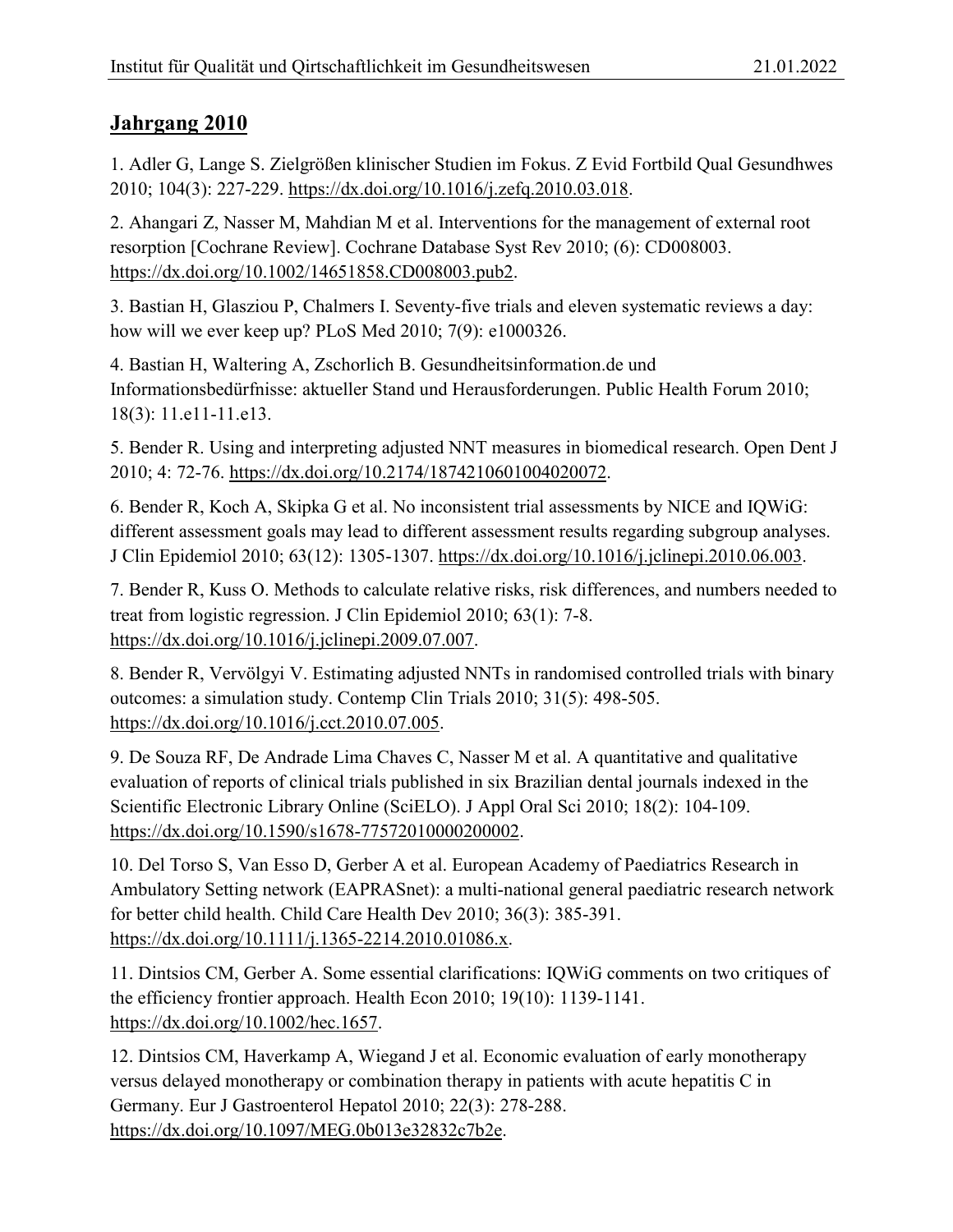13. Droste S, Dintsios CM, Gerber A. Information on ethical issues in health technology assessment: how and where to find them. Int J Technol Assess Health Care 2010; 26(4): 441-449. [https://dx.doi.org/10.1017/S0266462310000954.](https://dx.doi.org/10.1017/S0266462310000954)

14. Droste S, Dintsios CM, Gerber A. Kommentar zu: Rauprich O, Nolte M, Vollmann J (2010) Systematische Literaturrecherchen in den Datenbanken PubMed und BELIT: ein Werkstattbericht (Ethik Med 22: 59-67). Ethik Med 2010; 22(4): 355-358. 355. [https://dx.doi.org/10.1007/s00481-010-0099-3.](https://dx.doi.org/10.1007/s00481-010-0099-3)

15. Eyding D, Lelgemann M, Grouven U et al. Reboxetine for acute treatment of major depression: systematic review and meta-analysis of published and unpublished placebo and selective serotonin reuptake inhibitor controlled trials. BMJ 2010; 341: c4737. [https://dx.doi.org/10.1136/bmj.c4737.](https://dx.doi.org/10.1136/bmj.c4737)

16. Fedorowicz Z, Al-Muharraqi MA, Nasser M et al. Oral rinses, mouthwashes and sprays for improving recovery following tonsillectomy [Cochrane Review]. Cochrane Database Syst Rev 2010; (1): CD007806. [https://dx.doi.org/10.1002/14651858.CD007806.pub2.](https://dx.doi.org/10.1002/14651858.CD007806.pub2)

17. Fedorowicz Z, Nasser M, Jagannath VA et al. Selective beta2-adrenoceptor agonists (salbutamol sulphate) for dysmenorrhoea [Protocol for a Cochrane Review]. Cochrane Database Syst Rev 2010; (7): CD008585. [https://dx.doi.org/10.1002/14651858.CD008585.](https://dx.doi.org/10.1002/14651858.CD008585)

18. Gehrmann U, Kuss O, Wellmann J et al. Logistic regression was preferred to estimate risk differences and numbers needed to be exposed adjusted for covariates. J Clin Epidemiol 2010; 63(11): 1223-1231. [https://dx.doi.org/10.1016/j.jclinepi.2010.01.011.](https://dx.doi.org/10.1016/j.jclinepi.2010.01.011)

19. Gerber A, Dintsios CM. A distorted picture of IQWiG methodology. Health Aff (Millwood) 2010; 29(1): 220-221.

20. Glasziou P, Chalmers I, Altman DG et al. Taking healthcare interventions from trial to practice. BMJ 2010; 341: c3852. [https://dx.doi.org/10.1136/bmj.c3852.](https://dx.doi.org/10.1136/bmj.c3852)

21. Grouven U, Hemkens LG, Bender R et al. Risk of malignancies in patients with diabetes treated with human insulin or insulin analogues: reply to Nagel JM, Mansmann U, Wegscheider K et al. [letter] and Simon D [letter]. Diabetologia 2010; 53(1): 209-211. [https://dx.doi.org/10.1007/s00125-009-1582-6.](https://dx.doi.org/10.1007/s00125-009-1582-6)

22. Hausner E, Halek M, Bartholomeyczik S. Entwicklungen der deutschsprachigen Pflegewissenschaft im Spiegel der PFLEGE: Veröffentlichung von 1988 - 2007. Pflege 2010; 23(5): 339-345. [https://dx.doi.org/10.1024/1012-5302/a000067.](https://dx.doi.org/10.1024/1012-5302/a000067)

23. Hausner E, Kaiser T. Suche in Studienregistern: Ablauf und Dokumentation. Z Evid Fortbild Qual Gesundhwes 2010; 104(4): 292-297. [https://dx.doi.org/10.1016/j.zefq.2010.03.032.](https://dx.doi.org/10.1016/j.zefq.2010.03.032)

24. Hemkens LG, Grouven U, Bender R et al. Insufficient evaluation of adverse events is not a proof of safety. Diabetologia 2010; 53(4): 790-792. [https://dx.doi.org/10.1007/s00125-009-1654-](https://dx.doi.org/10.1007/s00125-009-1654-7) [7.](https://dx.doi.org/10.1007/s00125-009-1654-7)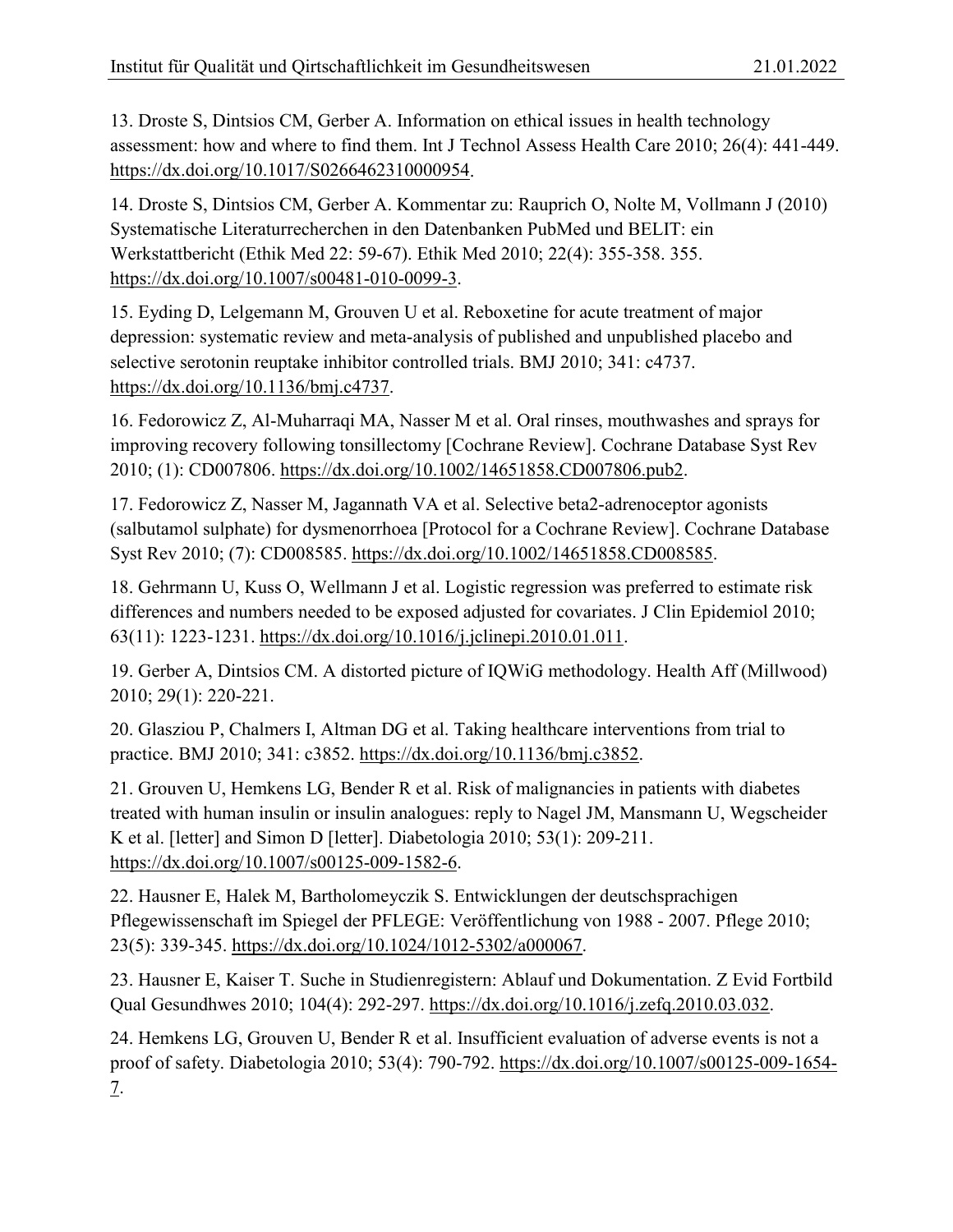25. Horvath K, Koch K, Jeitler K et al. Effects of treatment in women with gestational diabetes mellitus: systematic review and meta-analysis. Br Med J 2010; 340: c1395. [https://dx.doi.org/10.1136/bmj.c1395.](https://dx.doi.org/10.1136/bmj.c1395)

26. Icks A, Chernyak N, Bestehorn K et al. Methoden der gesundheitsökonomischen Evaluation in der Versorgungsforschung. Gesundheitswesen 2010; 72(12): 917-933.

27. Janßen IM, Sturtz S, Skipka G et al. Ginkgo biloba in Alzheimer's disease: a systematic review. Wien Med Wochenschr 2010; 160(21-22): 539-546. [https://dx.doi.org/10.1007/s10354-](https://dx.doi.org/10.1007/s10354-010-0844-8) [010-0844-8.](https://dx.doi.org/10.1007/s10354-010-0844-8)

28. Kasper K, Légaré F, Scheibler F et al. Shared decision-making und Kommunikationstheorie: grounding the tango. Z Evid Fortbild Qual Gesundhwes 2010; 104(8-9): 636-641. [https://dx.doi.org/10.1016.](https://dx.doi.org/10.1016)

29. Knelangen M, Zschorlich B, Büchter R et al. Online-Umfragen auf Gesundheitsinformation.de: Ermittlung potenzieller Informationsbedürfnisse für evidenzbasierte Gesundheitsinformationen. Z Evid Fortbild Qual Gesundhwes 2010; 104(8-9): 667-673.

30. Koch K. The German Institute for Quality and Efficiency in Health Care (IQWiG). Neca Evidence & Value 2010; 5: 20-22.

31. Koch K, Gerber A. QALYs in der Kosten-Nutzen-Bewertung: Rechnen in drei Dimensionen. In: Repschläger U, Schulte C, Osterkamp N (Ed). Barmer GEK: Gesundheitswesen aktuell 2010; Beiträge und Analysen. Düsseldorf: 37 Grad; 2010. S. 32-48.

32. Koch K, Sawicki PT. Die Bewertung von Kosten-Nutzen-Verhältnissen von medizinischen Verfahren. Medizinrecht 2010; 28(4): 240-244.

33. Koch K, Schürmann C, Sawicki PT. Das deutsche Gesundheitswesen im internationalen Vergleich: die Perspektiven der Patienten. Dtsch Arztebl 2010; 107(24): 427-434. [https://dx.doi.org/10.3238/arztebl.2010.0427.](https://dx.doi.org/10.3238/arztebl.2010.0427)

34. Lange S. Bedeutung von klinischen Studien für die Entscheidungsfindung in den Gremien der Selbstverwaltung. Onkologie 2010; 33(Suppl 7): 30-34. [https://dx.doi.org/10.1159/000319741.](https://dx.doi.org/10.1159/000319741)

35. Lange S, Thomas S. Anforderungen an die Evidenz für Systementscheidungen zur Aufnahme medizinischer Maßnahmen in den Leistungskatalog der Gesetzlichen Krankenversicherung. Z Evid Fortbild Qual Gesundhwes 2010; 104(8-9): 642-647. [https://dx.doi.org/10.1016/j.zefq.2010.09.025.](https://dx.doi.org/10.1016/j.zefq.2010.09.025)

36. Laubender RP, Bender R. Estimating adjusted risk difference (RD) and number needed to treat (NNT) measures in the Cox regression model. Stat Med 2010; 29(7-8): 851-859. [https://dx.doi.org/10.1002/sim.3793.](https://dx.doi.org/10.1002/sim.3793)

37. Lelgemann M, Wieseler B, Gerd A. Falsche Gelassenheit. Z Evid Fortbild Qual Gesundhwes 2010; 104(4): 281-283. [https://dx.doi.org/10.1016/j.zefq.2010.03.050.](https://dx.doi.org/10.1016/j.zefq.2010.03.050)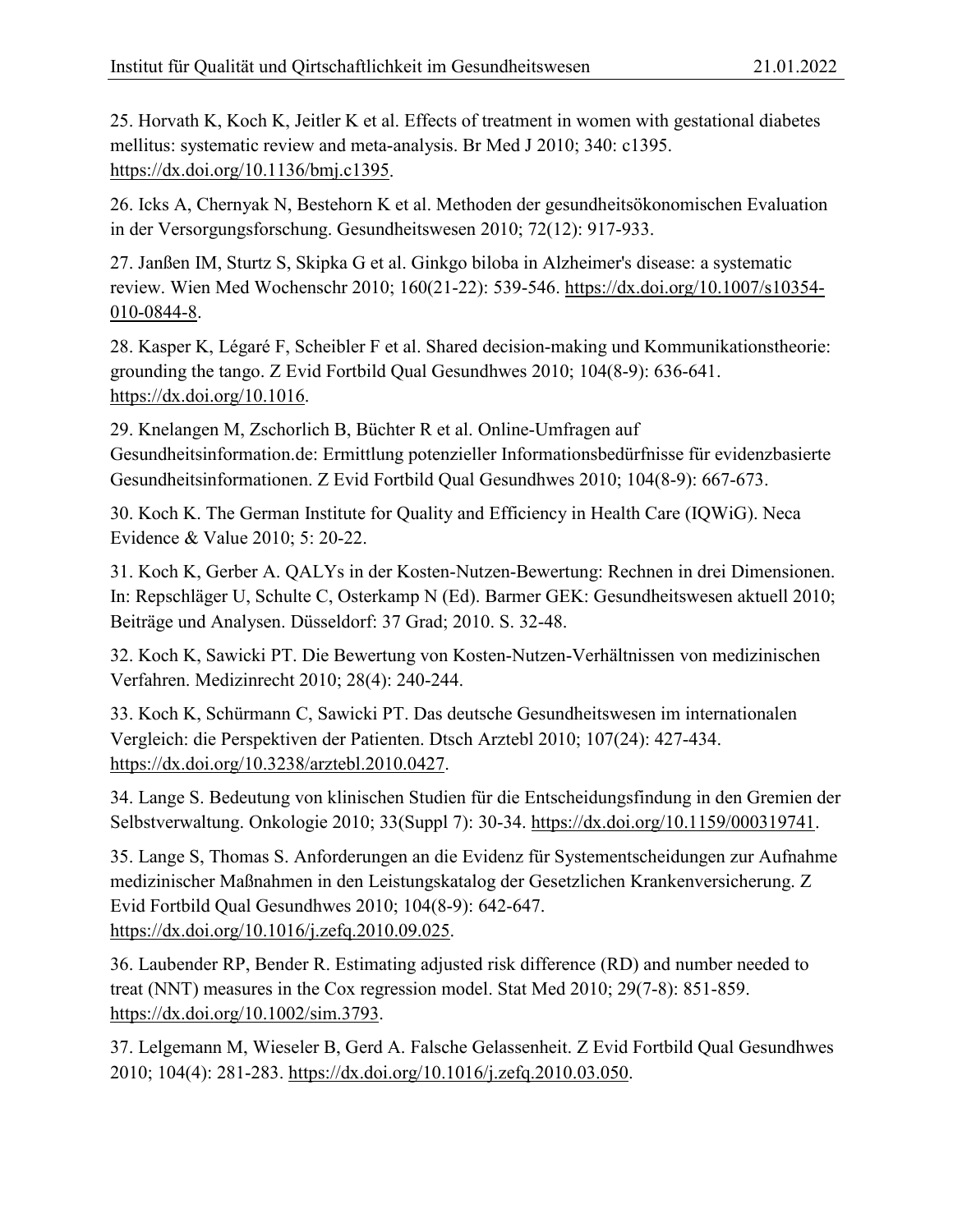38. Loeffert S, Ommen O, Kuch C et al. Configural frequency analysis as a method of determining patients' preferred decision-making roles in dialysis. BMC Med Inform Decis Mak 2010; 10: 47. [https://dx.doi.org/10.1186/1472-6947-10-47.](https://dx.doi.org/10.1186/1472-6947-10-47)

39. McGauran N. Hunting down clinical research data: not yet a problem of the past. The Write Stuff 2010; 19(4): 290-291.

40. McGauran N, Wieseler B. Reporting bias in medical research: the need to put an end to a never-ending story. The Write Stuff 2010; 19(2): 155-156.

41. McGauran N, Wieseler B, Kreis J et al. Reporting bias in medical research: a narrative review. Trials 2010; 11: 37. [https://dx.doi.org/10.1186/1745-6215-11-37.](https://dx.doi.org/10.1186/1745-6215-11-37)

42. Nasser M, Fedorowicz Z, Aljufairi H et al. Antihistamines used in addition to topical nasal steroids for intermittent and persistent allergic rhinitis in children [Cochrane Review]. Cochrane Database Syst Rev 2010; (7): CD006989. [https://dx.doi.org/10.1002/14651858.CD006989.pub2.](https://dx.doi.org/10.1002/14651858.CD006989.pub2)

43. Nasser M, Fedorowicz Z, Newton T et al. Patients record systems: effects on dental practice and patient oral health outcomes [Protocol for a Cochrane Review]. Cochrane Database Syst Rev 2010; (7): CD008606. [https://dx.doi.org/10.1002/14651858.CD008606.](https://dx.doi.org/10.1002/14651858.CD008606)

44. Niederstadt C, Droste S. Reporting and presenting information retrieval processes: the need for optimizing common practice in health technology assessment. Int J Technol Assess Health Care 2010; 26(4): 450-457. [https://dx.doi.org/10.1017/S0266462310001066.](https://dx.doi.org/10.1017/S0266462310001066)

45. Pedrazzi V, De Oliveira-Neto JM, Sequeira P et al. Hand and ultrasonic instrumentation for orthograde root canal treatment of permanent teeth. J Appl Oral Sci 2010; 18(3): 268-272. [https://dx.doi.org/10.1590/s1678-77572010000300013.](https://dx.doi.org/10.1590/s1678-77572010000300013)

46. Peinemann F, Grouven U, Bartel C et al. Low-dose rate brachytherapy for men with localized prostate cancer [Protocol for a Cochrane Review]. Cochrane Database Syst Rev 2010; (12): CD008871.

47. Pfaff H, Driller E, Ernstmann N et al. Standardization and individualization in care for the elderly: proactive behavior through individualized standardization. Open Longev Sci 2010; (4): 51-57.

48. Raspe H, Sawicki PT. Die "in den jeweiligen Fachkreisen anerkannten internationalen Standards der evidenzbasierten Medizin": ein Vorschlag. Z Evid Fortbild Qual Gesundhwes 2010; 104(8-9): 653-660.

49. Rüther A. Health Technology Assessment (HTA) in Europe: is harmonization possible; perspectives from Germany. ISPOR Connections 2010; 16(2): 9-10.

50. Sauerland S, Jaschinski T, Neugebauer EAM. Laparoscopic versus open surgery for suspected appendicitis [Cochrane Review]. Cochrane Database Syst Rev 2010; (10): CD001546. [https://dx.doi.org/10.1002/14651858.CD001546.pub3.](https://dx.doi.org/10.1002/14651858.CD001546.pub3)

51. Sauerland S, Lange S, Janßen I et al. Vergleichende Studien gefordert: der Standpunkt des IQWiG zur Nutzenbewertung der PET. Krankenversicherung 2010; 62(3): 84.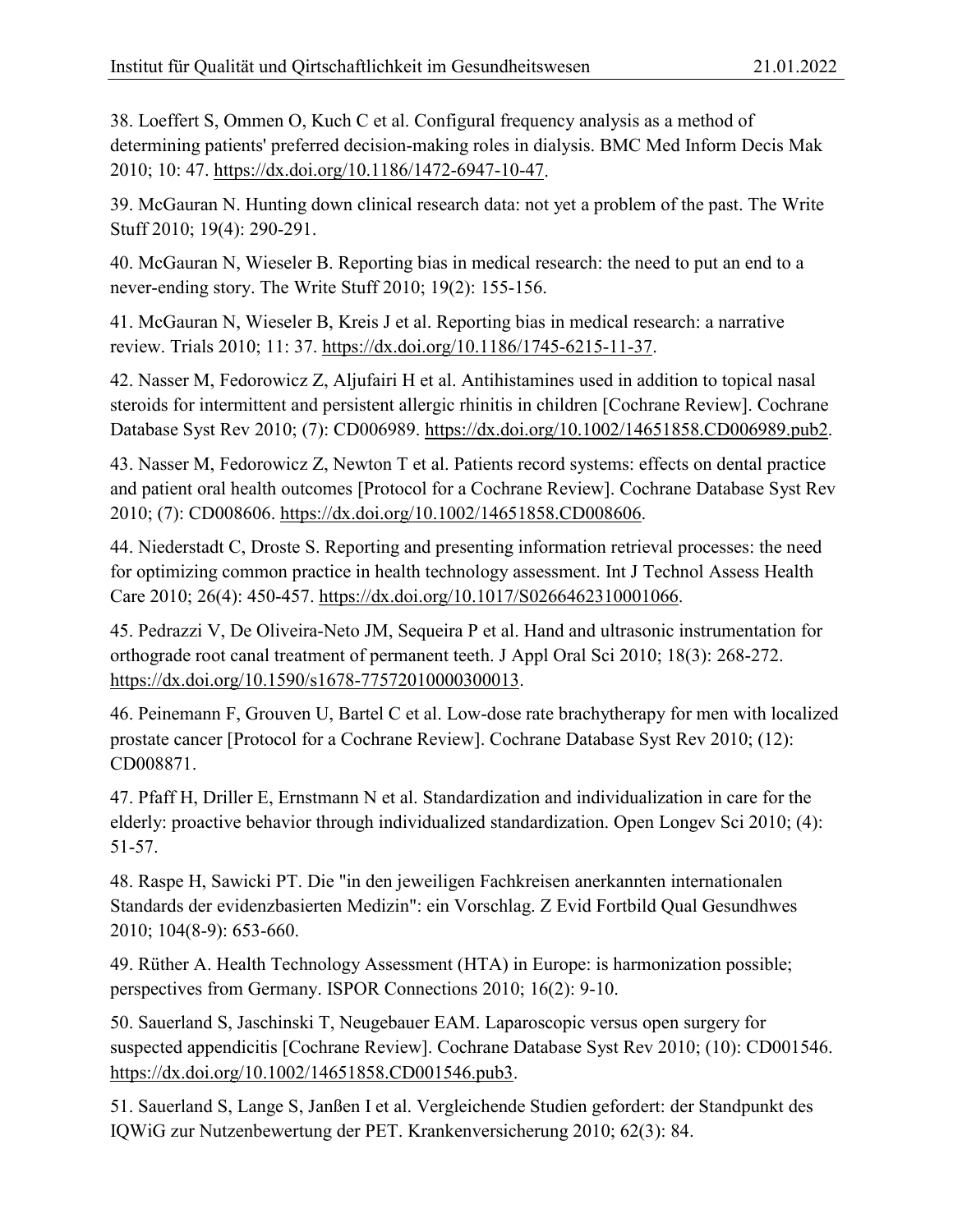52. Sawicki PT. Diskussion zu dem Beitrag "Das deutsche Gesundheitswesen im internationalen Vergleich: die Perspektive der Patienten" von Dr. rer. medic. Klaus Koch, Dr. rer. nat. Christoph Schürmann, Prof. Dr. med. Peter T. Sawicki in Heft 24/2010: Schlusswort. Dtsch Arztebl 2010; 107(44): 783.

53. Sawicki PT. Benefit assessment in Germany: author reply. N Engl J Med 2010; 362(4): e11.

54. Sawicki PT. Editorial. Z Evid Fortbild Qual Gesundhwes 2010; 104(3): 159-160.

55. Scheibler F, Finger RP, Grosselfinger R et al. Patientenberichtete und patientengewichtete Endpunkte in der Augenheilkunde. Ophthalmologe 2010; 107(3): 235-240. [https://dx.doi.org/10.1007/s00347-009-2037-7.](https://dx.doi.org/10.1007/s00347-009-2037-7)

56. Scheibler F, Janßen I, Großelfinger R et al. Leserbrief zu Kotzerke et al "PET and diagnostic technology evaluation" (Nuklearmedizin 2010; 49(1): 6-12). Nuklearmedizin 2010; 49(4): 1-2.

57. Scheibler F, Kleijnen J, Soares-Weiser K et al. Testgüte des Ultraschallscreenings in der Schwangerschaft: welchen Einfluss hat die Erfahrung der Untersucher und die Qualität der Geräte? (IQWiG-Bericht S05-03). Frauenarzt 2010; 51(3): 202-209.

58. Scheibler F, Raatz H, Suter K et al. Benefit assessment of PET in malignant lymphomas: the IQWiG point of view. Nuklearmedizin 2010; 49(1): 1-5. [https://dx.doi.org/10.3413/nukmed-](https://dx.doi.org/10.3413/nukmed-0320)[0320.](https://dx.doi.org/10.3413/nukmed-0320)

59. Schmucker C, Kleijnen J, Grosselfinger R et al. Effectiveness of early in comparison to late(r) treatment in children with amblyopia or its risk factors: a systematic review. Ophthalmic Epidemiol 2010; 17(1): 7-17. [https://dx.doi.org/10.3109/09286580903312301.](https://dx.doi.org/10.3109/09286580903312301)

60. Schröer-Günther M, Gerber A. Laihdutustutkimuksia tulisi tarkastella kriittisesti. Suom Laakaril 2010; 65(34): 2659-2660.

61. Schröer-Günther M, Lüngen M, Pfaff H et al. Finland as an example for integrative prevention and health promotion: a qualitative study. European Journal of Integrative Medicine 2010; 1(3): 125-130.

62. Schröer-Günther MA. Ein Mangel an Ärzten trotz Überversorgung. Die Ersatzkasse 2010; 90(2): 64-65.

63. Schwalm A, Danner M, Seidl A et al. Wo steht die Kosten-Nutzen-Bewertung des IQWiG: Abgleich mit einem internationalen Referenzszenario? Bundesgesundheitsblatt Gesundheitsforschung Gesundheitsschutz 2010; 53(6): 615-622. [https://dx.doi.org/10.1007/s00103-010-1067-2.](https://dx.doi.org/10.1007/s00103-010-1067-2)

64. Sharif MO, Fedorowicz Z, Drews P et al. Interventions for the treatment of fractures of the mandibular condyle [Cochrane Review]. Cochrane Database Syst Rev 2010; (4): CD006538. [https://dx.doi.org/10.1002/14651858.CD006538.pub2.](https://dx.doi.org/10.1002/14651858.CD006538.pub2)

65. Simon D, Kriston L, Loh A et al. Confirmatory factor analysis and recommendations for improvement of the Autonomy-Preference-Index (API). Health Expect 2010; 13(3): 234-243. [https://dx.doi.org/10.1111/j.1369-7625.2009.00584.x.](https://dx.doi.org/10.1111/j.1369-7625.2009.00584.x)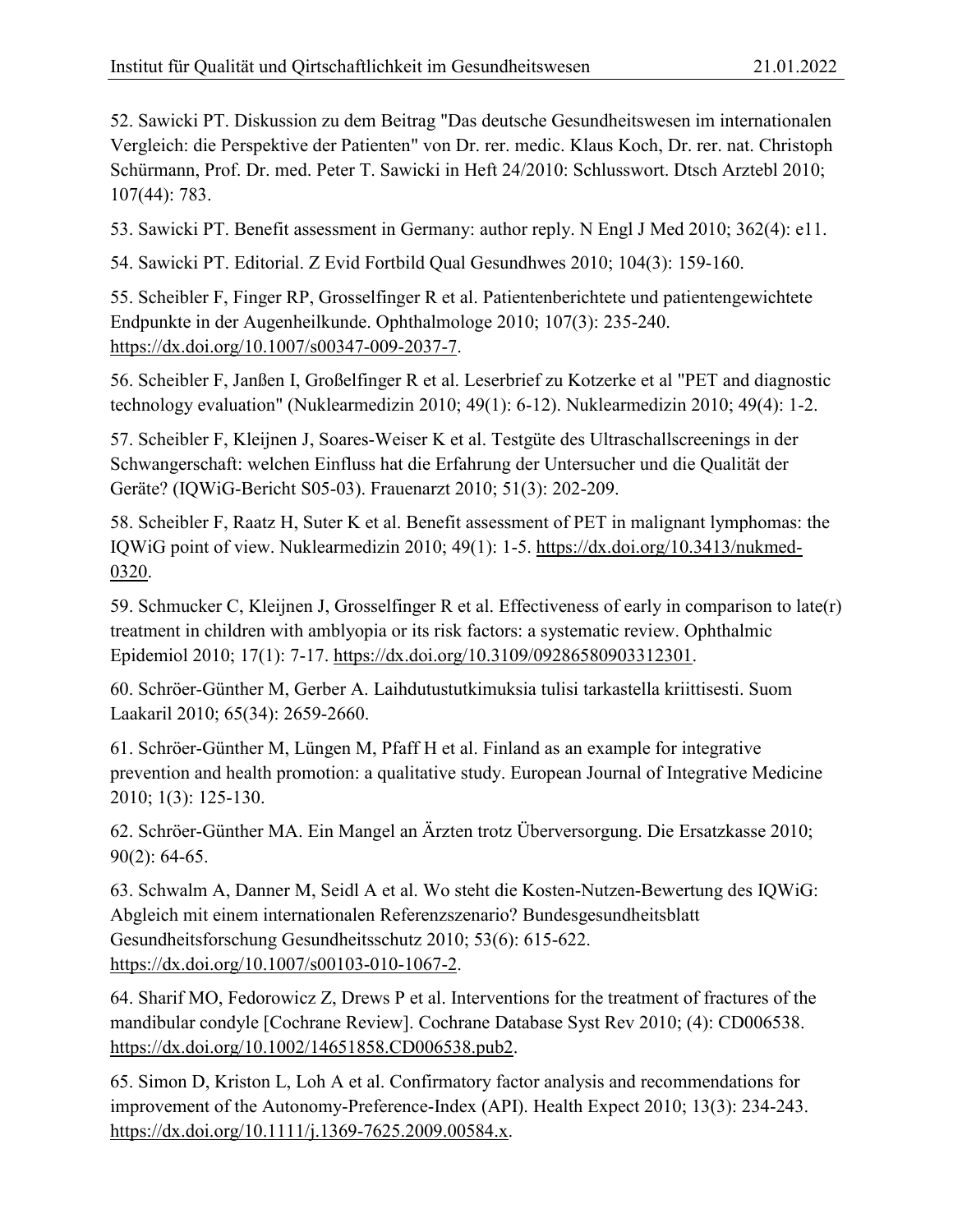66. Simon M, Hausner E, Klaus SF et al. Identifying nurse staffing research in Medline: development and testing of empirically derived search strategies with the PubMed interface. BMC Med Res Methodol 2010; 10(1): 76. [https://dx.doi.org/10.1186/1471-2288-10-76.](https://dx.doi.org/10.1186/1471-2288-10-76)

67. Skipka G, Bender R. Intervention effects in the case of heterogeneity between three subgroups: assessment within the framework of systematic reviews. Methods Inf Med 2010; 49(6): 613-617. [https://dx.doi.org/10.3414/ME09-02-0054.](https://dx.doi.org/10.3414/ME09-02-0054)

68. Stang A, Poole C, Bender R. Common problems related to the use of number needed to treat. J Clin Epidemiol 2010; 63(8): 820-825. [https://dx.doi.org/10.1016/j.jclinepi.2009.08.006.](https://dx.doi.org/10.1016/j.jclinepi.2009.08.006)

69. Stock S, Drabik A, Büscher G et al. German diabetes management programs improve quality of care and curb costs. Health Aff (Millwood) 2010; 29(12): 2197-2205. [https://dx.doi.org/10.1377/hlthaff.2009.0799.](https://dx.doi.org/10.1377/hlthaff.2009.0799)

70. Waffenschmidt S, Hausner E, Kaiser T. An evaluation of searching the German CCMed database for the production of systematic reviews. Health Info Libr J 2010; 27(4): 262-267. [https://dx.doi.org/10.1111/j.1471-1842.2010.00910.x.](https://dx.doi.org/10.1111/j.1471-1842.2010.00910.x)

71. Wieseler B. Ergebnisregister fur klinische Studien: ein Meilenstein auf dem Weg zur Transparenz klinischer Forschung? Z Evid Fortbild Qual Gesundhwes 2010; 104(4): 298-305. [https://dx.doi.org/10.1016/j.zefq.2010.03.031.](https://dx.doi.org/10.1016/j.zefq.2010.03.031)

72. Wieseler B, McGauran N. Reporting a systematic review. Chest 2010; 137(5): 1240-1246. [https://dx.doi.org/10.1378/chest.09-2625.](https://dx.doi.org/10.1378/chest.09-2625)

73. Wieseler B, McGauran N, Kaiser T. Drug studies: a tale of hide and seek. BMJ 2010; 341: c4942.

74. Windeler J, Koch K, Lange S et al. Zu guter Letzt ist alles selten. Dtsch Arztebl 2010; 107(42): A2032-A2034.

75. Wolff R, Hommerich J, Riemsma R et al. Hearing screening in newborns: systematic review of accuracy, effectiveness, and effects of interventions after screening. Arch Dis Child 2010; 95(2): 130-135. [https://dx.doi.org/10.1136/adc.2008.151092.](https://dx.doi.org/10.1136/adc.2008.151092)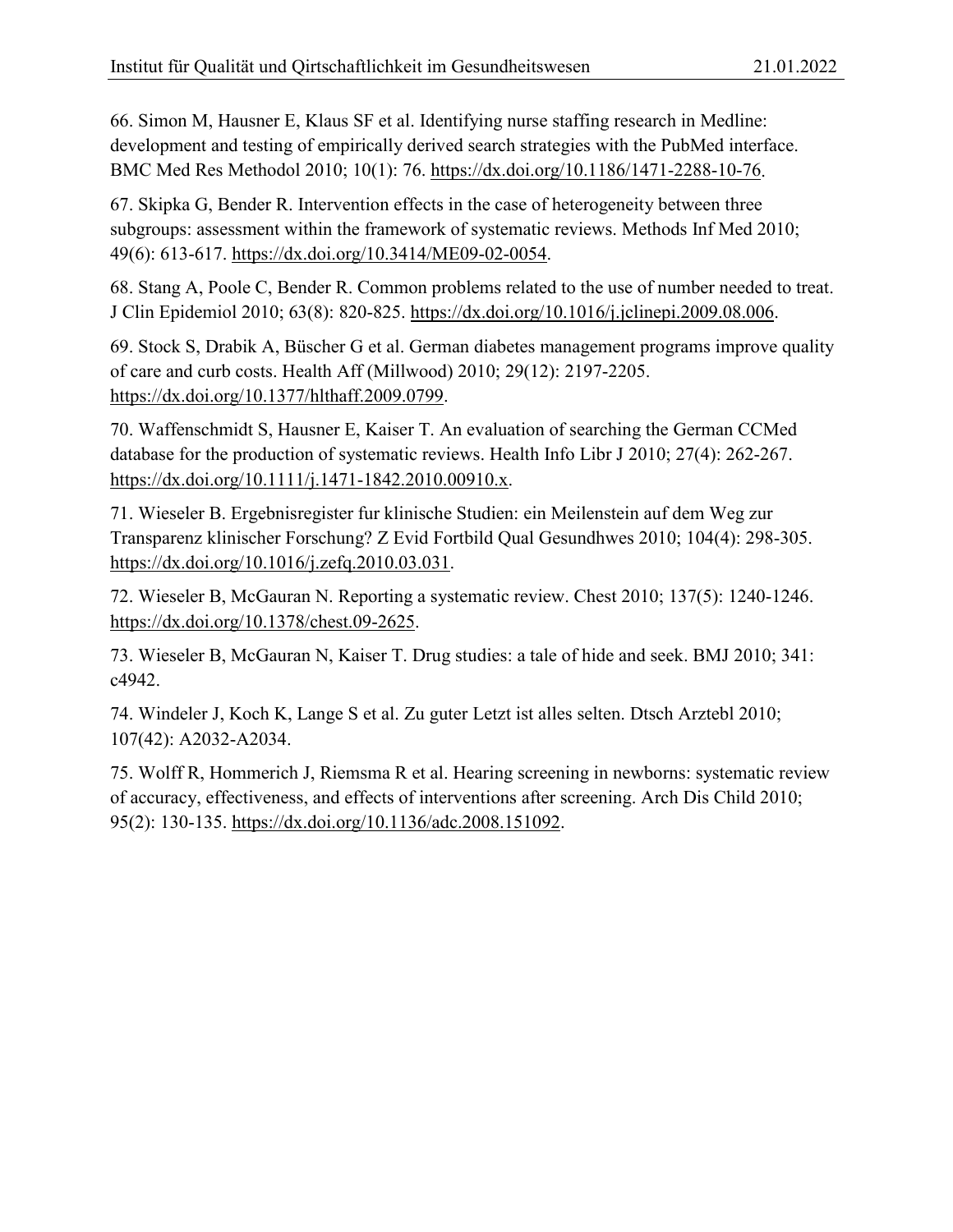<span id="page-32-0"></span>1. Al-Muharraqi MA, Fedorowicz Z, Al Bareeq J et al. Botulinum toxin for masseter hypertrophy [Cochrane Review]. Cochrane Database Syst Rev 2009; (1): CD007510. [https://dx.doi.org/10.1002/14651858.CD007510.pub2.](https://dx.doi.org/10.1002/14651858.CD007510.pub2)

2. Bastian H, Bühler D, Sawicki PT. Für Bürger und Patienten: die evidenzbasierten Gesundheitsinformationen des IQWiG. In: Roski R (Ed). Zielgruppengerechte Gesundheitskommunikation: Akteure, Audience Segmentation, Anwendungsfelder. Wiesbaden: VS Verlag für Sozialwissenschaften; 2009. S. 183-197.

3. Bastian H, Knelangen M, Zschorlich B. Making information available to patients and the general public: the example of "Informed Health Online" from Germany. In: Edwards A, Elwyn G (Ed). Shared decision-making in health care: achieving evidence-based patient choice. Oxford: Oxford University Press 2009. S. 185-190.

4. Bender R. Introduction to the use of regression models in epidemiology. In: Verma M (Ed). Cancer epidemiology, vol. 1: host suspectibility factors. Totowa: Humana Press; 2009. S. 179- 195.

5. Bender R, Grouven U. Multivariable model-building. P. Royston and W. Sauerbrei (2008). New York: Wiley. ISBN: 978-0-470-02842-1. Biom J 2009; 51(5): 874-875.

6. Biester K, Skipka G, Lange S. Leserbrief zum Artikel von R. Muschter, Lasertherapie der benignen Prostatahyperplasie, Akt Urol 2008; 39: 359-368. Aktuelle Urologie 2009; 40(4): 250- 251.

7. Büscher G, Gerber A. Gesundheitsökonomische Evaluation als Ansatz zur Steuerung der Ausgaben im Gesundheitswesen. In: Lauterbach KW, Lüngen M, Schrappe M (Ed). Gesundheitsökonomie, Management und Evidence-based Medicine. Stuttgart: Schattauer; 2009. S. 63-81.

8. Chalkidou K, Tunis S, Lopert R et al. Comparative effectiveness research and evidence-based health policy: experience from four countries. Milbank Q 2009; 87(2): 339-367. [https://dx.doi.org/10.1111/j.1468-0009.2009.00560.x.](https://dx.doi.org/10.1111/j.1468-0009.2009.00560.x)

9. Diener HC, Hartung HP, Bien CG et al. Klinische Studien in der Neurologie in Deutschland. Aktuelle Neurologie 2009; 36(1): 8-18. 8. [https://dx.doi.org/10.1055/s-0028-1090145.](https://dx.doi.org/10.1055/s-0028-1090145)

10. Dintsios CM, Koch K, Sawicki PT. Bewertung von Kosten-Nutzen-Verhältnissen: ein Vorschlag, die Kontroverse und ihre Hintergründe. Monitor Versorgungsforschung 2009; 2(1): 32-37.

11. Dorri M, Nasser M, Oliver R. Resorbable versus titanium plates for facial fractures [Cochrane Review]. Cochrane Database Syst Rev 2009; (1): CD007158. [https://dx.doi.org/10.1002/14651858.CD007158.pub2.](https://dx.doi.org/10.1002/14651858.CD007158.pub2)

12. Ernst AS, Kaiser T. Pharmafirmen halten Daten aus klinischen Studien zurück und behindern so die bestmögliche Versorgung. Die Ersatzkasse 2009; (10): 365-367.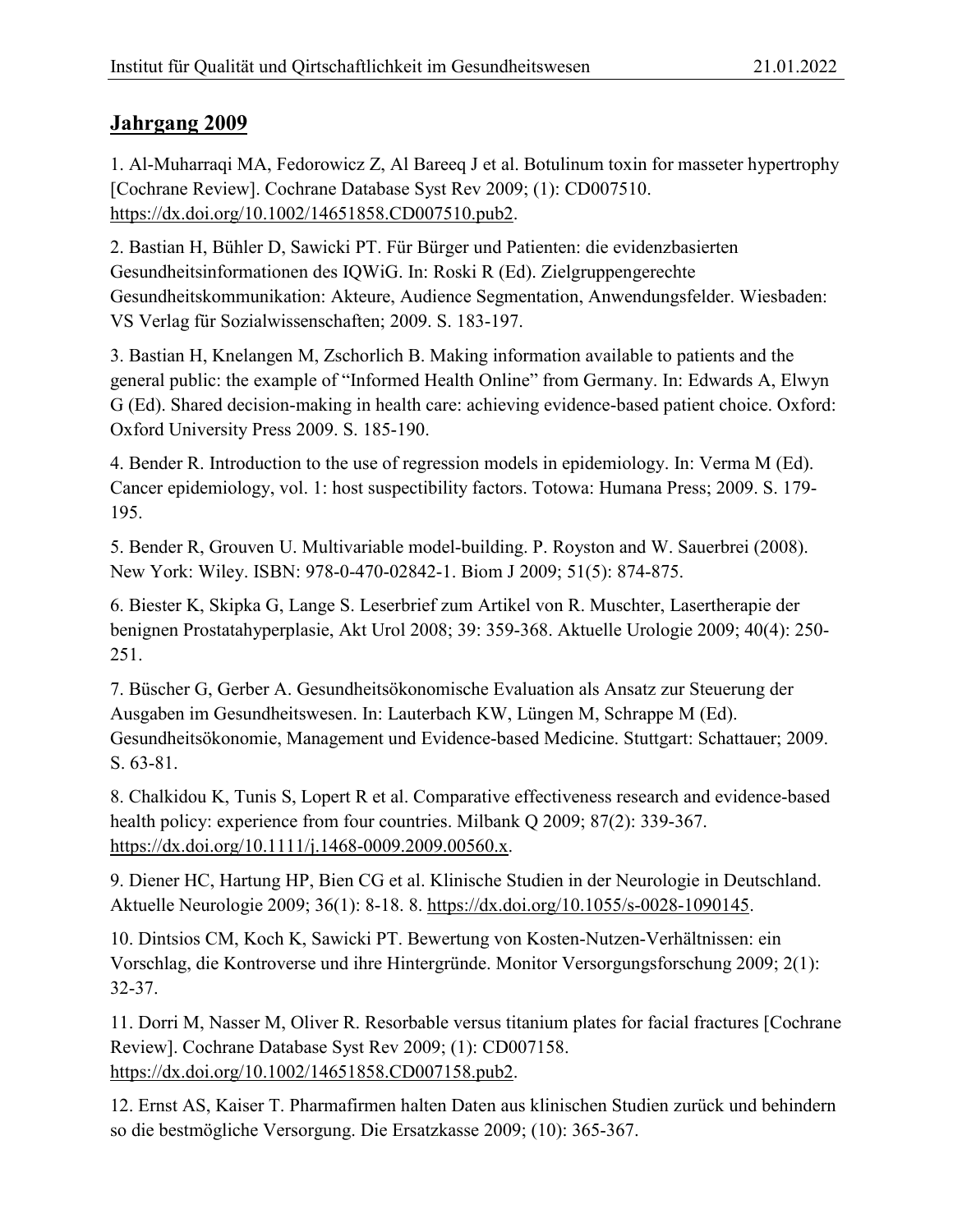13. Ernst AS, Kaiser T. Alle Ergebnisse auf den Tisch. Gesundheit und Gesellschaft 2009; 12(9): 48.

14. Fedorowicz Z, Nasser M, Wilson N. Adhesively bonded versus non-bonded amalgam restorations for dental caries [Cochrane Review]. Cochrane Database Syst Rev 2009; (4): CD007517. [https://dx.doi.org/10.1002/14651858.CD007517.pub2.](https://dx.doi.org/10.1002/14651858.CD007517.pub2)

15. Gerber A, Büscher G. Gesundheitsökonomische Evaluation. In: Lauterbach KW, Lüngen M, Schrappe M (Ed). Gesundheitsökonomie, Management und Evidence-based Medicine. Stuttgart: Schattauer; 2009. S. 466-473.

16. Glaeske G, Augustin M, Abholz H et al. Epidemiologische Methoden für die Versorgungsforschung. Gesundheitswesen 2009; 71(10): 685-693. [https://dx.doi.org/10.1055/s-](https://dx.doi.org/10.1055/s-0029-1239517)[0029-1239517.](https://dx.doi.org/10.1055/s-0029-1239517)

17. Hasenbein U, Gerken M, Eikermann M et al. A more cautious conclusion is needed. Pediatrics [online] 27042009 [elektronischer Leserbrief] URL: <http://pediatricsaappublicationsorg/content/123/3/e519short/reply> 2009.

18. Hausdorf G, Sawicki P, Adler G. Übertragbarkeit von Studienergebnissen in die Versorgung. Z Evid Fortbild Qual Gesundhwes 2009; 103(6): 357-359. [https://dx.doi.org/10.1016/j.zefq.2009.06.023.](https://dx.doi.org/10.1016/j.zefq.2009.06.023)

19. Hemkens LG, Bender R, Grouven U et al. Insulin glargine and cancer. Lancet 2009; 374(9703): 1743-1744. [https://dx.doi.org/10.1016/S0140-6736\(09\)62018-3.](https://dx.doi.org/10.1016/S0140-6736(09)62018-3)

20. Hemkens LG, Grouven U, Bender R et al. Risk of malignancies in patients with diabetes treated with human insulin or insulin analogues: a cohort study. Diabetologia 2009; 52(9): 1732- 1744. [https://dx.doi.org/10.1007/s00125-009-1418-4.](https://dx.doi.org/10.1007/s00125-009-1418-4)

21. Herrmann-Frank A, Koch K, Lange S et al. Diskussion zu dem Beitrag "Allogene Stammzelltransplantation bei der akuten myeloischen Leukämie: Indikationsstellung auf der Basis einer individuellen Risikostratifizierung" von Prof. Dr. med. Dr. h. c. Axel R. Zander et al. in Heft 39/2008: Aussage nicht nachvollziehbar belegt. Dtsch Arztebl 2009; 106(6): 98. [https://dx.doi.org/10.3238/arztebl.2009.0098a.](https://dx.doi.org/10.3238/arztebl.2009.0098a)

22. Hildebrandt M, Vervölgyi E, Bender R. Calculation of NNTs in RCTs with time-to-event outcomes: a literature review. BMC Med Res Methodol 2009; 9: 21. [https://dx.doi.org/10.1186/1471-2288-9-21.](https://dx.doi.org/10.1186/1471-2288-9-21)

23. Keil T, Kulig M. Do parents who smoke really cause asthma or allergies in their children? Pediatric Health 2009; 3(3): 203-204.

24. Koch K. Nutzen und Kosten von Arzneimitteln: die aktuelle Diskussion. Bauchredner 2009; (2): 36-39.

25. Koch K. Nicht schlecht versorgt, aber trotzdem unzufrieden. Die Ersatzkasse 2009; 89(8): 281-282.

26. Koch K. Werden Sie bitte konkret, Herr Wolf! Die Krankenversicherung 2009; (7): 154-155.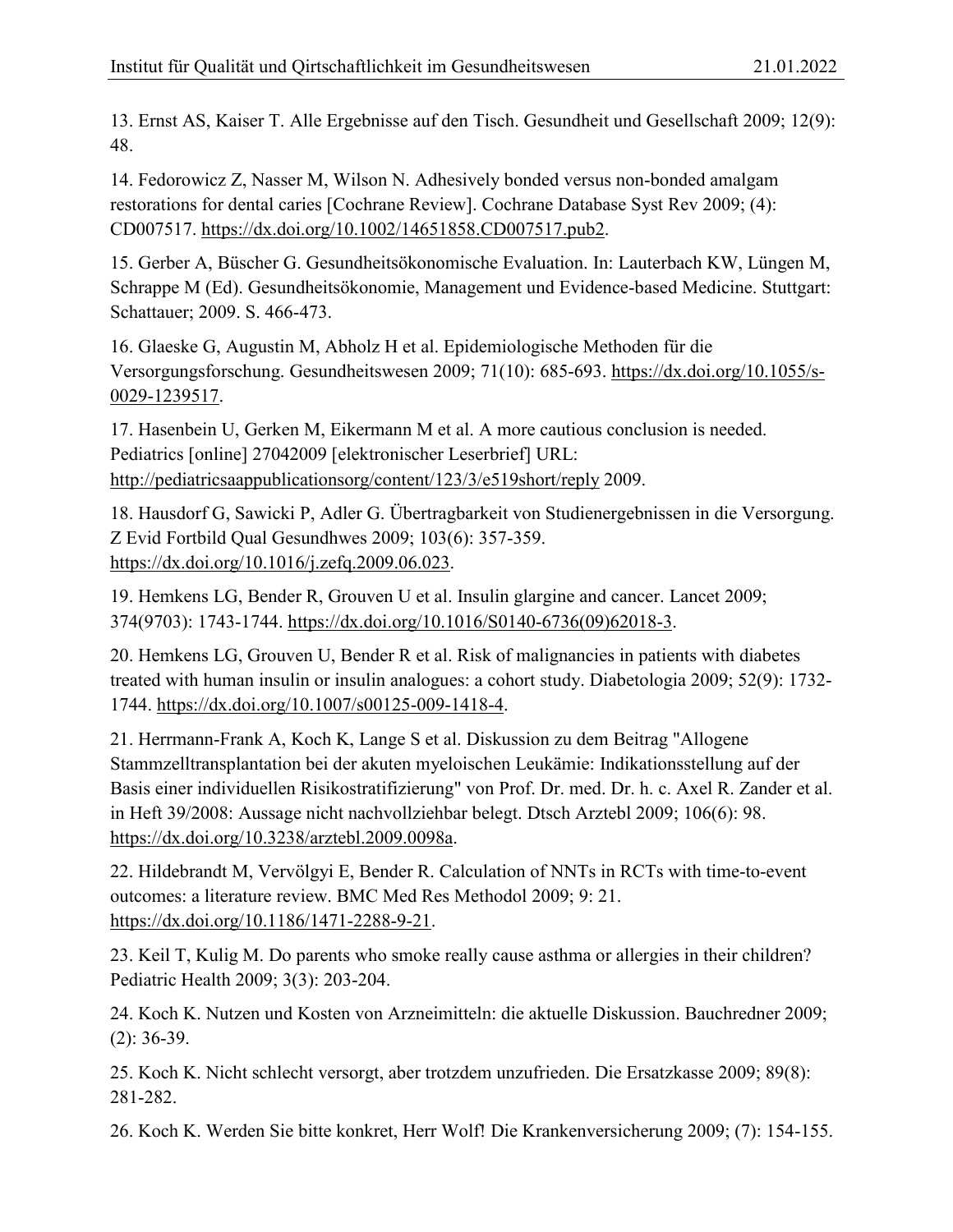27. Koch K. Nur neu oder auch gut? KU Gesundheitsmanagement 2009; (9): 30-32.

28. Koch K. Sprung mit dem Fallschirm: oder doch lieber ohne? Transkript 2009; 15(3): 41-42.

29. Koch K, Dintsios CM, Sawicki PT. Methodenvorschlag des IQWiG zur Kosten-Nutzen-Bewertung von medizinischen Verfahren. Gesundheitswesen 2009; 71(Suppl 1): S34-S40.

30. Koch K, Lange S. Verfahrensweisen und Methoden zur Nutzenbewertung von Arzneimitteln in Deutschland: ein Auftragsgutachten; Zuschrift Nr. 1. Dtsch Med Wochenschr 2009; 134(7): 317-319.

31. Koch K, Lange S. Response to the expertise: procedures and methods of benefit assessments for medicines in Germany, by Geertruida E. Bekkering and Jos Kleijnen. Eur J Health Econ 2009; 10(2): 233-236. [https://dx.doi.org/10.1007/s10198-008-0142-1.](https://dx.doi.org/10.1007/s10198-008-0142-1)

32. Koch K, Sawicki PT. Qualität im Gesundheitswesen basiert auf Wissenschaft. In: Bandelow N, Eckert F, Rüsenberg R (Ed). Gesundheit 2030: Qualitätsorientierung im Fokus von Politik, Wirtschaft, Selbstverwaltung und Wissenschaft. Wiesbaden: VS Verlag für Sozialwissenschaften; 2009. S. 122-127.

33. Koch K, Sawicki PT. Innovationen: ein Versprechen. Am Puls 2009; (4): 18-20.

34. Koch K, Sawicki PT. Arzneimittel: das IQWiG ist nicht puristisch. Dtsch Arztebl 2009; 106(26): A1364-A1365.

35. Koch K, Sawicki PT. Entscheidungsunterstützung durch wissenschaftliche Evidenz. Forum Public Health 2009; 17(64): 12-13.

36. Koller M, Neugebauer EA, Augustin M et al. Die Erfassung von Lebensqualität in der Versorgungsforschung - konzeptuelle, methodische und strukturelle Voraussetzungen. Gesundheitswesen 2009; 71(12): 864-872. [https://dx.doi.org/10.1055/s-0029-1239516.](https://dx.doi.org/10.1055/s-0029-1239516)

37. Kowalski C, Nitzsche A, Scheibler F et al. Breast cancer patients' trust in physicians: the impact of patients' perception of physicians' communication behaviors and hospital organizational climate. Patient Educ Couns 2009; 77(3): 344-348. [https://dx.doi.org/10.1016/j.pec.2009.09.003.](https://dx.doi.org/10.1016/j.pec.2009.09.003)

38. Kreis J, Kaiser T, Wieseler B. If shrimps had lips, they could whistle. J Am Geriatr Soc 2009; 57(10): 1947. [https://dx.doi.org/10.1111/j.1532-5415.2009.02461.x.](https://dx.doi.org/10.1111/j.1532-5415.2009.02461.x)

39. Kreis J, Scheibler F, Lange S. Re: early identification of language delay by direct language assessment or parent report? J Dev Behav Pediatr 2009; 30(2): 175-176. [https://dx.doi.org/10.1097/DBP.0b013e31819f1c8a.](https://dx.doi.org/10.1097/DBP.0b013e31819f1c8a)

40. Kulig M. Nutzenbewertung durch das IQWiG: Hürde oder sinnvolles Verfahren zur Prüfung der Patientenrelevanz? In: Schmitz-Rode T (Ed). Runder Tisch Medizintechnik: Wege zur beschleunigten Zulassung und Erstattung innovativer Medizinprodukte. Berlin: Springer; 2009. S. 49-51.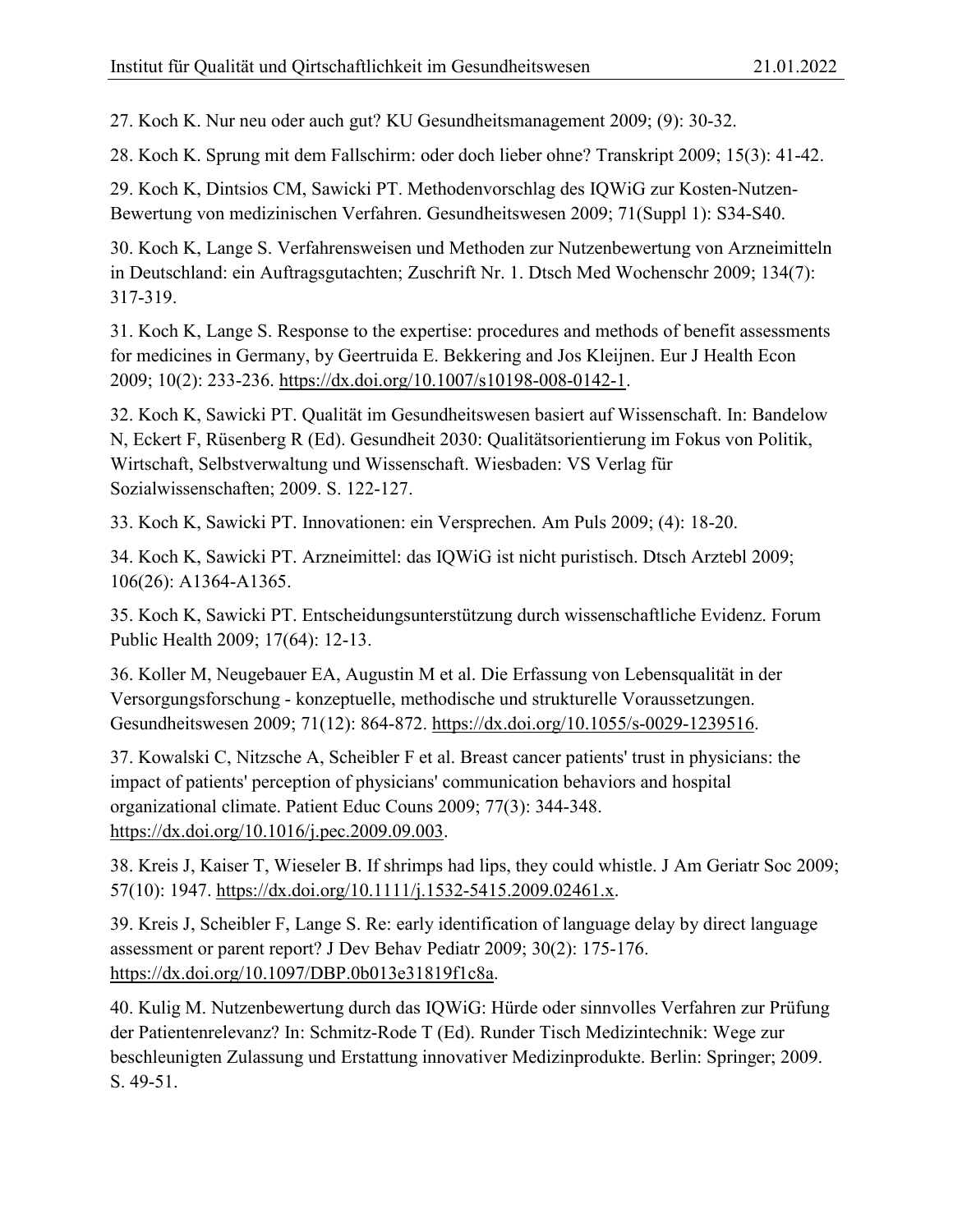41. Lange S. Bedeutung von Biomarkern aus Sicht des Institus für Qualität und Wirtschaftlichkeit im Gesundheitswesen (IQWiG). In: Schmitz G, Endres S, Götte D (Ed). Biomarker: Bedeutung für medizinischen Fortschritt und Nutzenbewertung. Stuttgart: Schattauer; 2009. S. 56-63.

42. Lange S, Scheibler F, Windeler J. Leserbrief zu F. Porzsolt, J. Schreyögg: "Die wissenschaftliche Evidenz und der Preis für Innovationen im Gesundheitssystem" (Med Klin 2009;104: 622-630). Med Klin 2009; 104(11): 899-900.

43. Lührmann PM, Bender R, Edelmann-Schäfer B et al. Longitudinal changes in energy expenditure in an elderly German population: a 12-year follow-up. Eur J Clin Nutr 2009; 63(8): 986-992. [https://dx.doi.org/10.1038/ejcn.2009.1.](https://dx.doi.org/10.1038/ejcn.2009.1)

44. Nasser M, Javaheri H, Fedorowicz Z et al. Carnitine supplementation for inborn errors of metabolism [Cochrane Review]. Cochrane Database Syst Rev 2009; (2): CD006659. [https://dx.doi.org/10.1002/14651858.CD006659.pub2.](https://dx.doi.org/10.1002/14651858.CD006659.pub2)

45. Nasser M, Sawicki P. Institute for Quality and Efficiency in Health Care: Germany. Issue Brief (Commonw Fund) 2009; 57: 1-12.

46. Peinemann F, Grouven U, Kröger N et al. Unrelated donor stem cell transplantation in acquired severe aplastic anemia: a systematic review. Haematologica 2009; 94(12): 1732-1742. [https://dx.doi.org/10.3324/haematol.2009.007583.](https://dx.doi.org/10.3324/haematol.2009.007583)

47. Pittler MH. No effect of cannabis on induced inflammatory pain. Focus on Alternative and Complementary Therapies 2009; 14(1): 19-20.

48. Pittler MH. Bioflavanoid formula OPC-3 might affect some parameters of cardiovascular risk. Focus on Alternative and Complementary Therapies 2009; 14(1): 18-19.

49. Pittler MH. Spa treatment might improve chronic venous insufficiency: commentary. Focus on Alternative and Complementary Therapies 2009; 14(2): 128-129.

50. Pittler MH. Camellia sinensis (green tea) catechins seem to affect body composition positively: commentary. Focus on Alternative and Complementary Therapies 2009; 14(2): 98-99.

51. Sawicki PT. Die aktive Rolle des Patienten am Beispiel der Therapie arterieller Hypertonie: Ergebnisse des strukturierten Hypertonie-Behandlungs- und Schulungsprogramms. In: Schumpelick V, Vogel B (Ed). Volkskrankheiten: gesundheitliche Herausforderungen in der Wohlstandsgesellschaft; Beiträge des Symposiums vom 4. bis 7. September 2008 in Cadenabbia. Freiburg: Herder; 2009. S. 188-222.

52. Sawicki PT. Communal responsibility for health care: the example of benefit assessment in Germany. N Engl J Med 2009; 361(20): e42. [https://dx.doi.org/10.1056/NEJMp0908797.](https://dx.doi.org/10.1056/NEJMp0908797)

53. Sawicki PT. Editorial. Z Evid Fortbild Qual Gesundhwes 2009; 103(5): 247-248. [https://dx.doi.org/10.1016/j.zefq.2009.05.008.](https://dx.doi.org/10.1016/j.zefq.2009.05.008)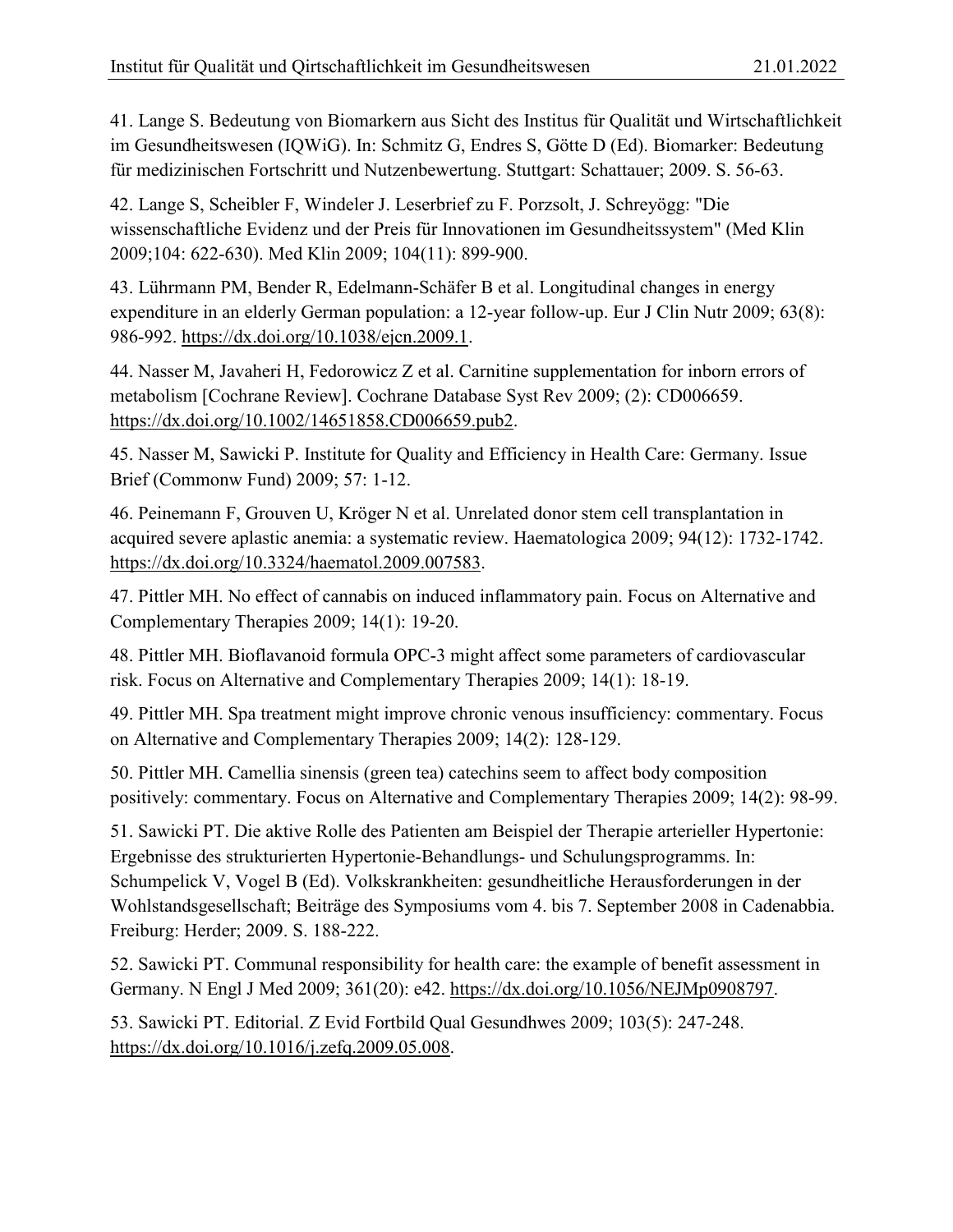54. Scheibler F, Eyding D. Ausblick: Perspektiven der Sicherung und Entwicklung von Qualität unter Einbezug der Patientensicht; ein Zukunftsmodell? In: Gehrlach C, Schwappach D, Altenhöner T (Ed). Der Patients` Experience Questionnaire: Patientenerfahrungen vergleichbar machen. Gütersloh: Bertelsmann; 2009. S. 133-144.

55. Scheibler F, Eyding D. Die Sichtweise der Wissenschaft: Patientenbefragungen boxen in der Schwergewichtsliga! In: Gerlach C, Altenhöhner T, Schwappach D (Ed). Der Patients' Experience Questionnaire: Patientenerfahrungen vergleichbar machen. Gütersloh: Bertelsmann; 2009. S. 165-179.

56. Scheibler F, Loh A. Therapeutische Effekte mit Shared Decision Making: ein Blick über die internationale Studienlage. In: Klusen N, Fliessgarten A, Nebling T (Ed). Informiert und selbstbestimmt: der mündige Bürger als mündiger Patient. Baden-Baden: Nomos; 2009. S. 66-79.

57. Scheibler F, Schütte G. Patients`Experience Questionnaire: das IQWiG und die Bertelsmann Stiftung wollen die Suche nach Kliniken transparenter machen. Monitor Versorgungsforschung 2009; 2(5): 24-26.

58. Schmidt H, Kreis J. Lessons from abroad. Hastings Cent Rep 2009; 39(6): 20-22. [https://dx.doi.org/10.1353/hcr.0.0206.](https://dx.doi.org/10.1353/hcr.0.0206)

59. Schmucker C, Grosselfinger R, Riemsma R et al. Effectiveness of screening preschool children for amblyopia: a systematic review. BMC Ophthalmol 2009; 9: 3. [https://dx.doi.org/10.1186/1471-2415-9-3.](https://dx.doi.org/10.1186/1471-2415-9-3)

60. Schmucker C, Grosselfinger R, Riemsma R et al. Diagnostic accuracy of vision screening tests for the detection of amblyopia and its risk factors: a systematic review. Graefes Arch Clin Exp Ophthalmol 2009; 247(11): 1441-1454. [https://dx.doi.org/10.1007/s00417-009-1150-2.](https://dx.doi.org/10.1007/s00417-009-1150-2)

61. Schröer-Günther MA, Lüngen M, Pfaff H et al. Finland as an example for integrative prevention and health promotion: a qualitative study. European Journal of Integrative Medicine 2009; 1(3): 125-130.

62. Siebenhofer A, Horvath K, Jeitler K et al. Long-term effects of weight-reducing drugs in hypertensive patients [Cochrane Review]. Cochrane Database Syst Rev 2009; (3): CD007654. [https://dx.doi.org/10.1002/14651858.CD007654.pub2.](https://dx.doi.org/10.1002/14651858.CD007654.pub2)

63. Steffen P, Kowalski C, Scheibler F et al. Informationsvermittlung und Shared Decision-Making bei Patientinnen mit primärem Mammakarzinom: Ergebnisse der Patientinnenbefragung in den NRW-Brustzentren. Geburtsh Frauenheilk 2009; 69(11): 1005-1011.

64. Weissenfeld J, Lüngen M, Stock S et al. Substitution of theophylline slow-release formulations according to the rebate contracts in the German statutory health insurance. Arzneimittelforschung 2009; 59(9): 476-481. [https://dx.doi.org/10.1055/s-0031-1296428.](https://dx.doi.org/10.1055/s-0031-1296428)

65. Windeler J, Lange S. Methodische Anforderungen an klinische Studien und ihre Interpretation. Bundesgesundheitsblatt Gesundheitsforschung Gesundheitsschutz 2009; 52(4): 394-401.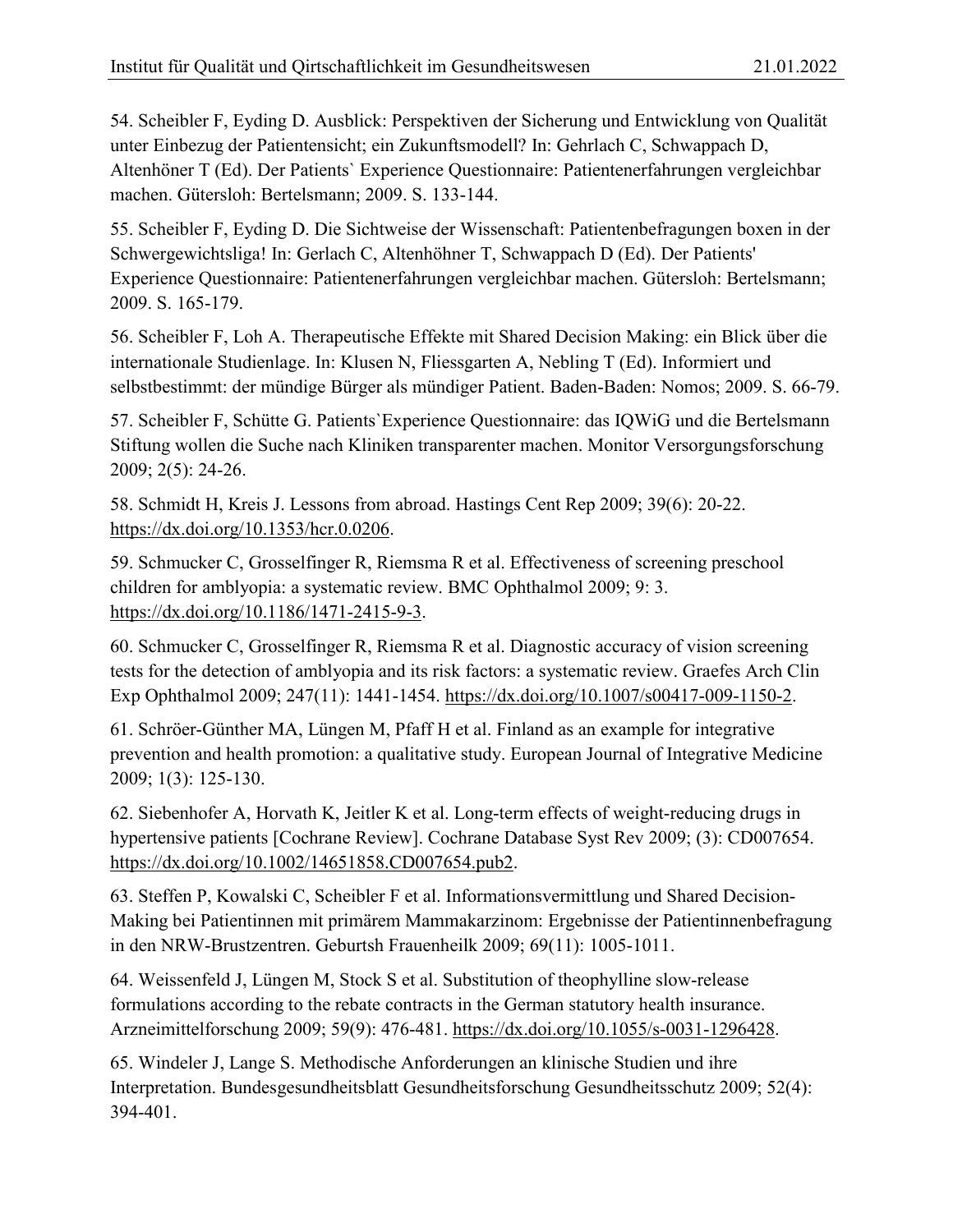66. Windeler J, Lange S, Antes G et al. Leserbrief zu F. Porzsolt, H. Kliemt: "Ethische und empirische Grenzen randomisierter kontrollierter Studien" (Med Klin 2008;103: 836-842). Med Klin 2009; 104(5): 411-415.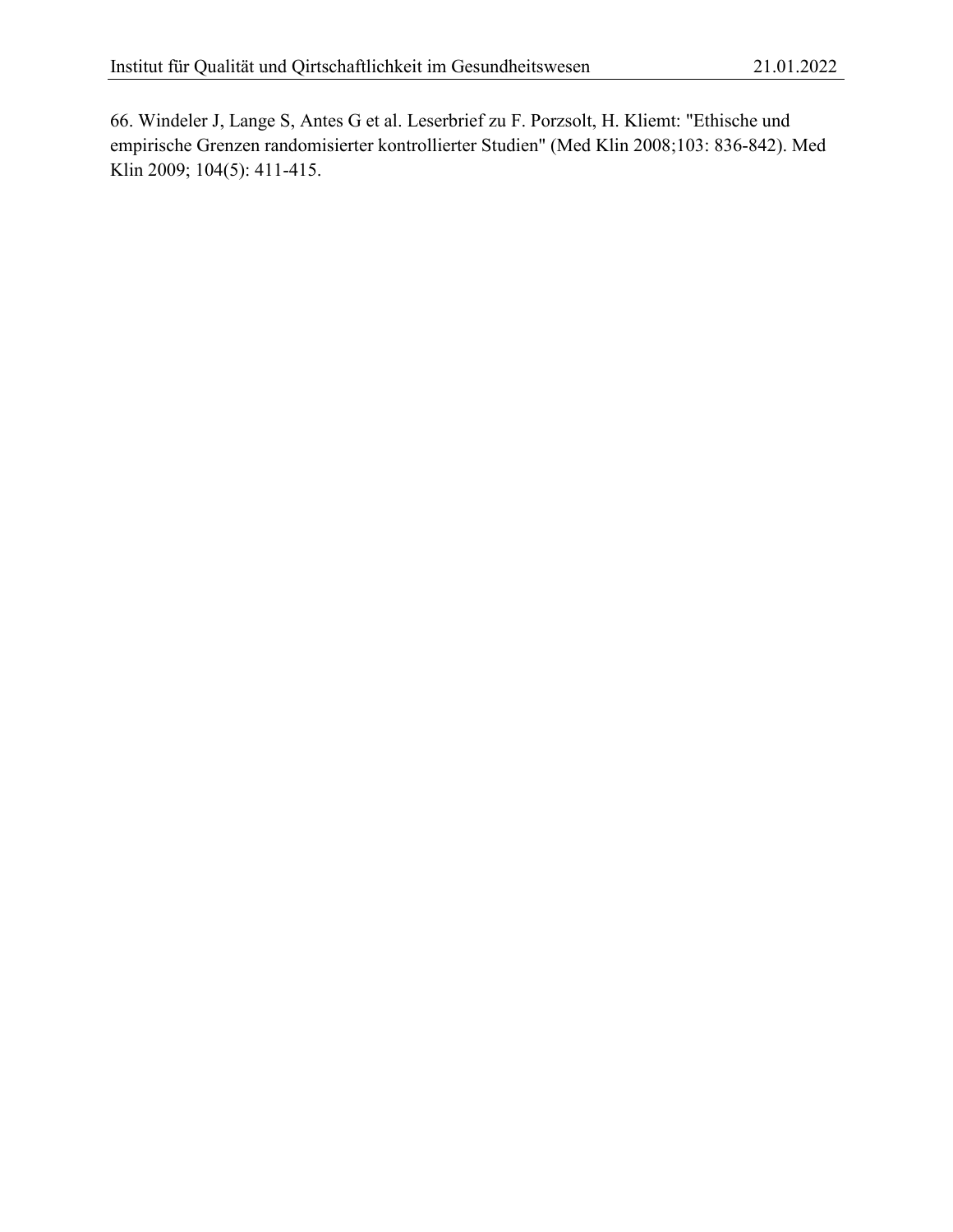<span id="page-38-0"></span>1. Bastian H. Health information on the internet. In: Heggenhougen K, Quah S (Ed). International encyclopedia of public health: vol 3. Oxford: Elsevier; 2008. S. 678-682.

2. Bastian H. Health literacy and patient information: developing the methodology for a national evidence-based health website. Patient Educ Couns 2008; 73(3): 551-556. [https://dx.doi.org/10.1016/j.pec.2008.08.020.](https://dx.doi.org/10.1016/j.pec.2008.08.020)

3. Bastian H. Lucy Wills (1888-1964): the life and research of an adventurous independent woman. J R Coll Physicians Edinb 2008; 38(1): 89-91.

4. Bender R, Bunce C, Clarke M et al. Attention should be given to multiplicity issues in systematic reviews. J Clin Epidemiol 2008; 61(9): 857-865. [https://dx.doi.org/10.1016/j.jclinepi.2008.03.004.](https://dx.doi.org/10.1016/j.jclinepi.2008.03.004)

5. Bender R, Grouven U. Berechnung von Konfidenzintervallen für die Population Impact Number (PIN). In: Hilgers RD, Heussen N, Herff W et al (Ed). KSFE 2008: Proceedings der 12. Konferenz der SAS-Anwender in Forschung und Entwicklung (KSFE); 28.-29.02.2008; Aachen, Deutschland. Aachen: Shaker; 2008. S. 41-47.

6. Daly B, Newton T, Nasser M et al. Intrasocket interventions for the treatment of dry socket [Protocol for a Cochrane Review]. Cochrane Database Syst Rev 2008; (1): CD006968.

7. Droste S. Informations- und Wissensmanagement. In: Perleth M, Busse R, Gerhardus A et al (Ed). Health Technology Assessment: Konzepte, Methoden, Praxis für Wissenschaft und Entscheidungsfindung. Berlin: Medizinisch Wissenschaftliche Verlagsgesellschaft; 2008. S. 99- 133.

8. Droste S. Systematische Gewinnung von Informationen zu ethischen Aspekten in HTA-Berichten zu medizinischen Technologien bzw. Interventionen. Z Evid Fortbild Qual Gesundhwes 2008; 102(5): 329-341.

9. Fedorowicz Z, Aljufairi H, Nasser M et al. Mouthrinses for the treatment of halitosis [Cochrane Review]. Cochrane Database Syst Rev 2008; (4): CD006701. [https://dx.doi.org/10.1002/14651858.CD006701.pub2.](https://dx.doi.org/10.1002/14651858.CD006701.pub2)

10. Fedorowicz Z, Chan Shih-Yen E, Dorri M et al. Interventions for the management of oral submucous fibrosis [Cochrane Review]. Cochrane Database Syst Rev 2008; (4): CD007156. [https://dx.doi.org/10.1002/14651858.CD007156.pub2.](https://dx.doi.org/10.1002/14651858.CD007156.pub2)

11. Fervers B, Remy-Stockinger M, Mazeau-Woynar V et al. CoCanCPG: coordination of cancer clinical practice in Europe. Tumori 2008; 94(2): 154-159.

12. Gehrmann U, Koch K, Sawicki PT. Diskussion zu dem Beitrag "Primärärztliche Versorgung in Deutschland im internationalen Vergleich: Ergebnisse einer strukturvalidierten Ärztebefragung" von Klaus Koch, Ulrich Gehrmann, Prof. Dr. med. Peter T. Sawicki, in Heft 38/2007: Schlusswort. Dtsch Arztebl 2008; 105(5): 84.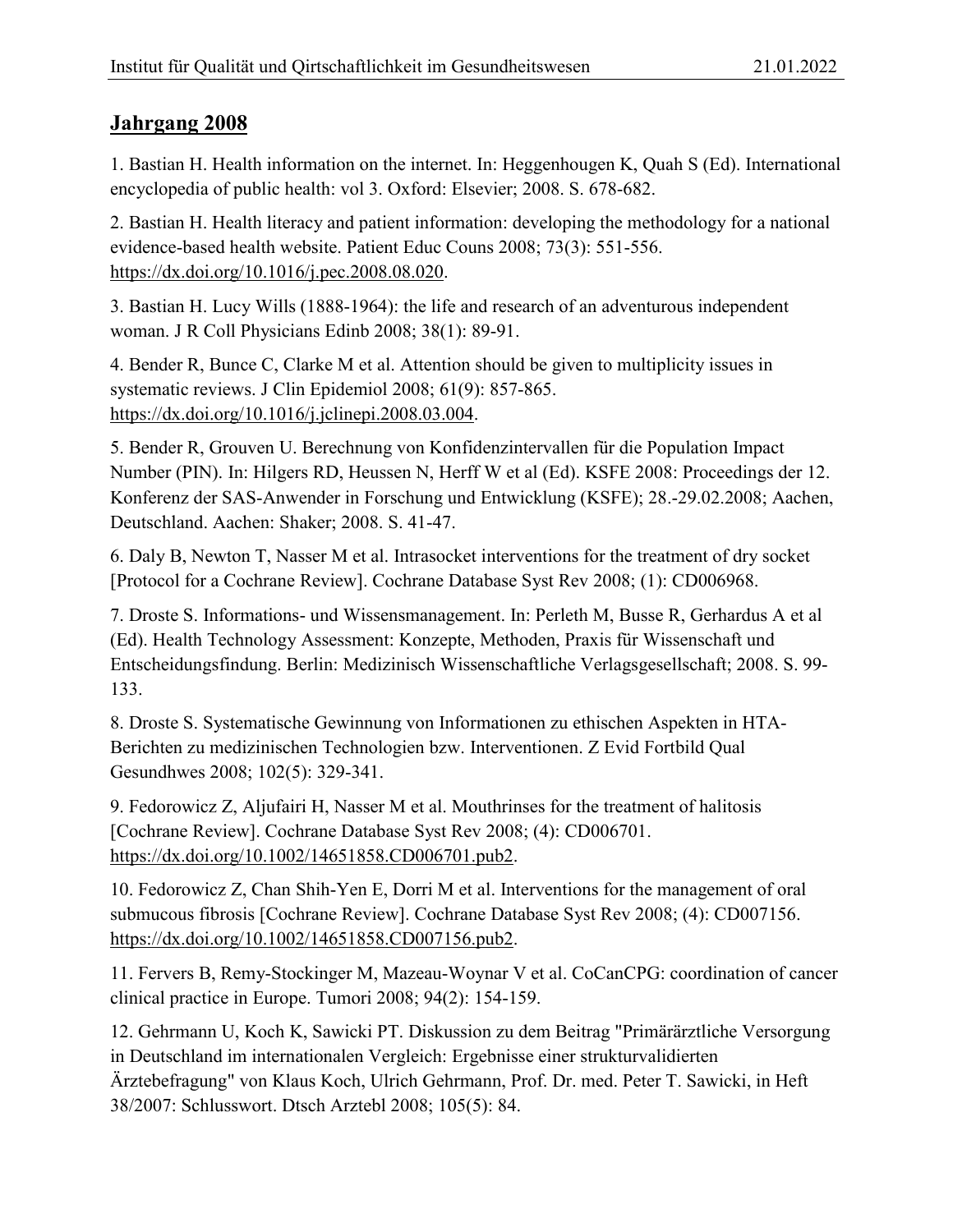13. Gerhardus A, Stich AK. Sozio-kulturelle Aspekte in Health Technology Assessments (HTA). Z Evid Fortbild Qual Gesundhwes 2008; 102(2): 77-84.

14. Gregor S, Maegele M, Sauerland S et al. Negative pressure wound therapy: a vacuum of evidence? Arch Surg 2008; 143(2): 189-196. [https://dx.doi.org/10.1001/archsurg.2007.54.](https://dx.doi.org/10.1001/archsurg.2007.54)

15. Grouven U, Küchenhoff H, Schräder P et al. Flexible regression models are useful tools to calculate and assess threshold values in the context of minimum provider volumes. J Clin Epidemiol 2008; 61(11): 1125-1131. [https://dx.doi.org/10.1016/j.jclinepi.2007.11.020.](https://dx.doi.org/10.1016/j.jclinepi.2007.11.020)

16. Hemkens LG, Hilden KM, Hartschen S et al. A randomized trial comparing INR monitoring devices in patients with anticoagulation self-management: evaluation of a novel error-grid approach. J Thromb Thrombolysis 2008; 26(1): 22-30. [https://dx.doi.org/10.1007/s11239-007-](https://dx.doi.org/10.1007/s11239-007-0070-4) [0070-4.](https://dx.doi.org/10.1007/s11239-007-0070-4)

17. Horvath K, Jeitler K, Siering U et al. Long-term effects of weight-reducing interventions in hypertensive patients: systematic review and meta-analysis. Arch Intern Med 2008; 168(6): 571- 580. [https://dx.doi.org/10.1001/archinte.168.6.571.](https://dx.doi.org/10.1001/archinte.168.6.571)

18. Joos S, Miksch A, Szecsenyi J et al. Montelukast as add-on therapy to inhaled corticosteroids in the treatment of mild to moderate asthma: a systematic review. Thorax 2008; 63(5): 453-462. [https://dx.doi.org/10.1136/thx.2007.081596.](https://dx.doi.org/10.1136/thx.2007.081596)

19. Kaiser T. Feststellung des Unabhängigkeitsstatus für HTA-Einrichtungen. In: Perleth M, Busse R, Gerhardus A et al (Ed). Health Technology Assessment: Konzepte, Methoden, Praxis für Wissenschaft und Entscheidungsfindung. Berlin: Medizinisch Wissenschaftliche Verlagsgesellschaft; 2008. S. 229-235.

20. Koch K. Die Bewertung von Kosten und Nutzen in der Medizin: ein Vorschlag. Die Krankenversicherung 2008; 60(6): 155-159.

21. Koch K, Dintsios CM. Die Bewertung von Kosten und Nutzen in der Medizin: ein Vorschlag. Die Ersatzkasse 2008; 88(3): 114-117.

22. Koch K, Dintsios CM, Sawicki PT. Methodenvorschlag des IQWiG zur Kosten-Nutzen-Bewertung von medizinischen Verfahren. Sozialer Fortschritt 2008; 57(12): 294-300.

23. Koch K, Lange S, Sawicki PT. IQWiG: welche Ergebnissicherheit ist bei der Bewertung von medizinischen Verfahren nötig und angemessen? Forum (Genova) 2008; 23(5): 38-41.

24. Koch K, Lange S, Sawicki PT. Institut für Qualität und Wirtschaftlichkeit im Gesundheitswesen: der evidenzbasierten Medizin verpflichtet. Dtsch Arztebl 2008; 105(39): A2039-A2042.

25. Koch K, Sawicki PT. Todsünde eines Experten: Verbreiten falscher Sicherheit. BDI aktuell 2008; (1): 4.

26. Koch K, Weymayr C. Kritik der Krebsfrüherkennung. Der Onkologe 2008; 14(2): 181-188.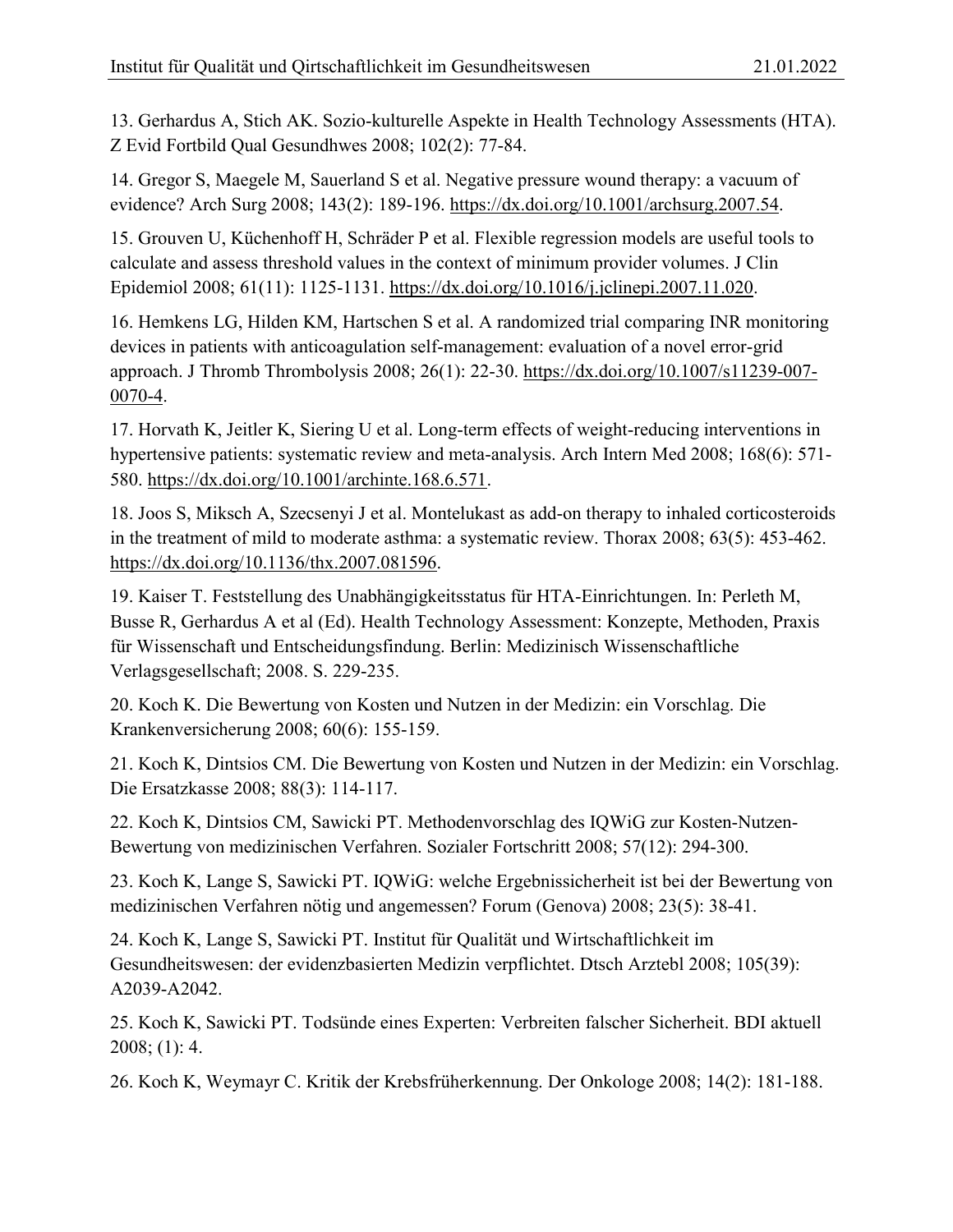27. Kolominsky-Rabas PL. Kosten-Nutzen-Bewertung: Transparenz als notwendige Voraussetzung. Gesellschaftspolitische Kommentare 2008; 49(Sonderausgabe 3): 46.

28. Kolominsky-Rabas PL, Caro JJ. The Hanover Consensus: helpful for German decisionmakers? Value Health 2008; 11(4): 545-546. [https://dx.doi.org/10.1111/j.1524-](https://dx.doi.org/10.1111/j.1524-4733.2008.00318.x) [4733.2008.00318.x.](https://dx.doi.org/10.1111/j.1524-4733.2008.00318.x)

29. Kreis J, Lange S, Scheibler F et al. Parent-based language intervention: getting the full picture. Arch Dis Child 18092008 [elektronischer Leserbrief] 2008; URL: [http://adc.bmj.com/content/94/2/110/reply.](http://adc.bmj.com/content/94/2/110/reply)

30. Nasser M, Aljufairi H, McKerrow W et al. Antihistamines as an adjunct to topical nasal steroids for intermittent and persistent allergic rhinitis in children [Protocol for a Cochrane Review]. Cochrane Database Syst Rev 2008; (1): CD006989.

31. Nasser M, Eisinga A, Al-Hajeri A et al. Assessment of methodological quality of reporting of randomized trials in four Iranian healthcare journals. Bahrain Medical Bulletin 2008; 30(3): 111- 113.

32. Nasser M, Eisinga A, Al-Hajeri A et al. Identifying search terms likely to retrieve reports of randomized trials in Iranmedex: a pilot project. Bahrain Medical Bulletin 2008; 30(3): 119-121.

33. Nasser M, Fedorowicz Z, Khoshnevisan MH et al. Acyclovir for treating primary herpetic gingivostomatitis [Cochrane Review]. Cochrane Database Syst Rev 2008; (4): CD006700. [https://dx.doi.org/10.1002/14651858.CD006700.pub2.](https://dx.doi.org/10.1002/14651858.CD006700.pub2)

34. Nasser M, Van Binsbergen J, Javaheri H et al. Diet and nutrition advice from the Cochrane Library: is it useful for the consumers and family physicians? Fam Pract 2008; 25(Suppl 1): i60 i66.

35. Pedrazzi V, Oliveira-Neto JM, Sequeira P et al. Hand and ultrasonic instrumentation for orthograde root canal treatment of permanent teeth [Cochrane Review]. Cochrane Database Syst Rev 2008; (4): CD006384. [https://dx.doi.org/10.1002/14651858.CD006384.pub3.](https://dx.doi.org/10.1002/14651858.CD006384.pub3)

36. Peinemann F, McGauran N, Sauerland S et al. Negative pressure wound therapy: potential publication bias caused by lack of access to unpublished study results data. BMC Med Res Methodol 2008; 8: 4. [https://dx.doi.org/10.1186/1471-2288-8-4.](https://dx.doi.org/10.1186/1471-2288-8-4)

37. Peinemann F, McGauran N, Sauerland S et al. Disagreement in primary study selection between systematic reviews on negative pressure wound therapy. BMC Med Res Methodol 2008; 8: 41. [https://dx.doi.org/10.1186/1471-2288-8-41.](https://dx.doi.org/10.1186/1471-2288-8-41)

38. Pfannkuche M, Glaeske G, Sawicki P et al. Nutzen-Bewertung von Arzneimitteln; Teil 2: Grundlagen, Werkzeuge und Ablauf einer Nutzen-Bewertung von Arzneimitteln in Deutschland. Dtsch Apoth Ztg 2008; 148(32): 56-60.

39. Pfannkuche M, Glaeske G, Sawicki P et al. Nutzen-Bewertung von Arzneimitteln; Teil 1: Verankerung der Nutzen-Bewertung im System der gesetzlichen Krankenversicherung. Dtsch Apoth Ztg 2008; 148(31): 41-45.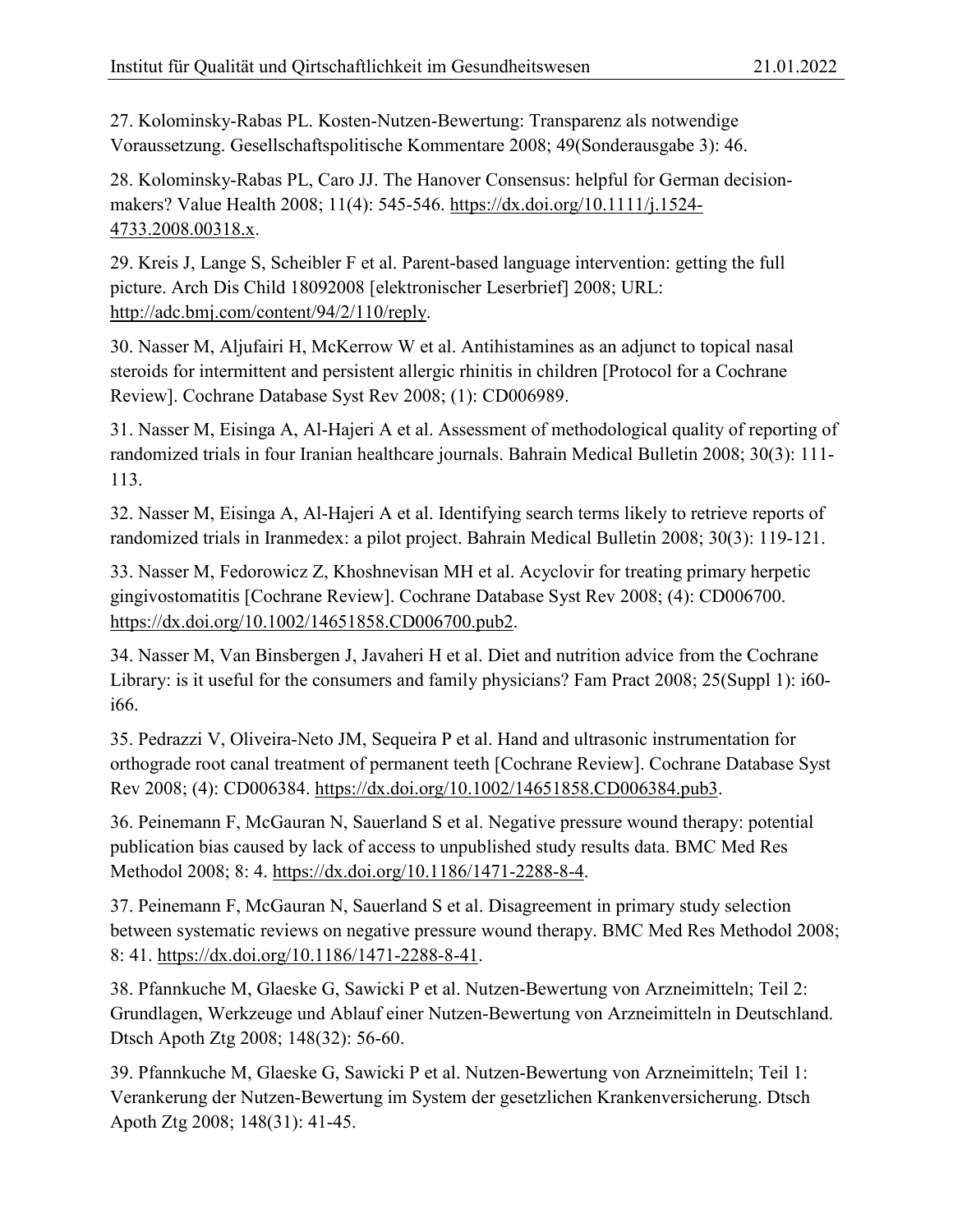40. Pittler MH, Ernst E. Treatments used in complementary and alternative medicine. In: Aronson JK (Ed). Side effects of drugs annual 30. Amsterdam: Elsevier; 2008. S. 551-560.

41. Sawicki PT. Wie lässt sich ärztliche Qualität sichern? In: Schumpelick V, Vogel B (Ed). Medizin zwischen Humanität und Wettbewerb: Probleme, Trends und Perspektiven; Beiträge des Symposiums vom 27.-30. September 2007 in Cadenabbia. Freiburg: Herder; 2008. S. 127-133.

42. Sawicki PT. Die Zukunft der deutschen Chirurgie liegt in der Überzeugung durch transparente Ergebnisqualität. Der Chirurg BDC 2008; 47(11): 371-372.

43. Sawicki PT. IQWiG Herbstsymposium 2007. Z Evid Fortbild Qual Gesundhwes 2008; 102(4): 221-222.

44. Sawicki PT, Bastian H. German health care: a bit of Bismarck plus more science. BMJ 2008; 337: a1997. [https://dx.doi.org/10.1136/bmj.a1997.](https://dx.doi.org/10.1136/bmj.a1997)

45. Scheibler F. Arzt-Patient-Beziehung. In: Berth H, Balck F, Brähler E (Ed). Medizinische Psychologie und Medizinische Soziologie von A-Z. Göttingen: Hogrefe; 2008. S. 50-54.

46. Scheibler F. Arztrolle. In: Berth H, Balck F, Brähler E (Ed). Medizinische Psychologie und Medizinische Soziologie von A-Z. Göttingen: Hogrefe; 2008. S. 55-59.

47. Scheibler F, Scheike IM, Dintsios CM. Patientenpartizipation bei Festlegung und Gewichtung von Behandlungszielen: Status quo und Entwicklungspotenziale. Z Evid Fortbild Qual Gesundhwes 2008; 102(6): 373-377.

48. Steffen P, Nitzsche A, Scheibler F et al. Konstertierte Aktion gegen Brustkrebs in NRW: die Patientinnenbefragung im Rahmen der (Re-)Zertifizierung der Brustzentren in NRW. Senologie 2008; 5(2): 75-77.

49. Tammen H, Hess R, Rose H et al. Peptidomic analysis of blood plasma after in vivo treatment with protease inhibitors: a proof of concept study. Peptides 2008; 29(12): 2188-2195. [https://dx.doi.org/10.1016/j.peptides.2008.08.016.](https://dx.doi.org/10.1016/j.peptides.2008.08.016)

50. Windeler J, Lange S. Nutzenbewertung in besonderen Situationen: seltene Erkrankungen. Z Evid Fortbild Qual Gesundhwes 2008; 102(1): 25-30.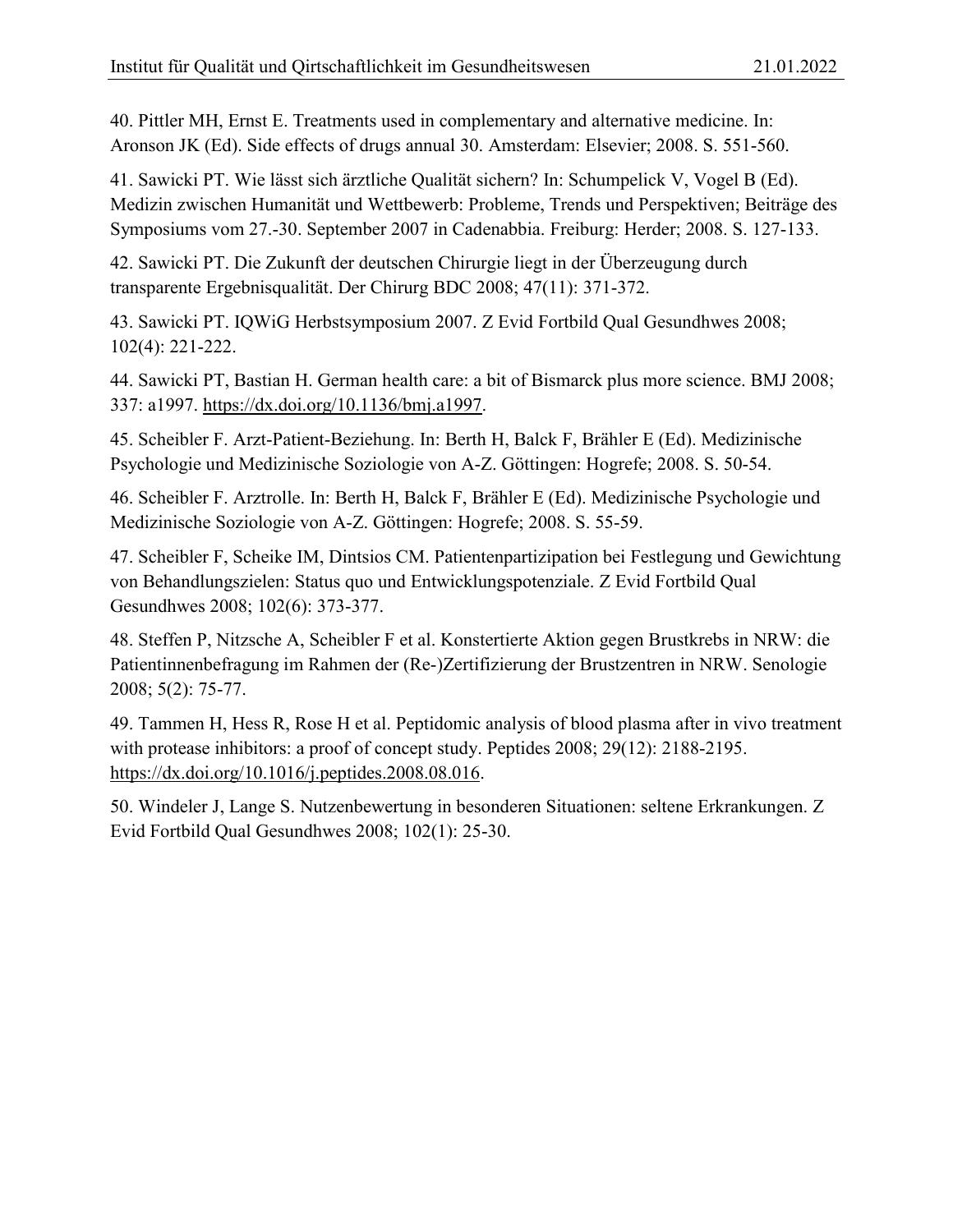<span id="page-42-0"></span>1. Abel T, Altgeld T, Armbruster S et al. Pschyrembel Sozialmedizin. Berlin: De Gruyter; 2007.

2. Bender R. Simulation von Überlebenszeiten mit Hilfe von SAS. In: Muche R, Bödeker RH (Ed). KSFE 2007: Proceedings der 11. Konferenz der SAS-Anwender in Forschung und Entwicklung (KSFE); 01.-02.03.2007; Ulm, Deutschland. Aachen: Shaker; 2007. S. 55-62.

3. Bender R, Grouven U, Ziegler A. Varianzanalyse für Messwertwiederholungen. Dtsch Med Wochenschr 2007; 132(Suppl 1): e61-e64. [https://dx.doi.org/10.1055/s-2007-959045.](https://dx.doi.org/10.1055/s-2007-959045)

4. Bender R, Kuss O, Hildebrandt M et al. Estimating adjusted NNT measures in logistic regression analysis. Stat Med 2007; 26(30): 5586-5595. [https://dx.doi.org/10.1002/sim.3061.](https://dx.doi.org/10.1002/sim.3061)

5. Bender R, Lange S. Die Vierfeldertafel. Dtsch Med Wochenschr 2007; 132(Suppl 1): e12-e14. [https://dx.doi.org/10.1055/s-2007-959029.](https://dx.doi.org/10.1055/s-2007-959029)

6. Bender R, Lange S. Was ist der p-Wert? Dtsch Med Wochenschr 2007; 132(Suppl 1): e15-e16. [https://dx.doi.org/10.1055/s-2007-959030.](https://dx.doi.org/10.1055/s-2007-959030)

7. Bender R, Lange S. Was ist ein Konfidenzintervall? Dtsch Med Wochenschr 2007; 132(Suppl 1): e17-e18. [https://dx.doi.org/10.1055/s-2007-959031.](https://dx.doi.org/10.1055/s-2007-959031)

8. Bender R, Lange S. Verlaufskurven. Dtsch Med Wochenschr 2007; 132(Suppl 1): e22-e23. [https://dx.doi.org/10.1055/s-2007-959033.](https://dx.doi.org/10.1055/s-2007-959033)

9. Bender R, Lange S, Ziegler A. Wichtige Signifikanztests. Dtsch Med Wochenschr 2007; 132(Suppl 1): e24-e25. [https://dx.doi.org/10.1055/s-2007-959034.](https://dx.doi.org/10.1055/s-2007-959034)

10. Bender R, Lange S, Ziegler A. Multiples Testen. Dtsch Med Wochenschr 2007; 132(Suppl 1): e26-e29. [https://dx.doi.org/10.1055/s-2007-959035.](https://dx.doi.org/10.1055/s-2007-959035)

11. Bender R, Ziegler A, Lange S. Multiple Regression. Dtsch Med Wochenschr 2007; 132(Suppl 1): e30-e32. [https://dx.doi.org/10.1055/s-2007-959036.](https://dx.doi.org/10.1055/s-2007-959036)

12. Bender R, Ziegler A, Lange S. Varianzanalyse. Dtsch Med Wochenschr 2007; 132(Suppl 1): e57-e60. [https://dx.doi.org/10.1055/s-2007-959044.](https://dx.doi.org/10.1055/s-2007-959044)

13. Bender R, Ziegler A, Lange S. Logistische Regression. Dtsch Med Wochenschr 2007; 132(Suppl 1): e33-e35. [https://dx.doi.org/10.1055/s-2007-959037.](https://dx.doi.org/10.1055/s-2007-959037)

14. Diehm C, Darius H, Pittrow D et al. Metabolisches Syndrom und periphere arterielle Verschlusskrankheit als Indikatoren für erhöhtes kardiovaskuläres Risiko. Dtsch Med Wochenschr 2007; 132(1-2): 15-20. [https://dx.doi.org/10.1055/s-2007-959281.](https://dx.doi.org/10.1055/s-2007-959281)

15. Endres HG, Bowing G, Diener HC et al. Acupuncture for tension type headache: a multicentre, sham-controlled, patient- and observer-blinded, randomised trial. J Headache Pain 2007; 8(5): 306-314. [https://dx.doi.org/10.1007/s10194-007-0416-5.](https://dx.doi.org/10.1007/s10194-007-0416-5)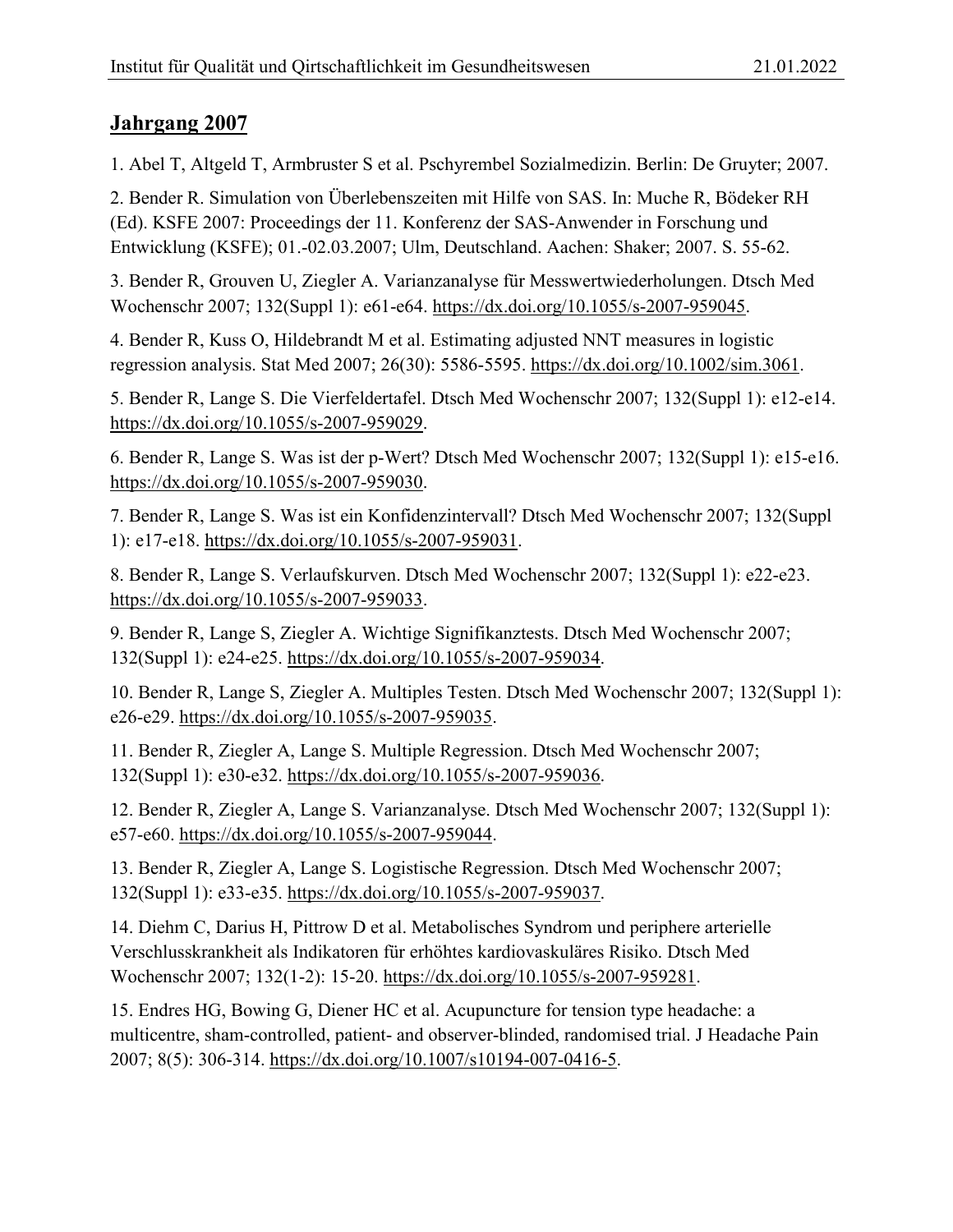16. Follmann M. Institut für Qualität und Wirtschaftlichkeit im Gesundheitswesen (IQWiG): neue Leitlinienkompetenz? In: Arbeitsgemeinschaft Rechtsanwälte im Medizinrecht (Ed). Dokumentation und Leitlinienkonkurrenz: die Verschriftlichung der Medizin. Berlin: Springer; 2007. S. 81-84.

17. Großelfinger R. Die IQWiG-Analyse: Nutzenbewertung der interstitiellen Brachytherapie beim lokal begrenzten Prostatakarzinom. MedReview 2007; 13(8): 16-17.

18. Grouven U, Bender R, Ziegler A et al. Vergleich von Messmethoden. Dtsch Med Wochenschr 2007; 132(Suppl 1): e69-e73. [https://dx.doi.org/10.1055/s-2007-959047.](https://dx.doi.org/10.1055/s-2007-959047)

19. Grouven U, Bender R, Ziegler A et al. Der Kappa-Koeffizient. Dtsch Med Wochenschr 2007; 132(Suppl 1): e65-e68. [https://dx.doi.org/10.1055/s-2007-959046.](https://dx.doi.org/10.1055/s-2007-959046)

20. Haase A, Follmann M, Skipka G et al. Developing search strategies for clinical practice guidelines in SUMSearch and Google Scholar and assessing their retrieval performance. BMC Med Res Methodol 2007; 7(28). [https://dx.doi.org/10.1186/1471-2288-7-28.](https://dx.doi.org/10.1186/1471-2288-7-28)

21. Heise T, Kaiser T, Sawicki PT. Metabolic effects of [beta]-blockers: importance of dissociating newer from conventional agents. J Hypertens 2007; 25(1): 252-253. [https://dx.doi.org/10.1097/HJH.0b013e328010c2c1.](https://dx.doi.org/10.1097/HJH.0b013e328010c2c1)

22. Horvath K, Jeitler K, Berghold A et al. Long-acting insulin analogues versus NPH insulin (human isophane insulin) for type 2 diabetes mellitus [Cochrane Review]. Cochrane Database Syst Rev 2007; (2): CD005613.

23. Jost MM. Surrogate end points: how well do they represent patient-relevant end points? Biomarkers in Medicine 2007; 1(3): 437-451.

24. Kirchner H, Sawicki PT. Medizinische Leitlinien in Deutschland. Verhaltenstherapie & Psychosoziale Praxis 2007; 39(1): 138-139.

25. Klug SJ, Bender R, Blettner M et al. Wichtige epidemiologische Studientypen. Dtsch Med Wochenschr 2007; 132(Suppl 1): e45-e47. [https://dx.doi.org/10.1055/s-2007-959041.](https://dx.doi.org/10.1055/s-2007-959041)

26. Koch K, Gehrmann U, Sawicki PT. Primärärztliche Versorgung in Deutschland im internationalen Vergleich: Ergebnisse einer strukturvalidierten Ärztebefragung. Dtsch Arztebl 2007; 104(38): A2584-A2591.

27. Koch K, Scheibler F. Einstellungen und Informationsstand zur Früherkennung: informiert und doch getäuscht? In: Böcken J, Braun B, Amhof R (Ed). Gesundheitsmonitor 2007: Gesundheitsversorgung und Gestaltungsoptionen aus der Perspektive von Bevölkerung und Ärzten. Gütersloh: Bertelsmann; 2007. S. 178-200.

28. Koch K, Stollorz V. Unmoralische Angebote: eine Umfrage zu Grenzfällen zwischen PR und Wissenschaftsjournalismus. In: Kienzlen G, Lublinski JJ, Stollorz V (Ed). Fakt, Fiktion, Fälschung: Trends im Wissenschaftsjournalismus. Konstanz: UVK Verlagsgesellschaft; 2007. S. 190-194.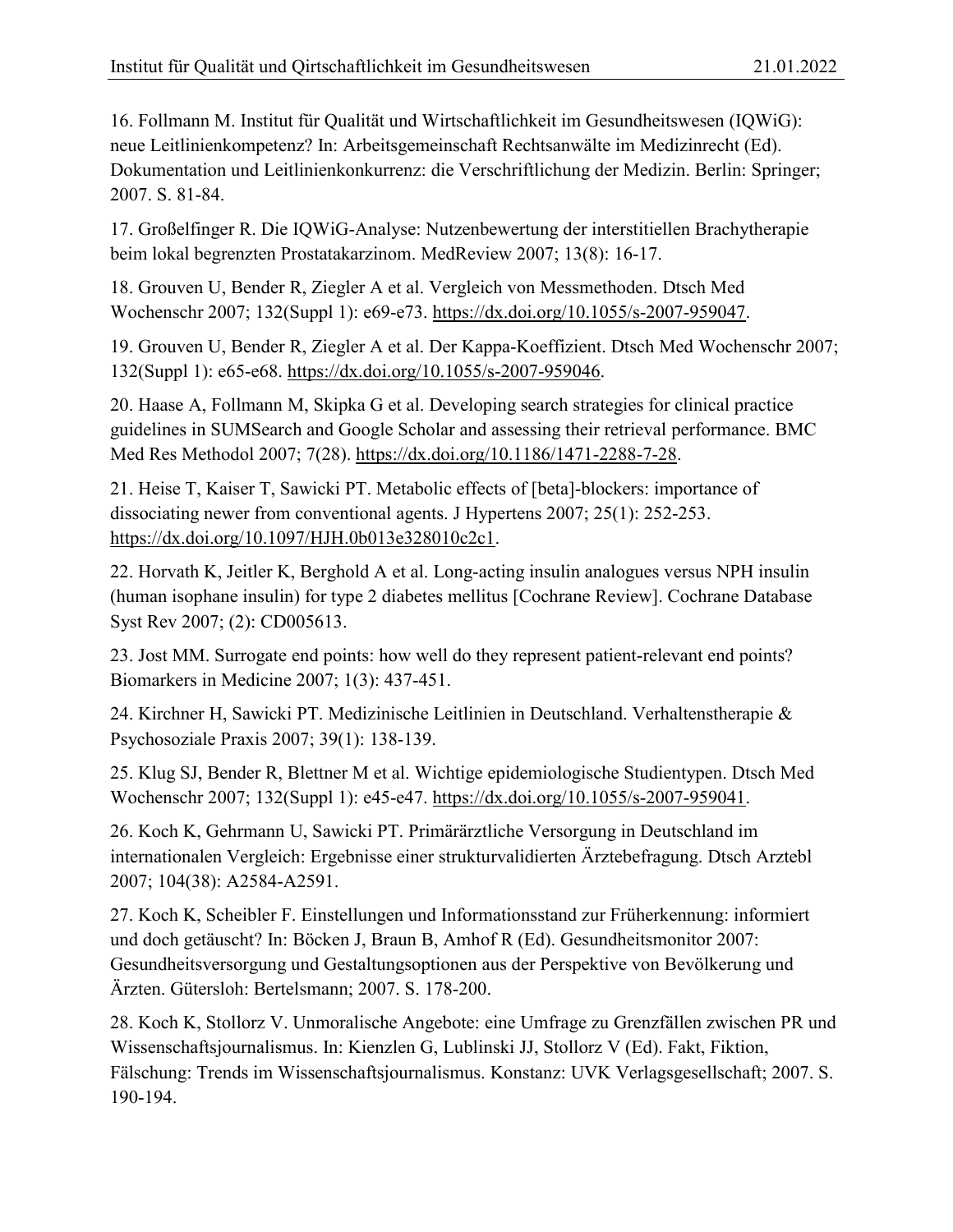29. Kreis J, Lange S. Nutzenbewertung von Antidementiva bei Alzheimer Demenz. Reha aktuell 2007; 4(10): 12-15.

30. Kruse EB, Naumann F, Schwarzer G et al. First-line stem cell transplantation from related donors compared to immunosuppressive treatment for acquired severe aplastic anaemia [Protocol for a Cochrane Review]. Cochrane Database Syst Rev 2007; (1): CD006407.

31. Küchenhoff H, Bender R, Langner I. Effect of Berkson measurement error on parameter estimates in Cox regression models. Lifetime Data Anal 2007; 13(2): 261-272. [https://dx.doi.org/10.1007/s10985-007-9036-2.](https://dx.doi.org/10.1007/s10985-007-9036-2)

32. Lange S, Bender R. Lineare Regression und Korrelation. Dtsch Med Wochenschr 2007; 132(Suppl 1): e9-e11. [https://dx.doi.org/10.1055/s-2007-959028.](https://dx.doi.org/10.1055/s-2007-959028)

33. Lange S, Bender R. Das Histogramm. Dtsch Med Wochenschr 2007; 132(Suppl 1): e7-e8. [https://dx.doi.org/10.1055/s-2007-959027.](https://dx.doi.org/10.1055/s-2007-959027)

34. Lange S, Bender R. Variabilitatsmaße. Dtsch Med Wochenschr 2007; 132(Suppl 1): e5-e6. [https://dx.doi.org/10.1055/s-2007-959026.](https://dx.doi.org/10.1055/s-2007-959026)

35. Lange S, Bender R. Quantile, empirische Verteilungsfunktion und Box Plot. Dtsch Med Wochenschr 2007; 132(Suppl 1): e3-e4. [https://dx.doi.org/10.1055/s-2007-959025.](https://dx.doi.org/10.1055/s-2007-959025)

36. Lange S, Bender R. Was ist ein Signifikanztest? Allgemeine Aspekte. Dtsch Med Wochenschr 2007; 132(Suppl 1): e19-e21. [https://dx.doi.org/10.1055/s-2007-959032.](https://dx.doi.org/10.1055/s-2007-959032)

37. Lange S, Bender R. Median oder Mittelwert? Dtsch Med Wochenschr 2007; 132(Suppl 1): e1-e2. [https://dx.doi.org/10.1055/s-2007-959024.](https://dx.doi.org/10.1055/s-2007-959024)

38. Lange S, Bender R, Ziegler A. Äquivalenzstudien und Nicht-Unterlegenheitsstudien. Dtsch Med Wochenschr 2007; 132(Suppl 1): e53-e56. [https://dx.doi.org/10.1055/s-2007-959043.](https://dx.doi.org/10.1055/s-2007-959043)

39. Lange SF, Trampisch HJ, Pittrow D et al. Profound influence of different methods for determination of the ankle brachial index on the prevalence estimate of peripheral arterial disease. BMC Public Health 2007; 7: 147. [https://dx.doi.org/10.1186/1471-2458-7-147.](https://dx.doi.org/10.1186/1471-2458-7-147)

40. Lungenhausen M, Lange S, Maier C et al. Randomised controlled comparison of the Health Survey Short Form (SF-12) and the Graded Chronic Pain Scale (GCPS) in telephone interviews versus self-administered questionnaires: are the results equivalent? BMC Med Res Methodol 2007; 7: 50. [https://dx.doi.org/10.1186/1471-2288-7-50.](https://dx.doi.org/10.1186/1471-2288-7-50)

41. Munk A, Mielke M, Skipka G et al. Testing noninferiority in three-armed clinical trials based on likelihood ratio statistics. Can J Stat 2007; 35(3): 413-431. [https://dx.doi.org/10.1002/cjs.5550350306.](https://dx.doi.org/10.1002/cjs.5550350306)

42. Piwowarczyk A, Bender R, Ottl P et al. Long-term bond between dual-polymerizing cementing agents and human hard dental tissue. Dent Mater 2007; 23(2): 211-217. [https://dx.doi.org/10.1016/j.dental.2006.01.012.](https://dx.doi.org/10.1016/j.dental.2006.01.012)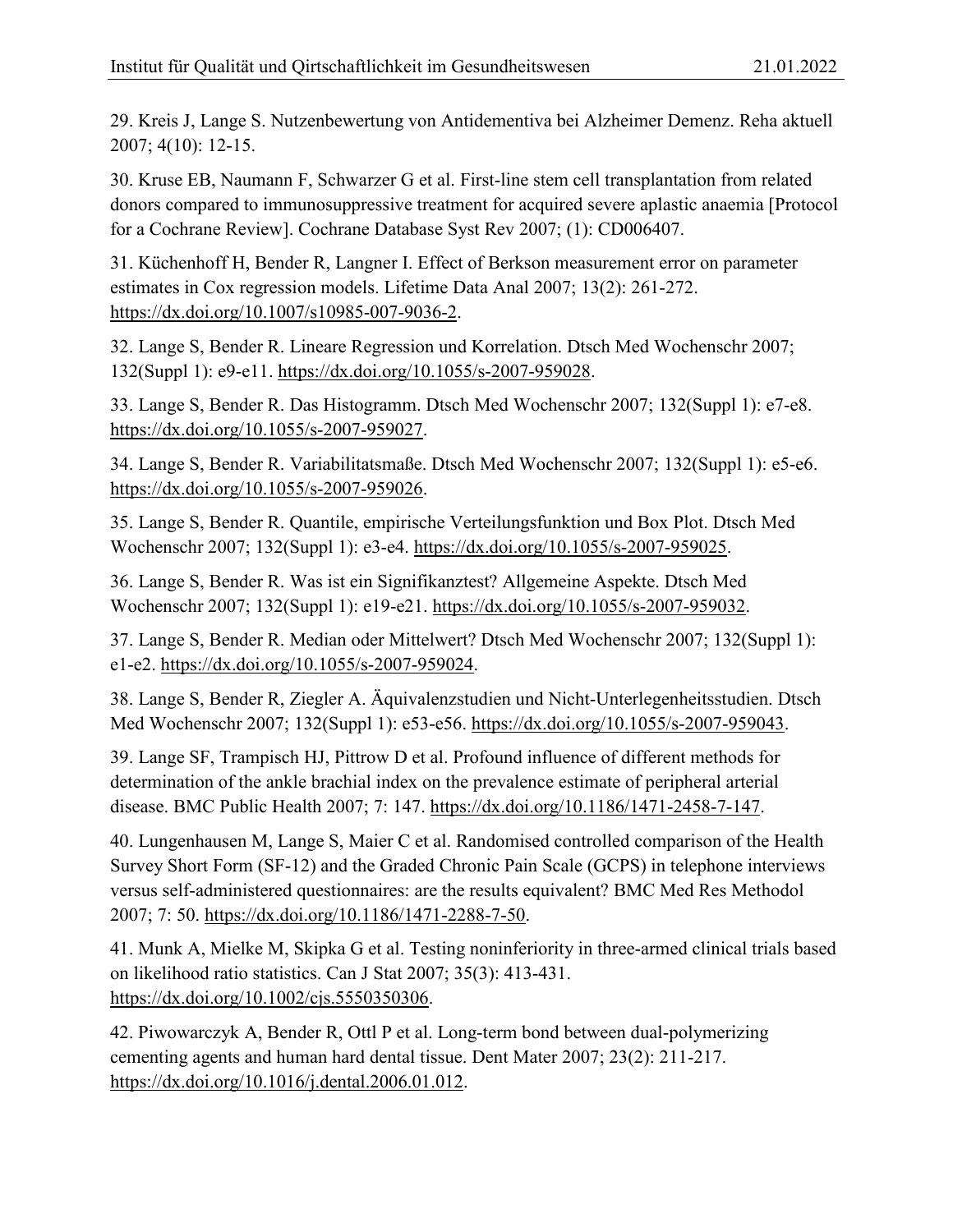43. Piwowarczyk A, Kohler KC, Bender R et al. Prognosis for abutment teeth of removable dentures: a retrospective study. J Prosthodont 2007; 16(5): 377-382. [https://dx.doi.org/10.1111/j.1532-849X.2007.00211.x.](https://dx.doi.org/10.1111/j.1532-849X.2007.00211.x)

44. Reiser M, Haverkamp A, Dintsios M et al. Versorgungsqualität und Gesundheitskosten bei berufsgenossenschaftlich anerkannter Hepatitis C: Untersuchung in der Modellregion West zwischen 1993 und 2004. Dtsch Med Wochenschr 2007; 132(34-35): 1743-1747. [https://dx.doi.org/10.1055/s-2007-984959.](https://dx.doi.org/10.1055/s-2007-984959)

45. Richter B, Bandeira-Echtler E, Bergerhoff K et al. Rosiglitazone for type 2 diabetes mellitus [Cochrane Review]. Cochrane Database Syst Rev 2007; (3): CD006063.

46. Sawicki PT. Medizin-Wissenschaft für eine zukunftsfähige und solidarische Gesundheitsversorgung. In: Maly U, Estelmann A (Ed). Kommunal und erfolgreich: das Klinikum Nürnberg im Spannungsfeld zwischen Wettbewerb und öffentlicher Daseinsvorsorge. Frankfurt: Mabuse; 2007. S. 23-32.

47. Sawicki PT. Kosten-Nutzen-Bewertung von Arzneimitteln: Präzisierung zu begrüßen. HighLights 2007; 2007(26): 2. 9-10.

48. Sawicki PT. Prävention von Herzinfarkt und Schlaganfall: reicht ASS allein aus, das Risiko zu senken? Hausarzt 2007; 44(7): 58.

49. Sawicki PT. Schlaganfall: Einhäupl irrt. Dtsch Arztebl 2007; 104(18): A1227-A1228.

50. Sawicki PT. Editorial. Z Arztl Fortbild Qualitatssich 2007; 101(5): 285-286.

51. Scheibler F, Moreno B. Der praktische Einsatz von Entscheidungshilfen für Patienten: reine Informationsvermittlung reicht nicht aus. Klinikarzt 2007; 36(1): 27-31.

52. Schräder P, Grouven U, Bender R. Können Mindestmengen für Knieprothesen anhand von Routinedaten errechnet werden? Ergebnisse einer Schwellenwertanalyse mit Daten der externen stationären Qualitätssicherung. Orthopade 2007; 36(6): 570-576.

53. Waltering A, Puschmann R, Franz H et al. Evaluation einer abteilungsinternen Leitlinie zur Diagnostik der tiefen Beinvenenthrombose. Med Klin 2007; 102(8): 612-616. [https://dx.doi.org/10.1007/s00063-007-1077-5.](https://dx.doi.org/10.1007/s00063-007-1077-5)

54. Ziegler A, Lange S, Bender R. Systematische Übersichten und Meta-Analysen. Dtsch Med Wochenschr 2007; 132(Suppl 1): e48-e52. [https://dx.doi.org/10.1055/s-2007-959042.](https://dx.doi.org/10.1055/s-2007-959042)

55. Ziegler A, Lange S, Bender R. Überlebenszeitanalyse: die Cox-Regression. Dtsch Med Wochenschr 2007; 132(Suppl 1): e42-e44. [https://dx.doi.org/10.1055/s-2007-959039.](https://dx.doi.org/10.1055/s-2007-959039)

56. Ziegler A, Lange S, Bender R. Überlebenszeitanalyse: der Log-Rang-Test. Dtsch Med Wochenschr 2007; 132(Suppl 1): e39-e41. [https://dx.doi.org/10.1055/s-2007-959040.](https://dx.doi.org/10.1055/s-2007-959040)

57. Ziegler A, Lange S, Bender R. Überlebenszeitanalyse: Eigenschaften und Kaplan-Meier Methode. Dtsch Med Wochenschr 2007; 132(Suppl 1): e36-e38. [https://dx.doi.org/10.1055/s-](https://dx.doi.org/10.1055/s-2007-959038)[2007-959038.](https://dx.doi.org/10.1055/s-2007-959038)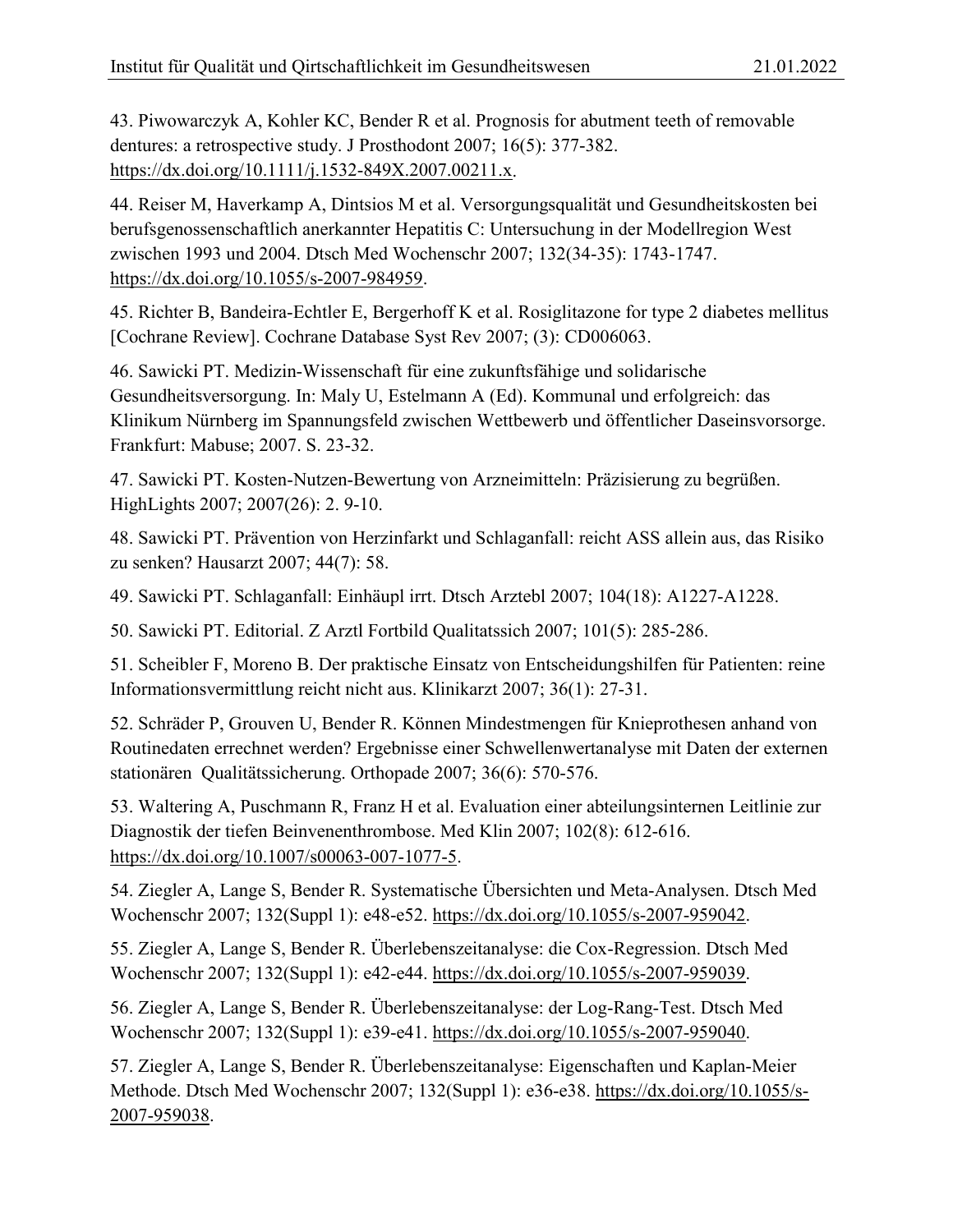<span id="page-46-0"></span>1. Bastian H. Kommunikation und Partizipation: Patientenberatung im australischen Gesundheitssystem. In: Schaeffer D, Schmidt-Kaehler S (Ed). Lehrbuch Patientenberatung. Bern: Huber; 2006. S. 27-38.

2. Bastian H. Gesundheitsinformationen nur für Patientinnen und Patienten? Soziale und individuelle Elemente einer gut informierten Gesellschaft. IPP-Info 2006; (2): 4-5.

3. Bastian H. They would say that, wouldn't they? A reader's guide to author and sponsor biases in clinical research. J R Soc Med 2006; 99(12): 611-614.

4. Bastian H. Down and almost out in Scotland: George Orwell, tuberculosis and getting streptomycin in 1948. J R Soc Med 2006; 99(2): 95-98. [https://dx.doi.org/10.1258/jrsm.99.2.95.](https://dx.doi.org/10.1258/jrsm.99.2.95)

5. Bender R, Augustin T, Blettner M. Generating survival times to simulate Cox proportional hazards models. Stat Med 2006; 25(11): 1978-1979. [https://dx.doi.org/10.1002/sim.2369.](https://dx.doi.org/10.1002/sim.2369)

6. Bender R, Grouven U. Möglichkeiten und Grenzen statistischer Regressionsmodelle zur Berechnung von Schwellenwerten für Mindestmengen. Z Evid Fortbild Qual Gesundhwes 2006; 100(2): 93-98.

7. Bender R, Hildebrandt M, Kuß O. Die Berechnung adjustierter NNEs in Kohortenstudien. In: Kaiser K, Bödeker RH (Ed). Statistik und Datenanalyse mit SAS: Proceedings der 10. Konferenz der SAS-Anwender in Forschung und Entwicklung (KSFE). Aachen: Shaker; 2006. S. 19-33.

8. Bender R, Sawicki PT. Antwort der Autoren auf die Leserbriefe. Med Klin 2006; 101(8): 678- 679.

9. Bender R, Skipka G, Grouven U. A review of: "Analysis of clinical trials using SAS: a practical guide, by A. Dmitrienko, G. Molenberghs, C. Chuang-Stein, and W. Offen"; Cary, NC: SAS Institute Inc., 2005, ISBN 1-59047-504-6, vii + 420 pp., \$69.95. J Biopharm Stat 2006; 16(2): 265-267.

10. Bender R, Zeeb H, Schwarz M et al. Causes of death in obesity: Relevant increase in cardiovascular but not in all-cancer mortality. J Clin Epidemiol 2006; 59(10): 1064-1071.

11. Freitag G, Lange S, Munk A. Non-parametric assessment of non-inferiority with censored data. Stat Med 2006; 25(7): 1201-1217. [https://dx.doi.org/10.1002/sim.2444.](https://dx.doi.org/10.1002/sim.2444)

12. Gorenoi V, Dintsios CM, Schönermark MP et al. Laparoskopische versus offene Appendektomie: systematische Übersicht zur medizinischen Wirksamkeit und gesundheitsökonomische Analyse. GMS Health Technol Assess 2006; 2: Doc22.

13. Hildebrandt M, Bender R, Gehrmann U et al. Calculating confidence intervals for impact numbers. BMC Med Res Methodol 2006; 6: 32. [https://dx.doi.org/10.1186/1471-2288-6-32.](https://dx.doi.org/10.1186/1471-2288-6-32)

14. Jaskulla E, Weigel C, Kolominsky-Rabas PL. Bewertung der Kosteneffektivität von Arzneimitteln im internationalen Vergleich. Die Ersatzkasse 2006; 86(2): 71-73.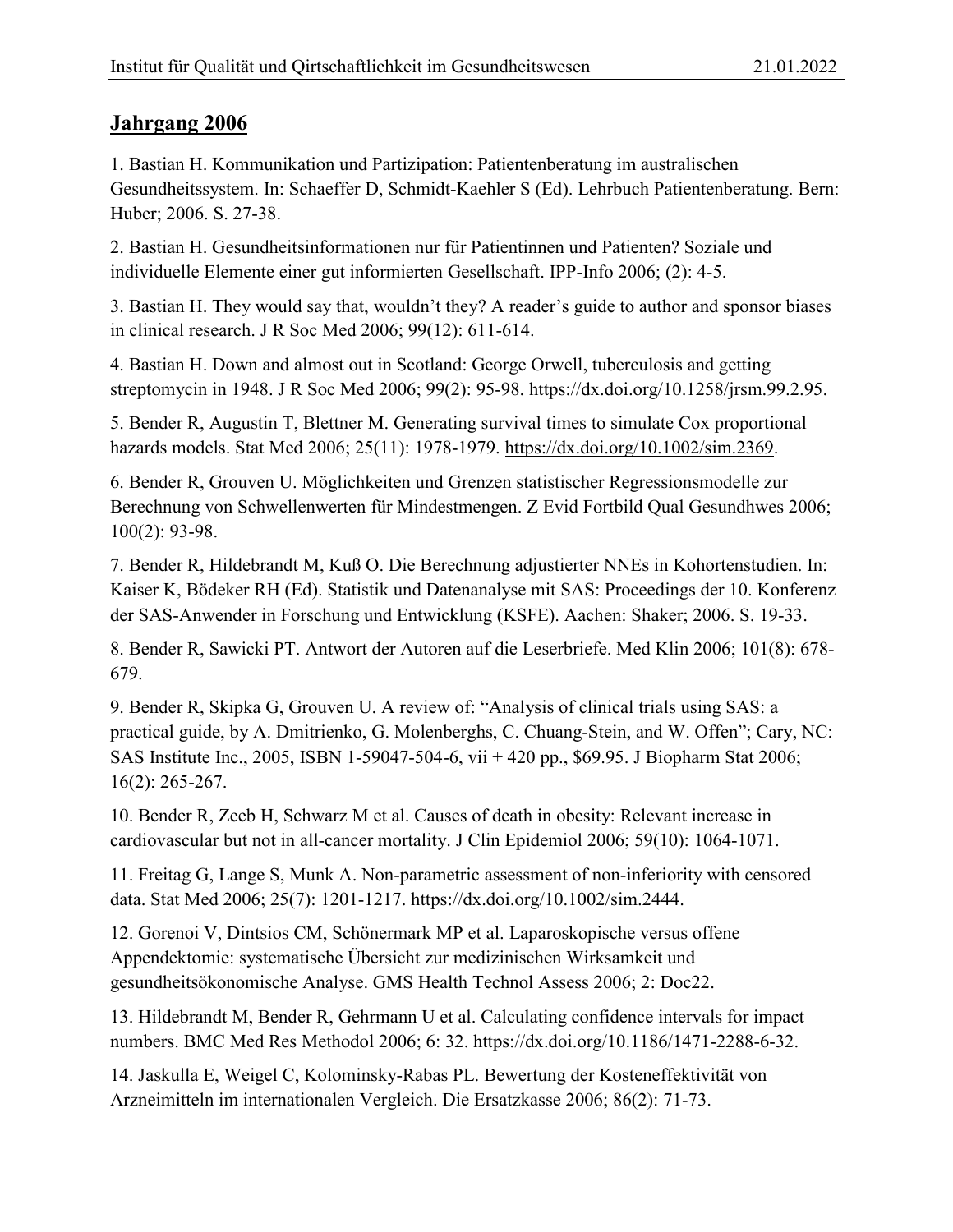15. Kaiser T, Nosek L, Heise T et al. Influence of nebivolol and enalapril on metabolic parameters and arterial stiffness in hypertensive type 2 diabetic patients. J Hypertens 2006; 24(7): 1397-1492. [https://dx.doi.org/10.1097/01.hjh.0000234121.48272.67.](https://dx.doi.org/10.1097/01.hjh.0000234121.48272.67)

16. Kerschbaum T, Droste S. Darstellung der Zahnmedizin, insbesondere der zahnärztlichen Prothetik, in der nationalen und internationalen wissenschaftlichen Literatur. Dtsch Zahnarztl Z 2006; 61(5): 240-251.

17. Kirchner H, Sawicki PT. Medizinische Leitlinien in Deutschland. Forum Public Health 2006; 14(52): 4-6.

18. Kolominsky-Rabas PL, Heuschmann PU, Marschall D et al. Lifetime cost of ischemic stroke in Germany: results and national projections from a population-based stroke registry; the Erlangen Stroke Project. Stroke 2006; 37(5): 1179-1183. [https://dx.doi.org/10.1161/01.STR.0000217450.21310.90.](https://dx.doi.org/10.1161/01.STR.0000217450.21310.90)

19. Kutschmann M, Bender R, Grouven U et al. Aspekte von Fallzahlkalkulation und Powerberechnung anhand von Beispielen aus der rehabilitationswissenschaftlichen Forschung. Rehabilitation (Stuttg) 2006; 45(6): 377-384.

20. Lange P, Velasco Garrido M, Grouven U. Bauchaortenaneurysma: internationale Studien zeigen Zusammenhang zwischen Menge der Eingriffe und Ergebnisqualität. Deutsche Zeitschrift für klinische Forschung 2006; (9/10): 68-71.

21. Lange S. Die Rolle randomisierter kontrollierter Studien bei der medizinischen Bewertung von Routineverfahren: was verbirgt sich dahinter? Bundesgesundheitsblatt Gesundheitsforschung Gesundheitsschutz 2006; 49(3): 272-277.

22. Maegele M, Gregor S, Peinemann F et al. Negative pressure therapy in diabetic foot wounds. Lancet 2006; 367(9512): 725-726. [https://dx.doi.org/10.1016/S0140-6736\(06\)68294-9.](https://dx.doi.org/10.1016/S0140-6736(06)68294-9)

23. Nast A, Kopp I, Augustin M et al. S3-Leitlinie zur Therapie der Psoriasis vulgaris. J Dtsch Dermatol Ges 2006; 4(Suppl 2): S1-S126.

24. Noelle G, Jaskulla E, Sawicki PT. Aspekte zur gesundheitsökonomischen Bewertung im Gesundheitswesen. Bundesgesundheitsblatt Gesundheitsforschung Gesundheitsschutz 2006; 49(1): 28-33.

25. Nolte D, Hinrichs K, Lange S. Die autogene Zahntransplantation. Zahnarztl Mitt 2006; 96(24): 44-50.

26. Pfaff H, Scheibler F. Versorgung und Versorgungsqualität im Krankenhaus: Standardisierung und Individualisierung als Trends. Kölner Zeitschrift für Soziologie und Sozialpsychologie 2006; (Sonderheft 46): 432-443.

27. Richter B, Bandeira-Echtler E, Bergerhoff K et al. Pioglitazone for type 2 diabetes mellitus [Cochrane Review]. Cochrane Database Syst Rev 2006; (4): CD006060.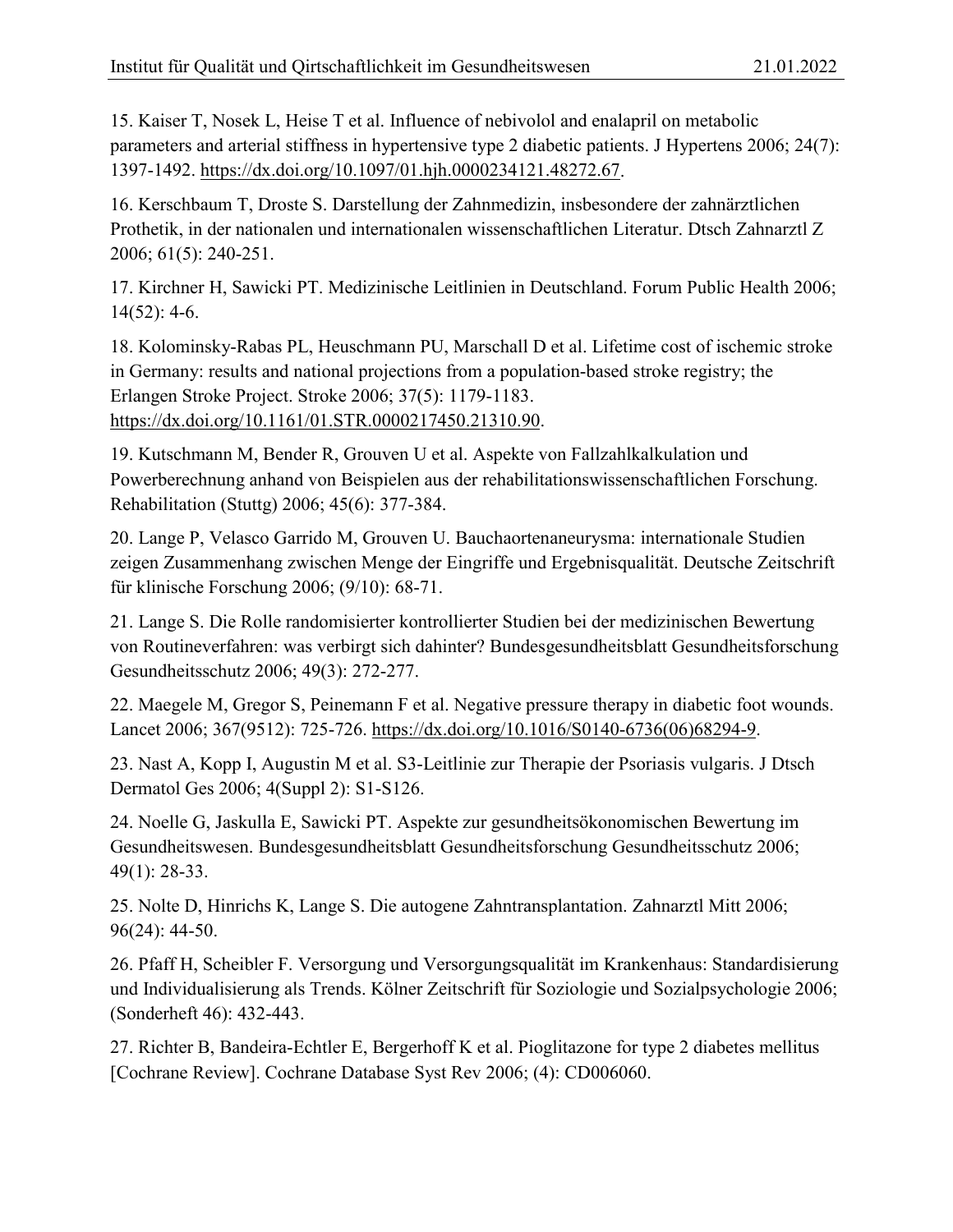28. Sämann A, Mühlhauser I, Bender R et al. Flexible, intensive insulin therapy in adults with type 1 diabetes and high risk for severe hypoglycemia and diabetic ketoacidosis. Diabetes Care 2006; 29(10): 2196-2199. [https://dx.doi.org/10.2337/dc06-0751.](https://dx.doi.org/10.2337/dc06-0751)

29. Sawicki PT. Nutzenbewertung von Innovationen durch das Institut für Qualität und Wirtschaftlichkeit im Gesundheitswesen (IQWiG). In: Häussler B, Klusen N (Ed). Innovationen gestalten den demographischen Wandel. Stuttgart: Schattauer; 2006. S. 55-62.

30. Sawicki PT. Effizienz und Qualität: Arbeitsweise des Institutes für Qualität und Wirtschaftlichkeit im Gesundheitswesen. In: Schumpelik V, Vogel B (Ed). Arzt und Patient: eine Beziehung im Wandel; Beiträge des Symposiums vom 15. bis 18. September 2005 in Cadenabbia. Freiburg: Herder; 2006. S. 489-497.

31. Sawicki PT. Für den Fortschritt muss Neues auch besser sein: IQWiG will Qualität der Therapie verbessern und Kosten senken. Pharma-Brief Spezial 2006; (1): S12-S13.

32. Sawicki PT. Nutzenbewertung in der Medizin: Stand Oktober 2006. Gesundheitsökonomie & Qualitätsmanagement 2006; 11(6): 356-367.

33. Sawicki PT. Editorial. Z Evid Fortbild Qual Gesundhwes 2006; 100(7): 493.

34. Sawicki PT. Deutschland: ein Land der Nörgler? Der Allgemeinarzt 2006; 28(4): 3.

35. Sawicki PT. Patientenrelevante Endpunkte: Stand der Diskussion im Institut für Qualität und Wirtschaftlichkeit im Gesundheitswesen (IQWiG). Dtsch Med Wochenschr 2006; 131(19): S16- S20.

36. Sawicki PT, Bender R, Selke G et al. Schätzung der unter Rofecoxib (Vioxx) in Deutschland in den Jahren 2001-2004 aufgetretenen kardio- und zerebrovaskulären Ereignisse. Med Klin 2006; 101(3): 191-197.

37. Sawicki PT, Ernst AS. Gute Noten, aber viel Kritik. Der Allgemeinarzt 2006; (4): 60.

38. Sawicki PT, Kaiser T, Kirchner H et al. Entgegnung des IQWiG auf die Stellungnahme einer Autorengruppe aus der Kardiologie zur "Nutzenbewertung der Statine unter besonderer Berücksichtigung von Atorvastatin" des Instituts für Qualität und Wirtschaftlichkeit im Gesundheitswesen. Dtsch Arztebl 2006; 103(34-35): A2252-A2253.

39. Sawicki PT, McGauran N. Have ALLHAT, ANBP2, ASCOTBPLA, and so forth improved our knowledge about better hypertension care? Hypertension 2006; 48(1): 1-7.

40. Scheibler F, Steffen P, Pfaff H. Patienteninformation im Internet, Vertrauen in den Arzt und Partizipative Entscheidungsfindung: eine Querschnittsstudie bei Brustkrebspatientinnen in Deutschland. Z Med Psychol 2006; 15(2): 71-76.

41. Skipka G. Meta-Analysen und deren Ergebnisdarstellung. In: Kaiser K, Bödeker RH (Ed). Statistik und Datenanalyse mit SAS: Proceedings der 10. Konferenz der SAS-Anwender in Forschung und Entwicklung (KSFE). Aachen: Shaker; 2006. S. 205-214.

42. Wieseler B. Meeting the final goal of trial registration. The Write Stuff 2006; 15(2): 61.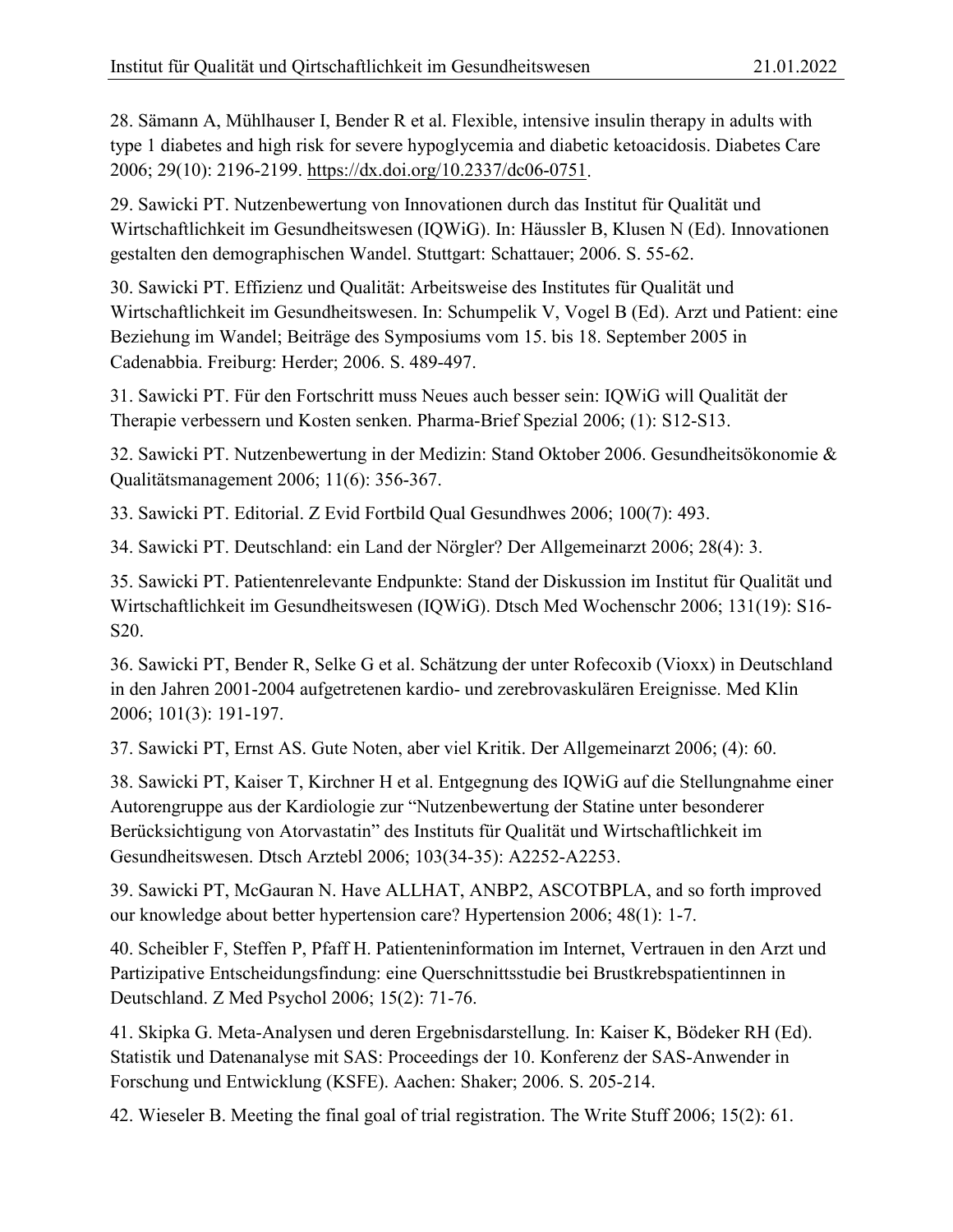<span id="page-49-0"></span>1. Bastian H. Consumer and researcher collaboration in trials: filling the gaps. Clin Trials 2005; 2(1): 3-4. [https://dx.doi.org/10.1191/1740774505cn060ed.](https://dx.doi.org/10.1191/1740774505cn060ed)

2. Bastian H, Kaiser T, Matschewsky S. Förderung allgemeiner Gesundheits- und Wissenschaftskenntnisse mittels Bürger- und Patienteninformation: die Rolle des IQWiG. Z Arztl Fortbild Qualitatssich 2005; 99(6): 379-385.

3. Bastian H, Sawicki PT. Die Förderung von Patienteninformation und Patientenbeteiligung durch das Institut für Qualität und Wirtschaftlichkeit im Gesundheitswesen. In: Härter M, Loh A, Spies C (Ed). Gemeinsam entscheiden, erfolgreich behandeln: neue Wege für Ärzte und Patienten im Gesundheitswesen. Köln: Deutscher Ärzte-Verlag; 2005. S. 69-77.

4. Bender R. Number needed to treat (NNT). In: Armitage P, Colton T (Ed). Encyclopedia of Biostatistics. Chichester: Wiley; 2005. S. 3752-3761.

5. Bender R, Augustin T, Blettner M. Generating survival times to simulate Cox proportional hazards models. Stat Med 2005; 24(11): 1713-1723. [https://dx.doi.org/10.1002/sim.2059.](https://dx.doi.org/10.1002/sim.2059)

6. Bender R, Berg G, Zeeb H. Tutorial: using confidence curves in medical research. Biometrical J 2005; 47(2): 237-247. [https://dx.doi.org/10.1002/bimj.200410104.](https://dx.doi.org/10.1002/bimj.200410104)

7. Bender R, Jungjohann SM, Lührmann PM et al. Eight-year trends in food, energy and macronutrient intake in a sample of elderly German subjects. Br J Nutr 2005; 93(3): 361-368. [https://dx.doi.org/10.1079/Bjn20041333.](https://dx.doi.org/10.1079/Bjn20041333)

8. Ernst AS. Vom Berichtsplan zum Endbericht: die Arbeitsweise des IQWiG. Die Ersatzkasse 2005; (11): 465-467.

9. Ernst AS, Sawicki PT. Deutsche Patienten relativ unzufrieden trotz hohem Versorgungsniveau. Die BKK 2005; 93(12): 532-536.

10. Jaskulla E, Noelle G. Auftragsbearbeitung des Instituts für Qualität und Wirtschaftlichkeit im Gesundheitswesen (IQWiG). PsychoNeuro 2005; 31(6): 326-330.

11. Kaiser T, Florack C, Franz H et al. Donepezil bei Patienten mit Alzheimer-Demenz: die AD2000-Studie. Med Klin 2005; 100(3): 157-160. [https://dx.doi.org/10.1007/s00063-005-1013-](https://dx.doi.org/10.1007/s00063-005-1013-5) [5.](https://dx.doi.org/10.1007/s00063-005-1013-5)

12. Kaiser T, Sawicki PT. Statine: Vorwürfe nicht begründet. Dtsch Arztebl 2005; 102(50): A3499-A3500.

13. Kaiser T, Sawicki PT. Stellungnahme zur Zuschrift zum Beitrag von Thomas Kaiser, Christiane Florack, Heinrich Franz, Peter Sawicki: "Donepezil bei Patienten mit Alzheimer-Demenz: die AD2000-Studie" (Med Klin 2005; 100(3): 157-60). Med Klin 2005; 100(11): 771.

14. Kaiser T, Sawicki PT. Zielblutdruck bei Diabetikern mit Nephropathie: systematische Literaturbewertung notwendig. Dtsch Arztebl 2005; 102(34-35): A2308-A2309.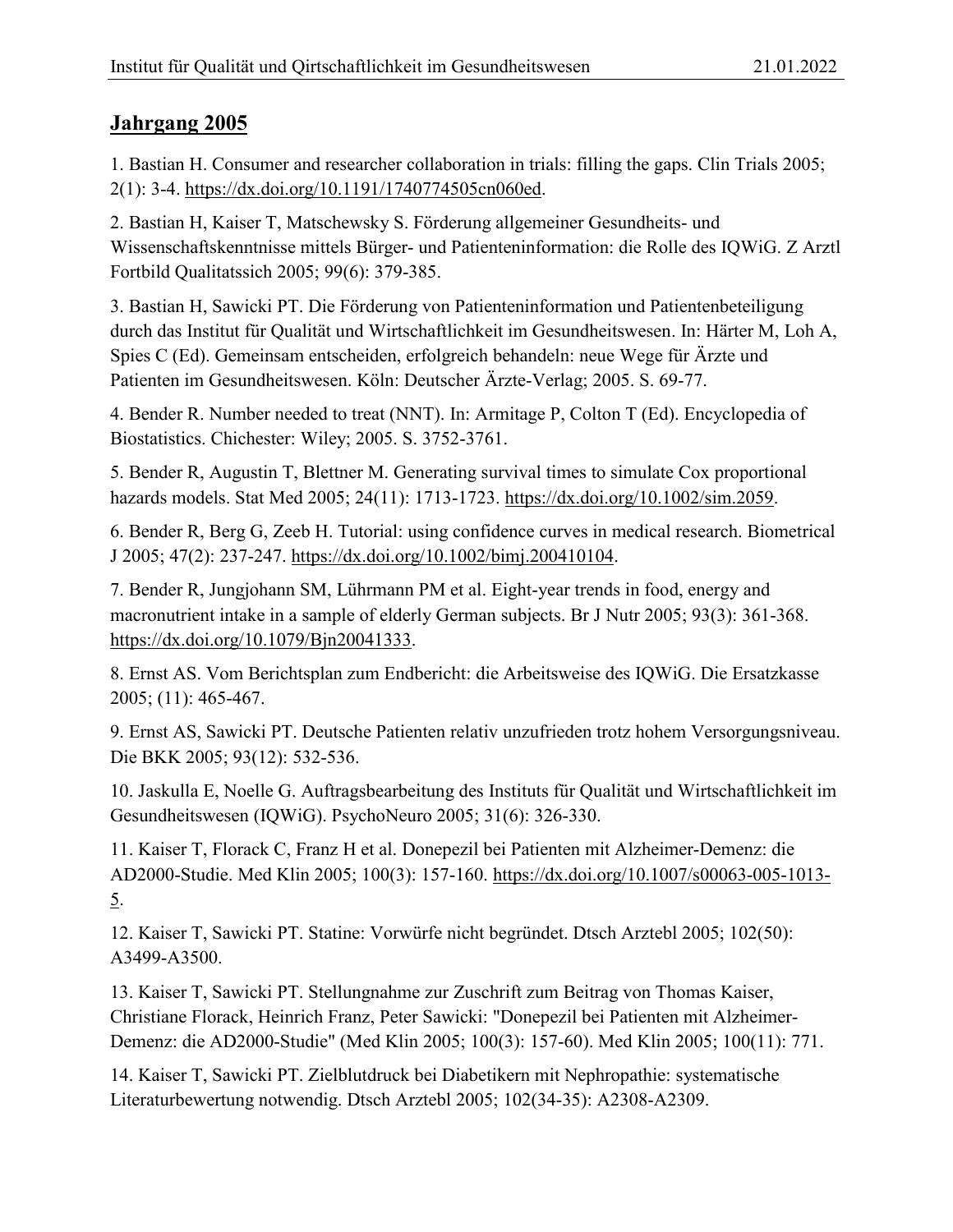15. Kirchner H. Moderne Versorgungskonzepte: was wurde bei den Disease-Management-Programmen erreicht? Z Kardiol 2005; 94(Suppl 4): iv7-iv11.

16. Kirchner H. Bessere Therapie durch Feedback? Feedbackberichte für Disease-Management-Programme; Interviews zum Thema DMP. DMP-Praxis 2005: 3-5.

17. Kolominsky-Rabas PL. Evidenzbasierung und Neurologie. In: Wallesch CW (Ed). Neurologie: Diagnostik und Therapie in Klinik und Praxis. München: Urban & Fischer; 2005. S. 1271-1281.

18. Lange S. Was ist die "no. at risk"? Dtsch Med Wochenschr 2005; 130(44): 2528. [https://dx.doi.org/10.1055/s-2005-918600.](https://dx.doi.org/10.1055/s-2005-918600)

19. Lange S, Freitag G. Choice of delta: requirements and reality; results of a systematic review. Biom J 2005; 47(1): 12-27. [https://dx.doi.org/10.1002/bimj.200410085.](https://dx.doi.org/10.1002/bimj.200410085)

20. Meyer G, Köpke S, Bender R et al. Predicting the risk of falling: efficacy of a risk assessment tool compared to nurses' judgement; a cluster-randomised controlled trial [ISRCTN37794278]. BMC Geriatr 2005; 5: 14. [https://dx.doi.org/10.1186/1471-2318-5-14.](https://dx.doi.org/10.1186/1471-2318-5-14)

21. Niederstadt CJ, Doering TJ, Maisel P et al. Herausforderung Harninkontinenz: Training und Know-how besiegen den Fluss; zertifizierte CME-Fortbildung. Hausarzt 2005; 42(8): 46-51.

22. Ollenschläger G, Kirchner H, Sänger S et al. Qualität und Akzeptanz klinischer Leitlinien in Deutschland: Bestandsaufnahme Mai 2004. In: Hart D (Ed). Klinische Leitlinien und Recht. Baden-Baden: Nomos; 2005. S. 17-39.

23. Pfaff H, Janßen C, Kuch C et al. Integrierte Versorgungsformen aus stationärer Perspektive. In: Badura B, Iseringhausen O (Ed). Wege aus der Krise der Versorgungsorganisation: Beiträge aus der Versorgungsforschung. Bern: Huber; 2005. S. 99-114.

24. Piwowarczyk A, Ottl P, Lindemann K et al. Langzeit-Haftverbund zwischen Befestigungszementen und keramischen Werkstoffen. Dtsch Zahnarztl Z 2005; 60: 314-320.

25. Sämann A, Mühlhauser I, Bender R et al. Glycaemic control and severe hypoglycaemia following training in flexible, intensive insulin therapy to enable dietary freedom in people with type 1 diabetes: a prospective implementation study. Diabetologia 2005; 48(10): 1965-1970. [https://dx.doi.org/10.1007/s00125-005-1905-1.](https://dx.doi.org/10.1007/s00125-005-1905-1)

26. Sawicki PT. Die Zukunft einer gerechten Gesundheitsversorgung. In: Kirk C (Ed). Wirtschaftsstandort Deutschland: Chancen und Perspektiven einer Wirtschaftsnation. Darmstadt: Europäischer Wirtschaftverlag; 2005. S. 136-141.

27. Sawicki PT. Qualität der Gesundheitsversorgung in Deutschland: ein randomisierter simultaner Sechs-Länder-Vergleich aus Patientensicht. Med Klin 2005; 100(11): 755-768. [https://dx.doi.org/10.1007/s00063-005-1105-2.](https://dx.doi.org/10.1007/s00063-005-1105-2)

28. Sawicki PT. Das Institut für Qualität und Wirtschaftlichkeit im Gesundheitswesen: Ziele und Aufgaben. Med Klin 2005; 100(3): 155-156. [https://dx.doi.org/10.1007/s00063-005-1014-4.](https://dx.doi.org/10.1007/s00063-005-1014-4)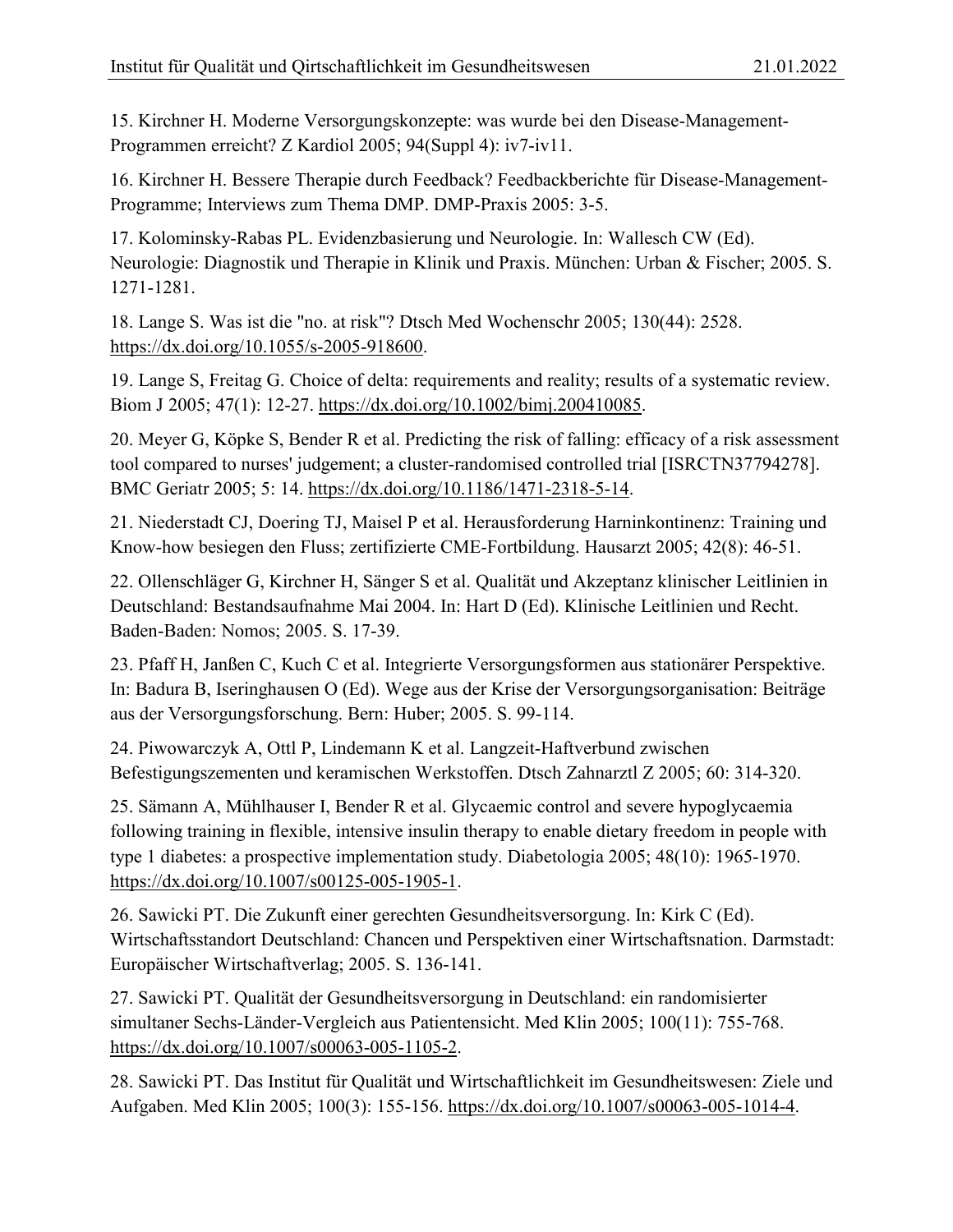29. Sawicki PT. "Praktische evidenz-basierte Medizin" als Basis für freie medizinische Entscheidungen. Gesundheitsökonomie & Qualitätsmanagement 2005; 10(1): 3-5.

30. Sawicki PT. Evidenzbasierte Medizin: keine "Zwangsjacke" für den Arzt. Dtsch Arztebl 2005; 102(13): A888-A892.

31. Sawicki PT. Aufgaben und Arbeit des Institutes für Qualität und Wirtschaftlichkeit im Gesundheitswesen. Medizinrecht 2005; 23(7): 389-391.

32. Sawicki PT. Qualität steht an erster Stelle. Die Krankenversicherung 2005; (3): 68-69.